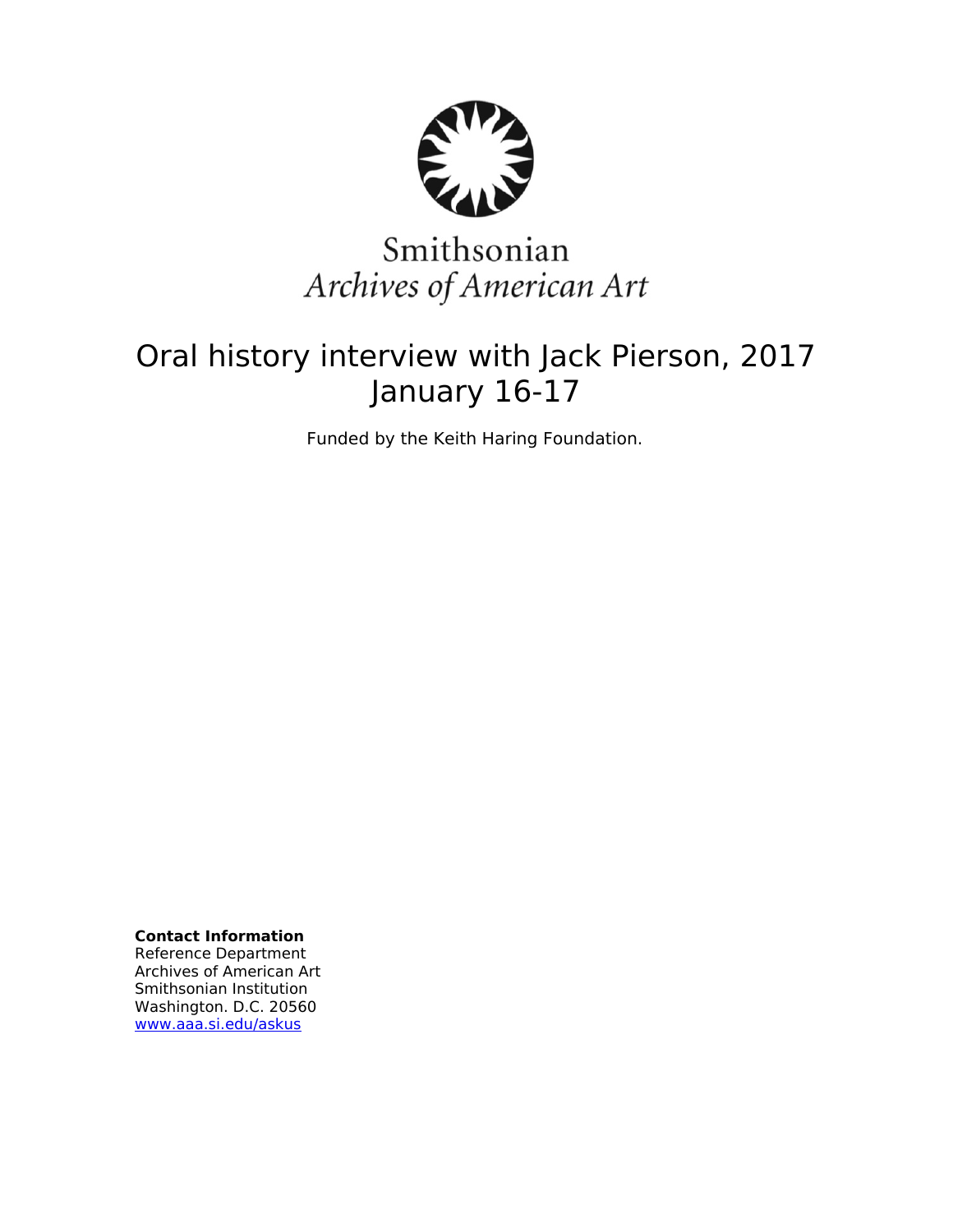## **Transcript**

## **Preface**

The following oral history transcript is the result of a recorded interview with Jack Pierson on 2017 January 16 and 17. The interview took place at Person's home in New York, NY, and was conducted by Alex Fialho for the Archives of American Art, Smithsonian Institution. This interview is part of the Visual Arts and the AIDS Epidemic: An Oral History Project.

Jack Pierson and Alex Fialho have reviewed the transcript. Many of their corrections and emendations appear below in brackets with initials. This transcript has been lightly edited for readability by the Archives of American Art. The reader should bear in mind that they are reading a transcript of spoken, rather than written, prose.

## **Interview**

ALEX FIALHO: This is Alex Fialho interviewing Jack Pierson at Jack Pierson's home in New York City, New York, on January 16, 2017, for the Archives of American Art, Smithsonian Institution, Visual Arts and the AIDS Epidemic, Oral History Project.

## [END OF TRACK pierso17\_1of1\_sd\_tr01.]

ALEX FIALHO: Okay. So let's start at the beginning. Where were you born, and can you describe your family and upbringing a little bit?

JACK PIERSON: I was born in Plymouth, Massachusetts, which is a town that contains the smaller little town I lived in, Manomet, Massachusetts.

## ALEX FIALHO: What year?

JACK PIERSON: In 1960, and I'm the fourth and last son of my parents, James L. and Jeanette Pierson. My mother was born in that town; my father came from West Virginia. There were 13 years between me and the last brother before me. So it was like a set of three kids that were—you know, young newlyweds, had three kids one after the other, and then a period of 13 years, and then me. So it had this quality of kind of being an only child, because by the time I was six, they were kind of out of the house, or, you know, lingering and providing sort of a Greek chorus of, you know, "The spoiled brat gets away with so much that we didn't." So it wasn't like I was romping with them, necessarily. It was more like, "You're going to be babysitting him," and I'm like, Ugh. That kind of thing [laughs].

But it was a small town-ish. It wasn't quite Mayberry R.F.D., but it was small in that most of the people we knew, my parents had known a long time, and, you know, a certain amount of relatives live nearby. My mother's relatives were in the distance because her family was from there and more extended, but a lot of them were old, because my mother was the same situation. I forget how many kids were in her family, but four, and then a long period, and her. So all her relatives were people that seemed much older than her. And they were around a little bit. And it's interesting only to me because I do feel connected to an older period of life through that, I think because she was connected to a much older period of life through them. So I felt like there were a certain amount of things that seemed palpable to me, even though I didn't experience them, like, you know, bootlegging and killing your own chickens for dinner and stuff like that. [Laughs.]

## ALEX FIALHO: Not so much historical events, but more a way of life?

JACK PIERSON: Yeah, to me. But historical events, too, somehow. Things that they would speak in terms of, like, "the hurricane of '38," and, "Do you remember that?" "Well, no, I was all"—you know, it would just float around. This frame of reference floated around. My grandfather was a builder, so there were a lot of houses that were rental properties, and you'd go through them, and things would be stored. So I was in contact with this old stuff, and my parents kind of valued that, too. They were into old stuff, not in a connoisseur way, but just, you know, they liked the old stuff that reminded them—and so I felt like I had this sensibility early on that I liked old stuff.

I grew up across the street from the church I went to, which had a big graveyard, and so I feel like I might have had an early sense of mortality because I used to glamorize funerals and coffins. Like when a funeral would go on, or it would be across the street, and [I'd] be like, Oh, my God, there's a dead body over there in that box. The grave would be dug a week before, and then, The box is going to go in there. The cemetery was also weirdly like a little playground, too, because you could ride your bike around, and that's where we went to play.

In the summertime, it was a summer town. This is another thing that made it kind of unique. It was a beach town, where people came from the city to spend, you know, a week in the summer, or two weeks, or the whole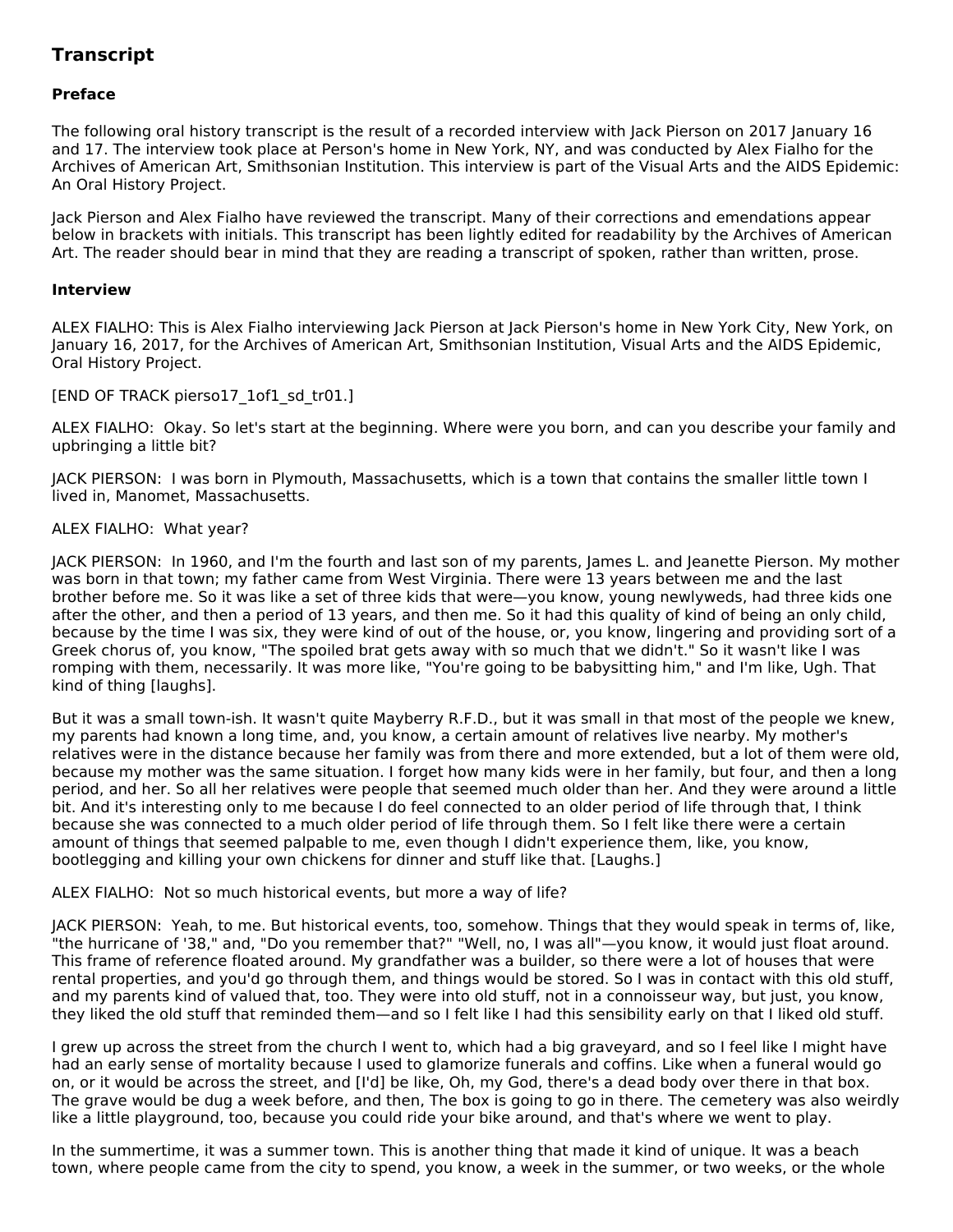season maybe. And because of that, there was a snack bar that was sort of like a seafood shack/ice cream stand connected to a gas station that had been there. Every one of my family worked there, even my mother. And that was owned by the family that lived next door to the Gellers [ph], and that had this sense of—that almost was like the big city to me, even though it was, like, a block up. Like when I was young, I couldn't go to the corner by myself. You know what I mean? It was one of those rites [of passage] where, Okay, you can go get—I don't know when it was that I could first walk up there to get my own ice cream.

But across the street, on the wall around the cemetery is where the teenagers hung out, and the guys that worked at the gas station would go over there, sit on the wall, eat their lunch. So it had this sense of, even though it was not even a city block away, this corner—I don't know, things happened, or [laughs] it seemed more—and then eventually I wound up working there a couple summers myself. But all my brothers worked there, and my mother worked there; I think my father—I don't think he ever worked there, because he came [home] late and probably had his own job. He was a plumber, and he also owned the last private water company in Massachusetts. You bought your water from him. Not delivered water, but he owned the well. So there were certain neighborhoods that he serviced, and I think it was like \$50 a year and you'd get your water from his well, somehow. That was one of the side jobs.

And also having the older brothers did the same thing. I thought older people were—I didn't have this language when I was young, but I glamorized them, because they were free. They had a car; they were going by themselves; they didn't have to do the things I did. They were going to the movies, or they were doing this, and it all sounded so great, somehow. And I remember sort of hating being a kid. I just wanted to be big. I don't know, I guess maybe all kids do that, but it wasn't like I was thinking, Oh, it's so great I'm a kid. It was like, When can I be like that and get out of here, have wheels, or do the things they did? Because it sounded fun, because it sounded like it was all sort of happening on the corner.

ALEX FIALHO: How about your [religious] upbringing? What—

JACK PIERSON: We were—the church was Protestant, and I went every Sunday to Sunday School, because I was kind of coerced. It was kind of coerced, but I was also [a] tiny bit of an achiever. You would get perfect attendance pins and then—first you got a pin, then you got a wreath around the pin that had two hooks to hang bars for every year you had perfect attendance in Sunday School. And I was into getting those things; I wanted so nerdy [laughs]. I was into that.

They weren't religious really, but they went to church every Sunday. And I don't think we even said grace necessarily, except maybe at Christmas and Thanksgiving. It was a very non-blood-and-guts—you know, they never mentioned Jesus or, What would Jesus do, or—you just went to church because you went to church, and the Protestant church, or especially this one. It's a Congregationalist church. There wasn't any blood-and-guts or drama. It was just like, You're forgiven. Just don't bring it up. You're forgiven. [They laugh.] There was no talk of sin or anything dramatic. It was just a service. It's a script that finished in an hour, no bones about it. I mean, maybe not an hour.

I went back, actually. Maybe 10 years ago, I think, I had to go. And it is changed now. Now people in church, it's like they all have time to share, or they might want to tell you who to pray for or something. But when I went, it was a script and, like at 10:20, you'd be on the Lord's Prayer, boom, then 15 minutes for the sermon at the end, and you were out of there. But it gave a sense of community, and, I don't know, weird stuff that I wonder if it goes on. Like I was an acolyte for a while, which meant I'd light the candles and ring the bell. They actually had a bell that you pulled to get people, supposedly, like 10 minutes before the church started, to let—it wasn't that small a neighborhood, but it was a more symbolic thing, like, Church is going to start in 10 minutes.

So things like that seemed so—to me right now, as I'm saying it, it makes me feel, like, ancient that it could have happened to me in this—maybe there's towns where some little boy goes over and rings the bell and then lights the candles maybe, but, I mean, even at that church now, it's recorded. You don't ring the bell anymore; they just put it over a loud speaker, I think.

And I went to the little school. And I forget what my graduating class was, maybe 600, 12 years later, when you went to a bigger school farther away. But my first-grade class was probably only, like, 60 people or something like that.

## ALEX FIALHO: So, suburban America?

JACK PIERSON: Yeah, I guess, but it wasn't even suburb-y. Most people there didn't go into the city. Like, that was worthy of mention of, "Oh, she works in the city. She has to drive an hour a day." And that sort of indicated, like, That poor thing. Boston was really only 50 minutes away, but it seemed like, Oh, God. And city people seemed like, Oh, [muttering] poor things. You know what I mean? I guess it is suburban. I'm painting a picture like I loved it. I hated it.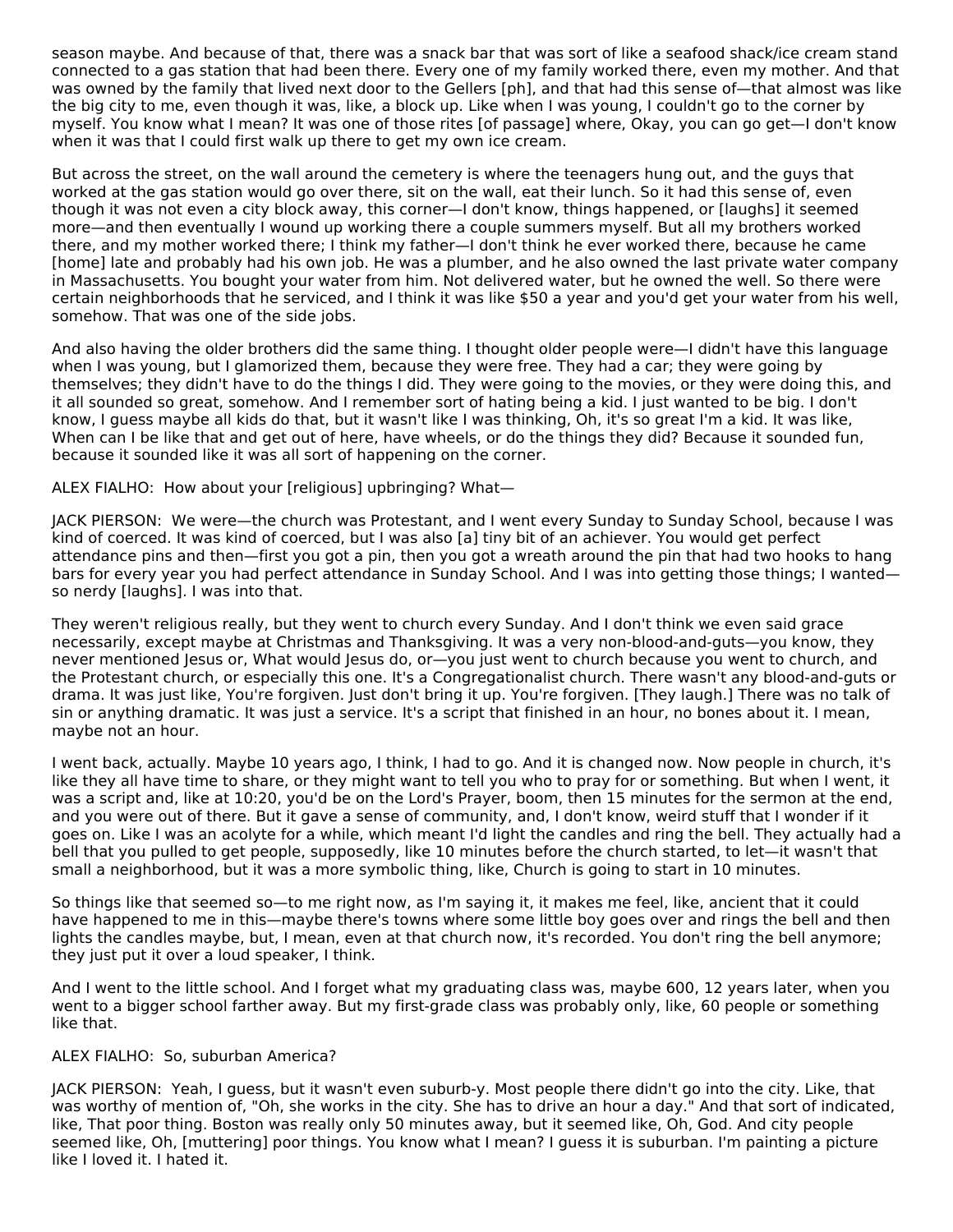## ALEX FIALHO: [Laughs.]

JACK PIERSON: But there were qualities that I guess stayed with me, that idea of the beach and a summer town and a rented house. I was more into kids I would meet in the summer that lived in the city than I was the local yokels. And they didn't even live in the city. They would live in, you know, what I'd call a suburb of Boston, but it still seemed like the city to us, somehow. I don't know; ask me another question. [Laughs.]

## ALEX FIALHO: What was your relationship to Plymouth?

JACK PIERSON: I did not love it, but I participated as well as I could. I think early on, I didn't think I would be a part of it. Everybody else in my family stayed there their whole lives. My next-youngest brother only recently, in the last five years, moved to Arizona, but he still comes back every summer. We weren't especially a family that moved or traveled. They go to Florida.

My family had an old relationship with Florida because my grandfather would go there in the winter, build houses down there, and so my mother would go down there. And so there was also a Florida connection. I had an old, crazy aunt that lived in Florida that we'd go to visit, so that was my first trip anyplace exotic, was Florida. And that kind of stayed with me and came back in my life to a certain extent, repeatedly.

## ALEX FIALHO: Was Boston the escape?

JACK PIERSON: Boston was the first big city, yeah, that you could get to. Although I was very lucky, because I moved from that corner across the street from the cemetery and the church six miles down the road when we were 13. My mother [laughs] became obsessed with the idea that the corner was too loud and noisy, and cars zooming by all the time. Even now, you and I would not think [laughs] that it was busy or noisy or anything, but for her, she was like, "I want to get off this corner."

So we moved to a much smaller house six miles down the road that was kind of on the water. You had a view of the ocean, and it was in a little summer enclave. Basically, it should have been a summer house, but they kind of made it—winterized it—and so from the time I was 13, I lived down there. And when I was down there, one of the neighbors became this family that lived in Forest Hills Gardens here. They were from New York, and they were Jewish, and they read the New York Times, and they might have bought a biography of Nureyev or something. I was 13, and they had a kid that was maybe four years younger than me, and I started to play with him, and I became friendly with this family who were, like, artsy. He was a psychiatrist; she was a dancer. I was like—

## ALEX FIALHO: What are their names?

JACK PIERSON: The Eshkenazis. He was from Bulgaria, and it was just everything exotic. And I made friends with them and then introduced them to my parents, and they became lifelong friends. They're still very [much] part of my family. And because I was, for all intents and purposes, a very good kid, or at least I was more an Eddie Haskell type that—I don't know if you'll get that reference, but he was the bad kid on Leave It to Beaver that was charming to—nobody knew he was the one that pulled the strings to be bad in the background, but was always, like, really smiling to the parents and polite and like, "Oh, how are you today?" And then he'll be like [growls].

## ALEX FIALHO: [Laughs.]

JACK PIERSON: And that's kind of how I was, somehow. So after a fashion, not the first year but maybe the next couple years, the husband, Azariah Eshkenazi, would go, you know, drop the kids off and the wife, and then go home in August for two weeks and work, and then come back. And I started to go to New York with him. Everybody trusted me enough to—he lived in Forest Hills, but I'd take the train into the city every day. So Boston, then, started to seem kind of square to me.

ALEX FIALHO: The train into the city—

JACK PIERSON: The F train from Forest Hills to Manhattan—

ALEX FIALHO: Ah, got you.

JACK PIERSON: —Times Square.

ALEX FIALHO: When you were staying with him?

JACK PIERSON: When I was staying with him. In a way that that was acceptable, but they wouldn't have let me jump on a bus to Boston for the day until much later.

ALEX FIALHO: How old were you when you were doing this?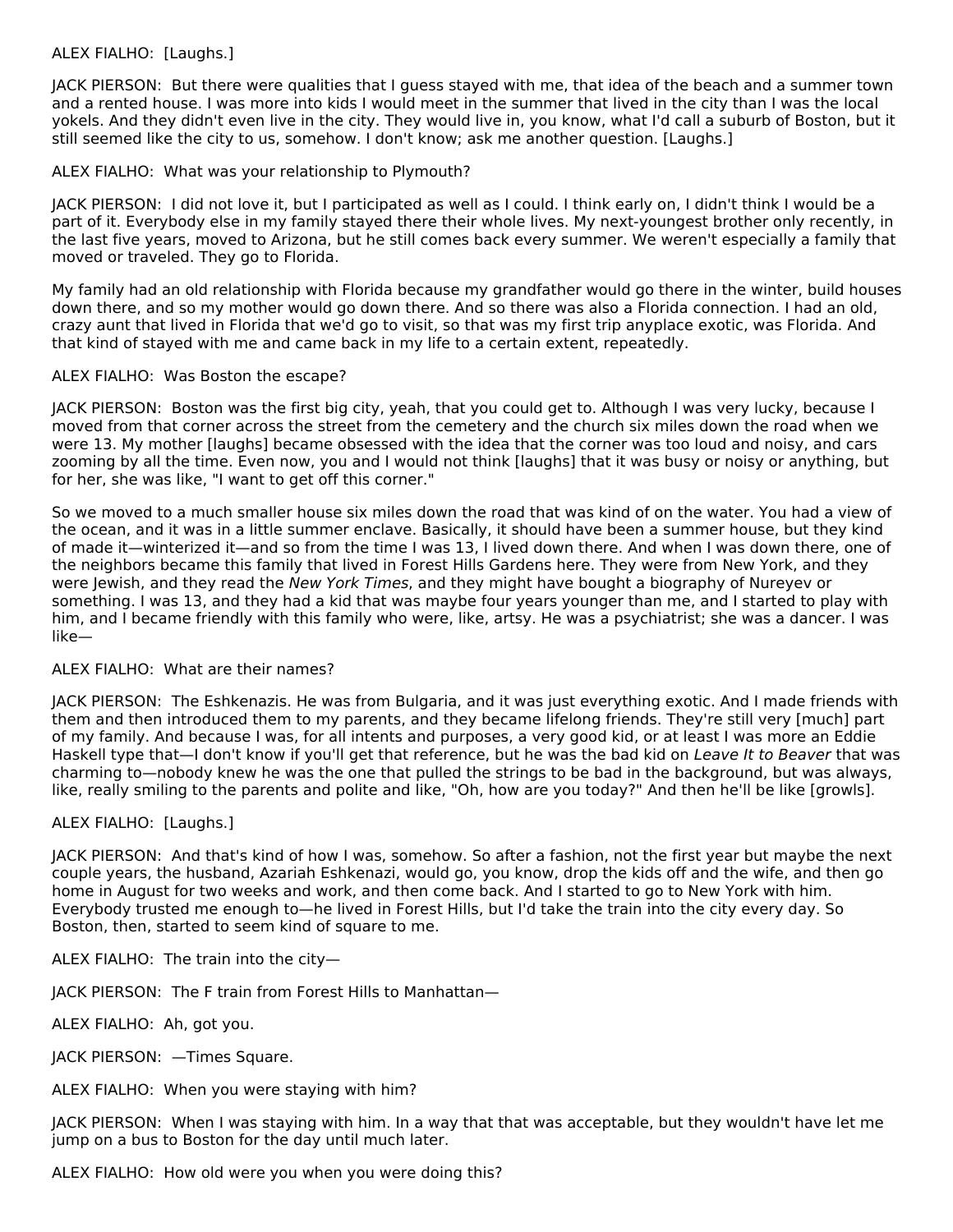JACK PIERSON: Probably 14, 15, like that.

ALEX FIALHO: And what was the reason they were letting you go to stay with him? Because you wanted to?

JACK PIERSON: Because I wanted to go to the city; I wanted to go to museums; I wanted to see Martha Graham; I wanted to go to a Broadway show. It probably was more like 16, 17—or 15, 16, 17. I'd earned enough money mowing lawns or working, like I said, at the ice cream stand that by the last two weeks of August, say, I'd have enough money to go to New York and do a few things, go to museums, buy some books, buy some new school clothes at Bloomingdale's, or something like that. And I was fascinated by New York even then, so I knew all the places that I wanted to go and all the things I wanted to look for. I was such a little weird nerd, and thinking I was really sophisticated [laughs]. But I was this little nerdy kid from the country.

ALEX FIALHO: Did your parents encourage an interest in the arts?

JACK PIERSON: No, but the Eshkenazis did. My parents didn't have an opinion either way, but my mother was very creative.

## ALEX FIALHO: What was her job?

JACK PIERSON: She was a homemaker, but both of my parents had lots to do with town government in a kind of volunteer capacity. Like my mother was on the Conservation Commission, so we were always doing these dogoody, environmental things. And my father was on the Sewer Commission, which didn't sound too glamorous, but it made them seem, to me, very engaged and active and weirdly prominent somehow.

## ALEX FIALHO: In Plymouth.

JACK PIERSON: Yes. Not prominent, but something. They had these things to do. So they weren't necessarily artistic, but the other thing that I feel has something to do with my sensibility is, with the love of old things, my mother, at a certain moment, bought this building called the Chapel that was the church she went to when she was little, before the church was next door to us, and ran it as an antique shop. And it became one of those things where people rented areas from her and set up their own little things, and I became kind of a flea-market picker at a young age. I learned what stuff was valuable, in a very rinky-dink way. But I could pick out, like, a few bits of Victorian stuff that I knew people liked to have, and buy it cheap and sell it higher.

ALEX FIALHO: At the antique store?

JACK PIERSON: At the antique store.

ALEX FIALHO: At the shop where your mother appraised?

JACK PIERSON: Exactly. So we'd go to flea markets on weekends, and for some reason, I was into it; we were all into it, and weirdly, my father was. He was supposedly a brilliant plumber, really a craftsman, and we would go to crafts fairs, which were big in the '70s, too.

In the '60s, I was very into Motown and the Supremes and glamorous Hollywood things, and then as I became a teenager in the '70s, I started to be more into hippie-like stuff. There was a book called The Whole Earth Catalog that was the bible of hippiedom, like give you recipes to make your own dandelion wine or how to raise a hive of bees. It's very now, on a certain level. I think all the stuff that goes on in Brooklyn with, like, keeping bees and running chickens is because those kids had parents that must've had this book. And it seemed to also imply potsmoking and nudism, and I kind of went on that trip. I really got into herbs and witchcraft and, you know, hippiedom, and I thought, Oh, yes, I want to homestead and live off the land. I went full—and I still do this constantly, I think, from like, Diana Ross and the Supremes to, Yes, and a hoe pulled by an actual cow, and you get milk from the cow, and [laughs]—you know what I mean? I loved the whole thing, and survival, and living off the land, and camping.

I guess I became a Boy Scout at the same time my oldest brother was the troop leader of the Boy Scouts. I didn't really like Boy Scouts, but I did like, kind of, some of the stuff you'd learn and the idea of camping and starting fires and cooking things on a campfire. I somehow incorporated this whole sensibility into an otherwise very fey, sort of glamour-obsessed gay child. I don't know how that worked.

Then, soon after, marijuana arrived on the scene, and that changed my whole sensibility, and I had my burnout friends that were hippieish and slightly older. I always hung around with either older kids or younger kids; I wasn't really so down with my exact age group because, as a gay child, I was incredibly bullied and made a kind of a pariah amongst my own milieu. Little kids didn't know that, and teenagers didn't really know that, or they didn't care. So I found myself either with younger kids or older kids. And I still even do that today, it seems like. It's a weird thing.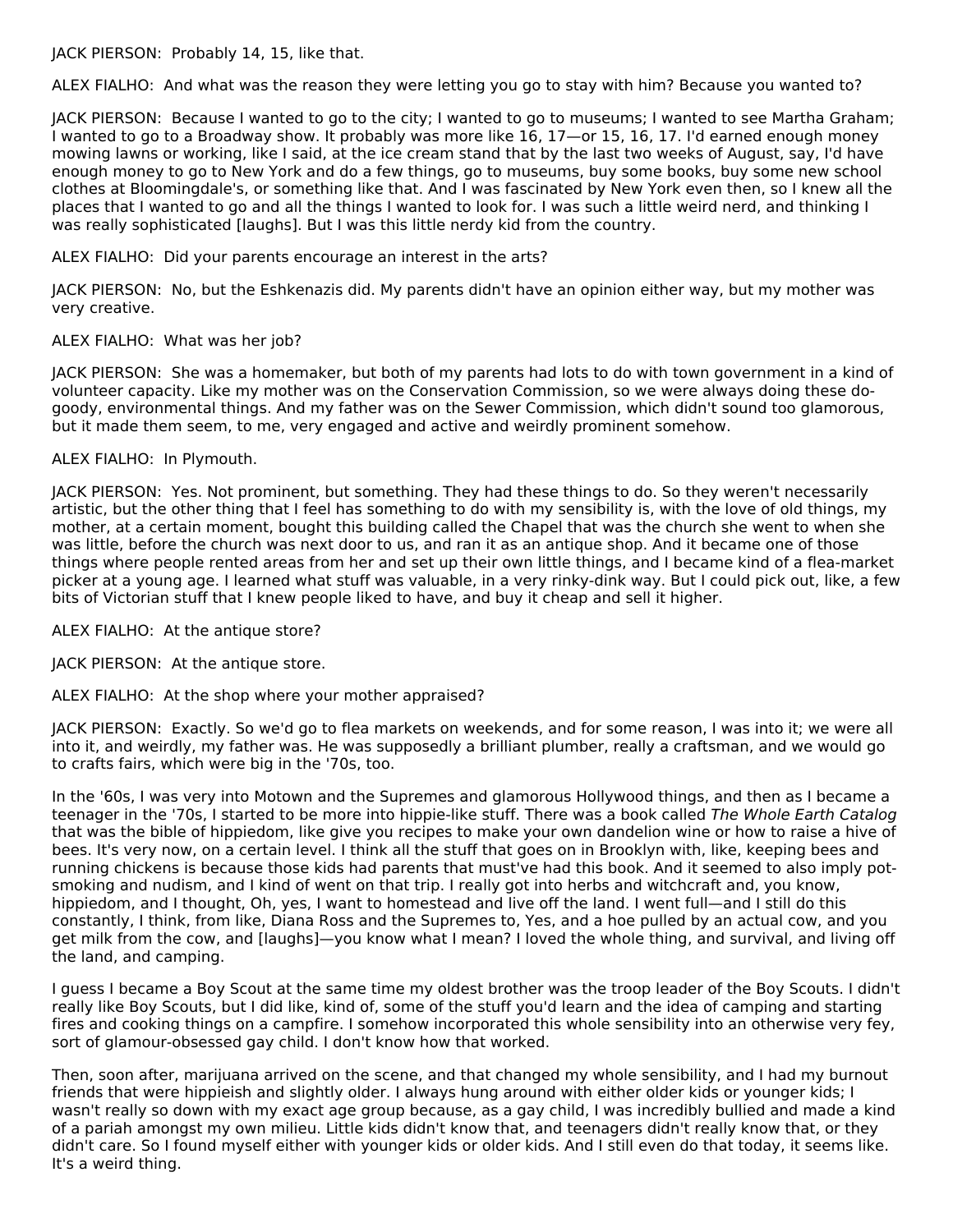ALEX FIALHO: You said "glamour-obsessed" in your youth; how did that manifest?

JACK PIERSON: Well, I was into things like—I would say my first big passions were, well, three things: Nancy Sinatra and the Supremes, and I don't know—the first 45 I ever owned that was—like, "Please get me this, please, please get me this," and they came—

## ALEX FIALHO: [Laughs.]

JACK PIERSON: —it was "Downtown" by Petula Clark. And so you listen to that 1,000 times, and the idea of downtown being where it's cool got into me like a big deal. And then I remember one time—my parents occasionally would go in the fall on a weekend to New York with, like, another couple, and they'd come and do things like go to a taping of The Merv Griffin Show or the Copacabana, and they actually saw Petula Clark at the Copacabana, and I thought I would lose my mind from it. Like, what? And then I got the whole album because they went there; they bought me the whole album.

#### ALEX FIALHO: You didn't go?

JACK PIERSON: I didn't go, no. I was only probably like six years old or something. I got left with the brothers. But things like that that also put the idea of the city like—oh, my God, I remember they brought back a little folder that sat on the table of the Copacabana. I was just like, What, the Copacabana, isn't that so great? [Laughs.] And probably all this stuff was going on in kind of an interior way, although my obsession leaked out to them to the point where they'd be like, "It's not normal that you care so much about these ginchy singers." That's what my mother would call them. "Go out and play with the other boys." I'd be like, "No, no, I just want to listen to this." [Laughs.]

#### ALEX FIALHO: What does "ginchy" mean?

JACK PIERSON: Ginchy is like—it's a really arcane word, but in the '50s, it sort of meant—I don't think I've ever looked it up—cool but also, like, tacky—like maybe a teenager would say, Isn't this ginchy? like great. But a parent would say, That's ginchy, like it looks cheap or trashy or something.

#### ALEX FIALHO: Like, fresh?

JACK PIERSON: Should we look it up right now? Yeah, maybe, exactly. Weird, right?

#### ALEX FIALHO: Yeah.

JACK PIERSON: It's a very [laughs] arcane word, and I only encountered one other person that ever—I vibed with on it, who knew and used it, somehow, because I think it came and went really fast. But then all that switched from an obsession with Nancy Sinatra, who, when you listen to it now, you think about it now, and do the breakdown, she was kind of like the Britney Spears—she was 16 and really tough, and the songs were really much older than she should be singing. And she was really—another expression my mother would use—"horsed up," like too done-up in make-up and, "Why do you like that?" That was the first indication that there was something really wrong.

That was the other thing, the first day of school, that stayed with me to the last day of graduation, because I was kind of a loner and a lonely—I played with kids, but nobody told me [that] on the first day of school when they said, "Let's go around the room and say what you want to be when you grow up," nobody told me that the three things boys are supposed to say are fireman and astronaut or a baseball player, and I was like, "Nancy Sinatra. I would really like to be like her." [They laugh.]

And that just, like, brought the house down. And somebody the last day of school was, like, "I remember in the first grade when you said"—I mean, I was like, Oh, thanks, you know? But whatever, that was the intensity with which I thought, This is what it's all about. I was obsessed, sort of, as a six-year-old, with the whole thing.

And I left it there. I'm surprised I never became more drag queen-y—because I think I realized right away I didn't want to be a non-pretty drag, or I didn't want to be a comical drag queen. Maybe if I could've been pretty [laughs], I would have, but part of the reason I wound up loving drag so much was like, I hear you, about the whole thing. And then that switched to Diana Ross and the Supremes. And then the whole of Motown, and I became sort of a self-righteous, like, black power advocate in this small town that—I probably only ever saw three black people in my whole life until I was 15. But somehow I was like, [inaudible] black people. Black people are oppressed. I was identifying, I think, with oppression. I didn't have that clearly, but somehow that became—I love the whole story of Motown.

I would call Motown on the phone and ask if Diana Ross was there, literally, because I learned that you could when you still had dial-up phones and Information, I learned all of a sudden that you could dial Information for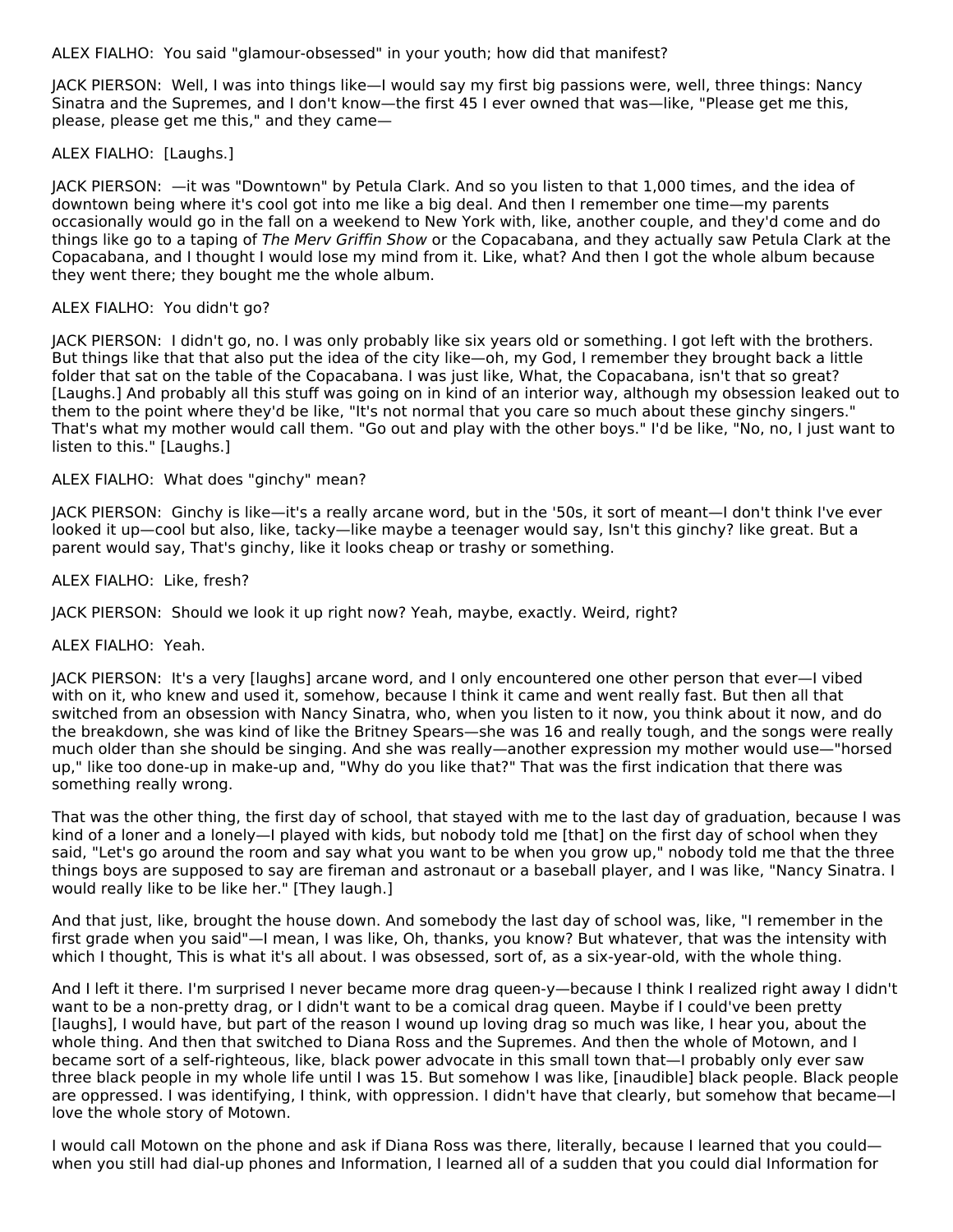free to anyplace, which you would do by dialing one, the area code, and maybe, like—only the area code changed, and it was like 555-1212. And you could call Information for Los Angeles, which is so—as I'm describing this, it seems so nerdy, but it just seemed like, What? I can be talking to someone in Los Angeles and asking them questions? It's presumably the phone number. But when I found that out about Detroit, and I looked in the phone book, it would give the area code for Detroit; it's like, Oh, I'm going to see if I can call Motown.

And you call Information, "Can I have the number for Motown?" "Yes, just a minute, please." Eh-du-du-du-du. I was like, Wow. And then I had it, and then I had to risk everything, because you used to get an itemized bill of your long distance, and I was just like, Fuck it, I'm calling [laughs]. And they pick up, "Motown Records." And I was just, flummoxed, because I'm probably, like seven or eight, you know, sort of flummoxed on my father's desk phone. "Motown Records." Didn't know what else to say; I was like, "Is Diana Ross there?" [They laugh.] And they were like, "Who's calling, please?" And I was like, "Is she there?" Like, Is she in—is she there where you are?

## [They laugh.]

And I think they were like, "Let me see—let me see," and then they put me on hold, and then I was freaking out about how much it cost, so I hung up [laughs]. And I'm sure she wasn't there. But they didn't know what to do with this. And then, you know, a month later, "What's this phone call to Detroit? Who made this?" "Oh, I don't know." I mean, [laughs] like, I don't know. Anyway, that's a nuts thing, right?

## ALEX FIALHO: I like it.

JACK PIERSON: I don't think that's on record anyplace.

ALEX FIALHO: [Laughs.] How about sexuality? You've talked about it, but how did it figure in?

JACK PIERSON: Well, I think I just knew early on. I knew that really early on, somehow, that whatever was up was not—I mean, we weren't in a family that anything—there was no sexual talk whatsoever. My parents didn't declaim homosexuality because they didn't talk about any kind of sexuality. They never said any body parts; I never heard the word "penis." I was maybe 18 before I knew that that it was pronounced va-gina, not vag-inna, because I only ever read that word. Now a two-year-old girl would say, "Mother, my vagina is"—but in those days, I never heard anyone say that word, so I just thought, Oh, a girl's vag-inna? Or if I thought about it, that's how I thought about it. I don't even think I said it out loud until one day I might've said, "Whoa, her vag-inna" like, "It's vagina." And I was like, "Oh, God. Okay." [They laugh.]

Anyway, but given that, I just knew. I don't know what it was I knew. I knew I liked little boys. I was thinking about that today. I guess there is always that thing that our ideas of beauty [are] culturally encoded, but I can remember thinking a little boy was beautiful when I was five years old, and nobody was, like, inculcating me in the Greek ideals or classical or symmetry or whatever it was. It was just like, This little boy is cute, and that one's not, somehow; so what is that? But I did have those things in my—had crushes, and I kind of kept them secret because I somehow just knew intuitively that wouldn't play. The Nancy Sinatra thing was just like, That's what I would choose, you know, [laughs] without even thinking about it, but something slowed me down about, like, I like him.

ALEX FIALHO: How did it play out across your adolescence? Through high school, and before?

JACK PIERSON: I don't know. I was a big player of doctor, and then in high school, I was coercive in that same Eddie Haskell way. Like, I could make it seem like an experiment or a good idea or, What if I heard this, or, How come you have pubic hair and I don't, you know, sort of thing with the older boys—not that I knew what that was, but I could get it going, somehow. And now, of course, I wish I did it more often. But it was still really scary and furtive. I was a sexual child, I would say, even though there was no—if there was any mention of sex, you could tell it was frowned upon; it wasn't encouraged in any way.

ALEX FIALHO: Let's go back over to the arts side of things. How did you meet the Eshkenazis?

JACK PIERSON: They were the down-the-hill neighbor in our summer community, kind of. They were summer residents of our community, and just, I'd have to pass their house to get to the beach, and made friends with them on the way.

ALEX FIALHO: Were there any particular museums, exhibitions that you were seeing in those early formative years that really stuck with you, in Boston or New York or otherwise?

JACK PIERSON: Well, with those summers I went to New York, I remember seeing the Mark di Suvero retrospective at the Whitney, I believe it was. And that was someone I had never heard—or maybe I did a little bit, because I would pore over art books in high school and junior high. But it seemed cool to me. For that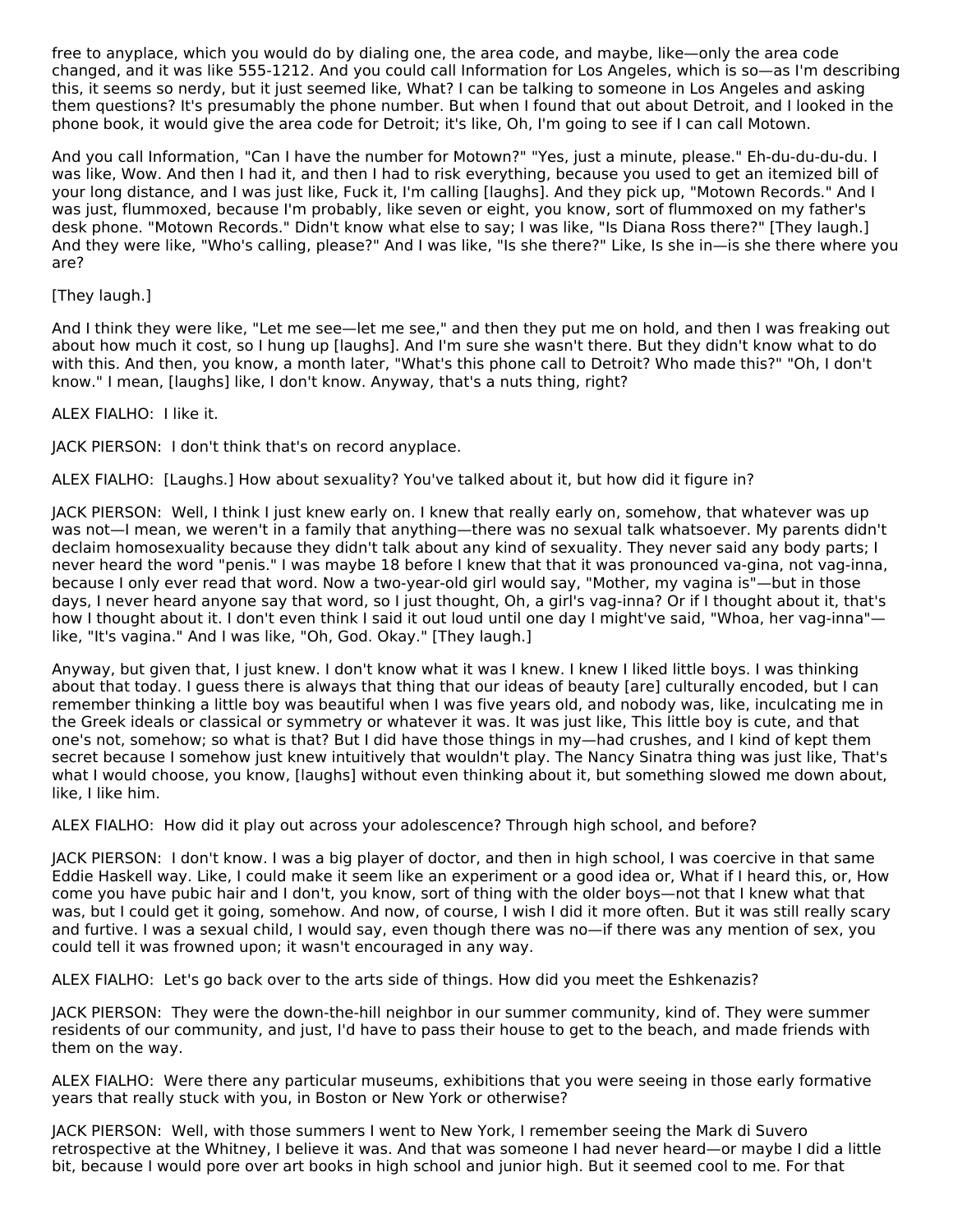matter, so did Warhol, [Rauschenberg -JP] and Lichtenstein, and Jasper Johns, but it wasn't as obvious as them. So it was more of a revelation to me.

## ALEX FIALHO: What wasn't as obvious?

JACK PIERSON: Well, him as a sculptor, I guess, or personality. Like, he wasn't somebody that they would cover in Life magazine like they would the rest of them. He wasn't part of the Pop explosion. If I did know about him, it would've been a black-and-white picture at the end of the sculpture section of contemporary art, as opposed to, like, the cover of the book with Warhol, Lichtenstein, blah, blah, blah. So I think it was like, Wow, oh, look, and they're like this, and it just becomes some junk, and wow, how do they do that? As opposed to, like, a painting. You know what a painting is, but this was my first sort of thing of, like, modern sculpture that I ever saw, and it seemed wild to me, and the materiality of it. I for some reason think I saw the Johns retrospective at the Whitney, too, but I don't know if maybe I just bought the poster for it. I would have to go back and figure out when that was and if it was a different time or something, but for some reason, I think I saw that, too.

But then I would do things like—I don't know, like I was armed with certain magazines, so I went to any—Castelli Uptown is having a show of Warhol portraits of sports figures. And I can remember just being mesmerized by like, Wow, this is here. I can have the card from this show.

All those things seemed really important to me, and I'd trot from one end of the city seeking out these things. I had lists of things to do once I got to the city. I never do that anymore, but I would just do all these things. I would get the cheapest ticket for a matinee, like of Liza Minnelli in The Act, and then I'd go to a matinee, you know, because that wasn't so—I wasn't in the city late at night. I was home to have dinner with the doctor, so it was, like, before dark. I wasn't going to the city at night, but I would go to all these matinees. I saw Martha Graham while she was still alive. She didn't perform, but maybe they wheeled her out. I saw stuff that I wouldn't have seen if I hadn't come here in the city in the summer, or when I was 14 and 15. I never really left her behind, but the Diana Ross obsession sort of morphed to Alice Cooper.

From Alice Cooper, I went to David Bowie, and then in the midst of all that, I got into Patti Smith. So that became a real reason to be in New York, was Patti Smith, go to the Gotham Book Mart, find these weird poetry books she had that were signed. I was into all this stuff that didn't make one iota of difference when I got back to Plymouth. Nobody knew who Patti Smith was; nobody cared. Nobody was particularly into David Bowie at that moment. It was just an indicator that you were a big fag. But I never thought of that. Di Suvero show, it's big and important, but I've always loved him ever since. It might have been the first thing I ever saw at the Whitney.

ALEX FIALHO: Sounds like you had a really strong sense of creative [laughs] and artistic interest from an early age.

JACK PIERSON: Yeah, I was just into people doing things, and I was also into ephemera and stuff that indicated someone had been there and done something.

ALEX FIALHO: How about your decision to go to art school? What inspired it, and how was it met by your family?

JACK PIERSON: In high school, I sort of started writing poetry, as people are wont to do in high school, especially morbid, melancholy people. I don't know that I ever read one out loud to my parents. But I got very involved in the literary magazine there, and I was taking a lot of literature classes, and that seemed sort of reasonable. It didn't seem extreme—"Perhaps I'll be a writer of poetry"—but it still seemed reasonable, and my mother would say, "Oh, it's writing. That would be great. You would be a great journalist." She was all about journalism, somehow, for me. That sounded okay. And so it seemed like maybe that's what I would do. And for a minute, that's what I thought I was going to do. And then I started to see what that would be like, and it didn't seem good to me once I crossed the next level out of high school, or even during high school.

I liked writing my own poetry and reading them, but I hated listening to other people [laughs] do it. So I sort of thought—I was still very practical at this time. I never had this, I am a genius artist and I must show the world. It was, Maybe I could make something that I could sell. That's where the crafts fair thing came in. I thought, Oh, I can make leather belts; I can make spoon rings; I can do all these things. I can figure this out, and I'll have a little thing, and I'll travel around and sell it. That remained an option to me [laughs] until my 20s. And I went to school and I thought, Okay, a combination of this and that—I didn't go to art school at first; I went to Hofstra University on Long Island.

I think I wanted to be a graphic designer, and part of the logic of going to Hofstra—I was so weird and lame— Hofstra had really nice stationary, I thought, and I was like, Well, let's go here and I'll be a graphic designer. They know what they're talking about; they've got this nice typeface. And it was close to the city. I was trying to push for Pratt or Parsons or FIT even, and they were like, "No way. We're not sending you to the city on your own. Forget it." Even though they let me—I don't know what the logic was, but they somehow threw down for one year at Hofstra, which is a university campus. I don't know what the fuck I thought I was doing there, but I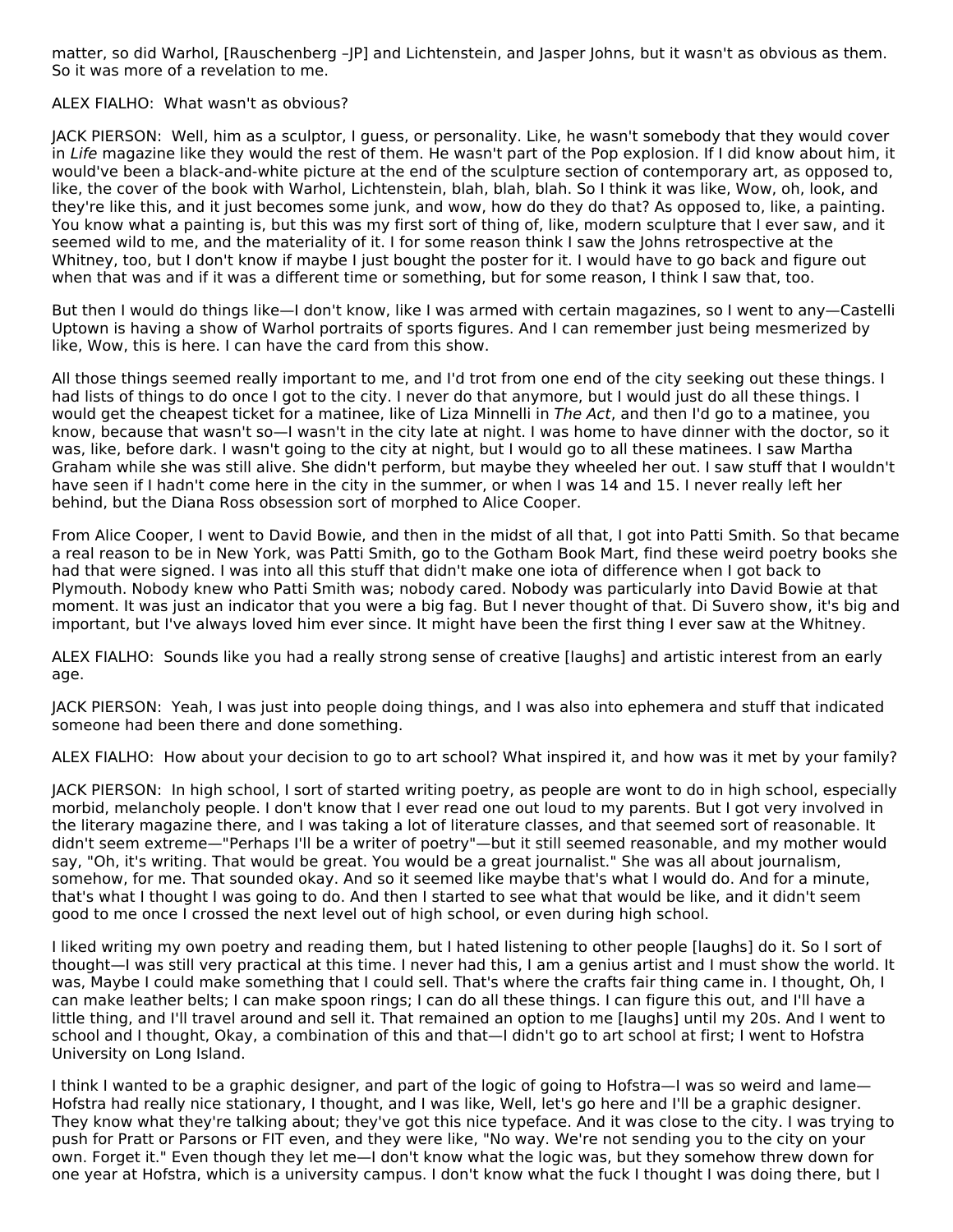took all basic first-year freshman class and language and this, but lots of art. And there, I fell in with the theater department, even though I didn't have a theater class, but somehow from being around someplace—one of them was in one of my classes, and I fell in with the whole crew there, and one of them is still my friend to this day. He was my first boyfriend.

## ALEX FIALHO: What's his name?

JACK PIERSON: Rob Weiner, and he's a director at the Chinati Foundation now. But when I met him, he was directing theater in college, and he still directs theater in the community down there. But he was my first—this was a truly sophisticated Jew [laughs]—but my age and a contemporary, and he knew cool stuff and, like, saw every Woody Allen movie, and you read the review the next day, and they discussed it, and it seemed really—it was an intense little thing that I found myself, all of a sudden, I had my friends.

I wasn't such a loner, but I didn't have anybody that I was discussing movies with in Plymouth, Massachusetts. And so all of a sudden, I felt like I had fallen in with the sophisticated—they already knew who Patti Smith was; they didn't go, Ew, she looks horrible. They were into it, and then it added, and I got more—so I became really close with him and this other woman, Susan Van Allen that's also still my friend there.

But then I left that school after a year. My parents were like, "This is way too expensive. We can't afford it; I'm sorry. You have to figure something out." So I came back home. But I also made my first trip to Europe, with Rob Weiner, the August after that first year of college.

And so somehow I went to London, Paris, Venice, Athens, Greece, and Israel. The whole scheme was that we were going to a two-week art workshop in Israel. We were really serious about it. We thought we were going to this thing, and I conned my mother, and I had a certain amount—I think I did the whole month for \$700. Rob was a rich kid, so he had a little money, but it wasn't—like, if I used \$200 of his money, it would've been a stretch, too, I think.

But somehow, I did a whole month and went all those places for 700 bucks. My mother practically cried giving it to me, and I was furious at her for only giving me \$700. That was the meanest I ever—"Are you kidding? You said you'd give me the money!" "Well, I'm giving you \$700." It was a big deal [laughs] to her, and it was like, Ohh. Somehow I made it work, and that was a life lesson. That was a big deal. Nobody in my family had ever been to Europe. I guess my mother went to London once with the garden club and it was a major deal. And then I went all these places, and—what? I don't know. That was wild.

## ALEX FIALHO: And then you transferred to—

JACK PIERSON: Then I came home and had to work almost for a whole year in a factory to save up the money. Maybe I took a couple of classes at a community college, Cape Cod Community College, and worked the graveyard shift in a factory for a year, getting it together and figuring out the next move.

Then I'd learned about MassArt and that it was a state school and that it was really cheap, and furthermore, I even got a little bit of a scholarship or something. It wasn't for excellence, but it was just like, You're in the state; we'll pay a certain amount of this. That was already cheap. I think it was like \$700 a semester in 1980.

So I moved to Boston that September, went to MassArt, and I think I got there and I was like, Okay, I'll be a graphic designer, because they were stressing out this point. Because even that one year of me working in a —"What's going on with you?" Like, oh-oh-ohh-oh, we had such high hopes. "What are you going to do?" And I was like, "I am going to go to art school." "Art school? Ahh, you [inaudible]. You need something to fall back on," and I was like, "I'll study graphic design." And then maybe the Eshkenazis were also, you know, "I think he has real talent. Let's give it a shot." They smoothed over a lot of my eccentricities to my country parents. They made it seem reasonable, somehow. No one else was going to.

And it wasn't like I was making such fantastic things. I would make these things that were sort of Op-arty things. I wasn't a draftsman that was like, Oh, look, you know? But I could make cool-looking things, I think, or I made enough of a portfolio to get into MassArt.

I got there and started in graphic design, and all of a sudden—graphic design meant to me, like, I would design album covers. [Laughs] That's all I wanted to do. I didn't want to design brochures for, you know. But I had to start to learn to spec type and do all this hard stuff, and at that time, you still cut-and-pasted, waxed, and did all this so-and-so, oh, God. And the graphic design students were really—before the word "yuppie" was invented, they were very yuppified, you know, professionals. They were going to be graphic designers.

## ALEX FIALHO: Yeah.

JACK PIERSON: [Laughs.] I did a few of those classes, enough to learn some stuff, and then drifted over into the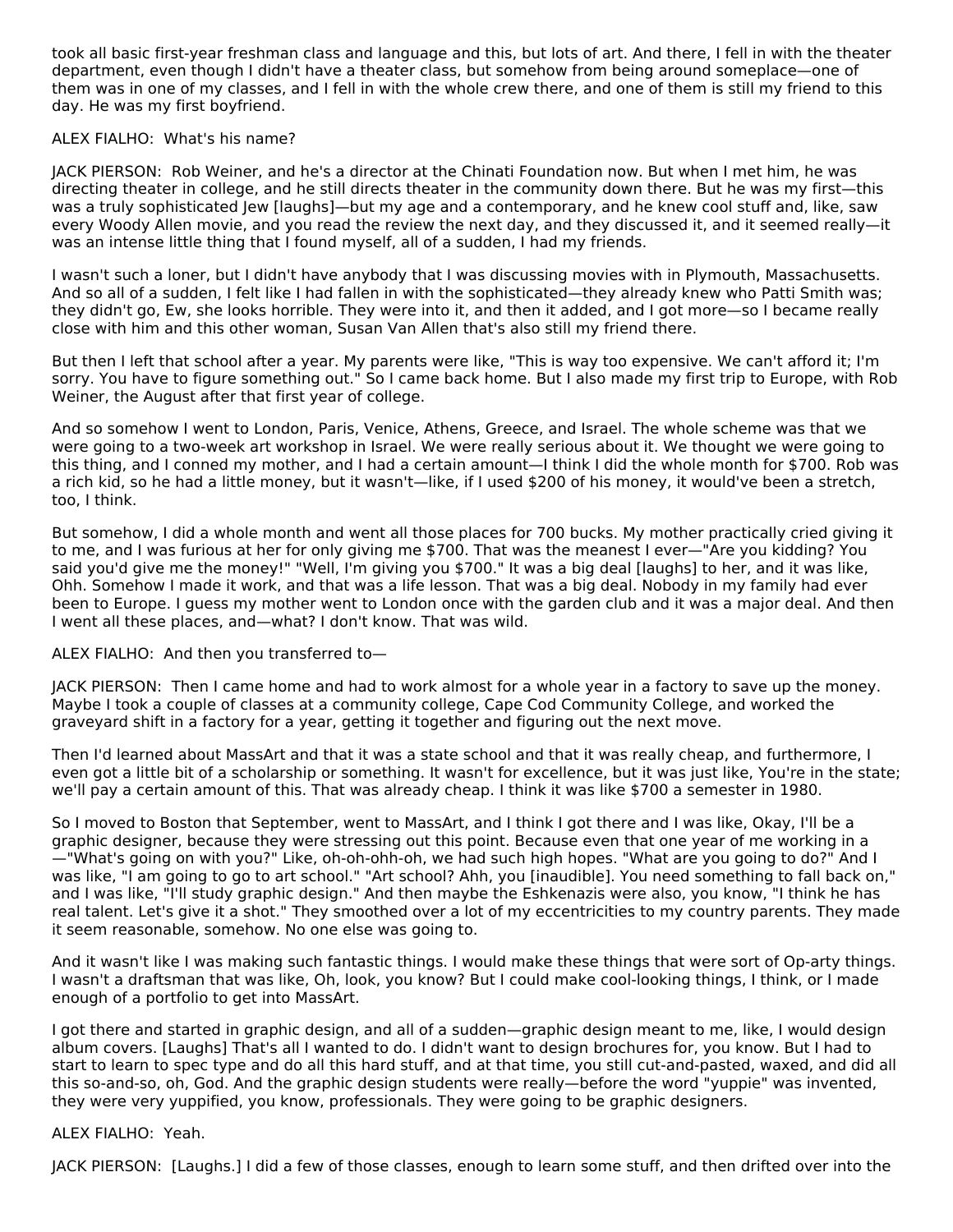performance department, where I was finding more of a connection.

ALEX FIALHO: Do they have a performance department at that—

JACK PIERSON: They did. At that time, they were the only performance department in the entire world. Performance wasn't even a thing. Nobody said—like 20 people said the word "performance" in 1980. You know what I mean? And Chris Burden was the pope, somehow.

ALEX FIALHO: Was it a visual arts school, or was there also—

JACK PIERSON: It was a visual art—

ALEX FIALHO: —dance and—

JACK PIERSON: No. No, no. The performance—this was called the Studio for Interrelated Media [SIM], and it was a unique hybrid that MassArt somehow created.

ALEX FIALHO: Were there particular professors affiliated with it that—

JACK PIERSON: Yeah, there were two main guys, Donald Burgy, B-U-R-G-Y, and Harris Barron, with two Rs.

When I first went into the class, Burgy was like, "Sit"—people were sitting on the floor; there were no desks, so you just sat on the floor. And I thought Burgy was just another student somehow. He's just hanging out, and I thought he was kind of sexy, and I was like, Whoa. This is a good class. And he's still just shooting the shit, like an hour—it was maybe like a half-hour after class officially started that I realized he was the teacher, because he was just so mellow and hanging out and duh-duh-duh. [Laughs.] And then—well, Harris came in, and he was a good deal older, and then I realized, Oh, they're both the two—okay, like, I pulled it together.

And I think—wait a second. The way I got into that class was because, at that time, it was basic to art schools or Mass Art; but I've heard since, other art schools—one of the basic foundation things that you did was make a device with which you could drop an egg and have it land on the ground, like from two stories or something, and have it land on the ground unharmed, right? Or you—do you know this?

ALEX FIALHO: Yeah. I've done it.

JACK PIERSON: You have?

ALEX FIALHO: In, like, summer camp or something. I don't know why, but—

JACK PIERSON: It was a basic thing—and that was a whole other class, maybe the first semester part of the graphic design foundation class. And it was an event; it was a bonding event, because everybody came and, you know, "Drop your egg."

And I was like, Oh, fuck that. And I wrote this whole—because I was still into Patti Smith then. I don't remember thinking I knew about conceptual art, but I wrote this poetic thing about, like, Listen, man, I say instead of spending time making a device—and it was all in, like, cool script and underlined and crossed out and a Xerox sort of broadside, basically like, Fuck wasting your time making an egg—what we should do is hatch the egg and watch the bird fly, like that. And that was my—and I handed it out. And those guys were there—I saw them looking at it and discussing it amongst themselves, and I heard them saying, "Who did this? This is really—this is cool." And I think I might have even said, "Oh, I did that," and they're like, "Really? And have you ever thought about taking a SIM class?" And I was like, "I don't know what that is," you know. "We think you should take it next semester. Why don't you come and join us?" So I didn't even know what the hell it was, but I just did [understand] somebody was paying attention to me.

ALEX FIALHO: What is it?

JACK PIERSON: It was performance, the Studio for Interrelated Media.

ALEX FIALHO: SIM, Studio for Interrelated—

JACK PIERSON: [. . .] It was all these freaky people that were doing performance, which meant video, which meant this, which meant whatever you wanted. The class really never fully formed. They'd show us some things, like I think Burgy showed us his recent work, and this is 1980. Since then, you know, I've seen it before, but at the time, it seemed—like he would just photograph roadkill and show you 100 slides of roadkill, and that would be—and you'd be like, What?

ALEX FIALHO: Yeah.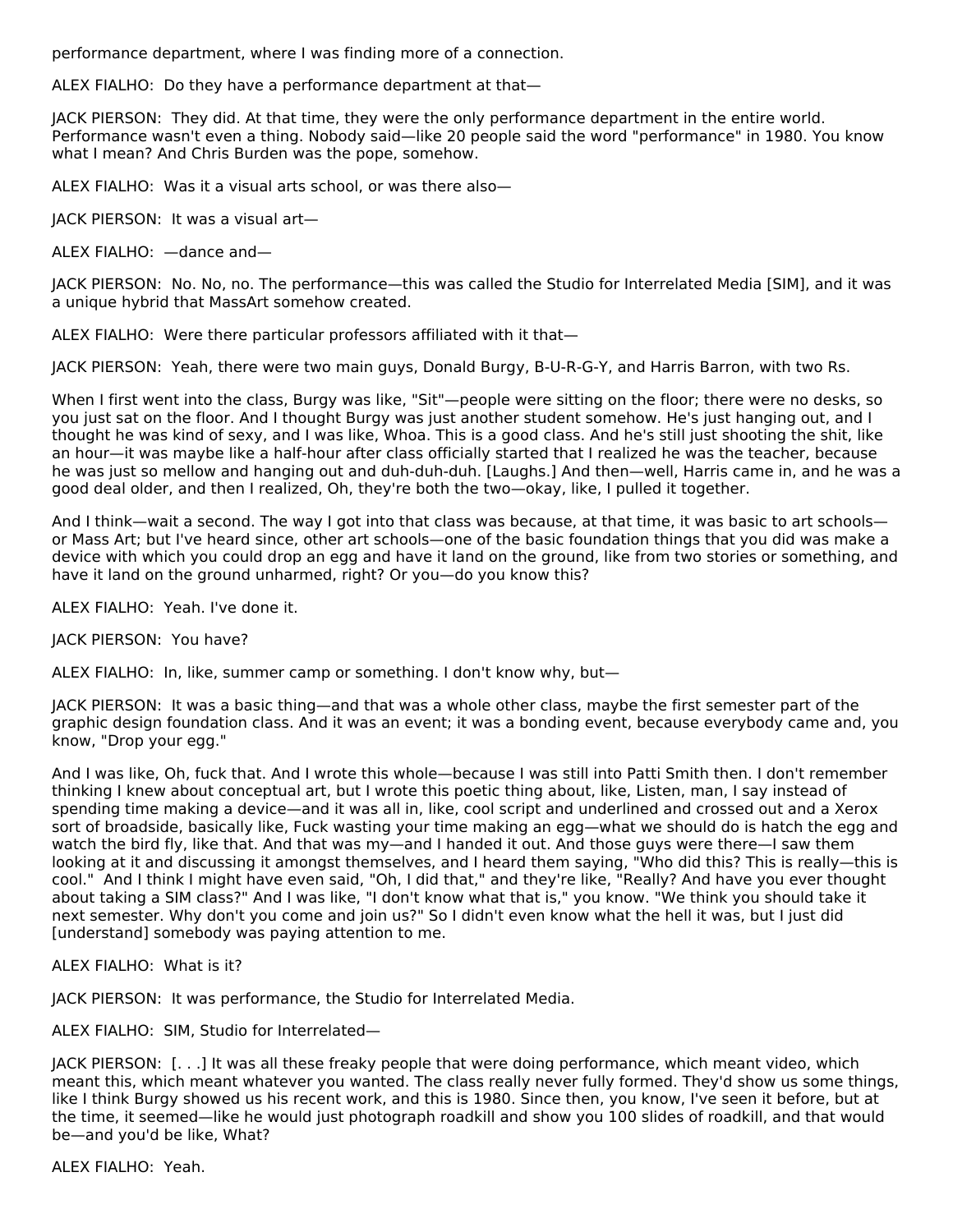JACK PIERSON: [Laughs] So it was a mind-blowing thing. And I learned about Chris Burden, and you start to learn all this other stuff. And I also dovetailed quite nicely with rock and roll and the punk scene in Boston, and I was getting into that. You would hear about these performances that people did, and Laurie Anderson probably hit right at that moment, so it became more and more, Okay, this is the thing, performance art; this is what you can do. This is a thing you can do. And I was also pretty shy at that time. I was a real shoe-gazer and really introverted and shy, so I wasn't a performer, really, but I sort of grasped all those things, and I kind of became more like a producer-y type; like I could imagine what the poster would like, and I started to do a lot of the graphics for people's performances. And there I met Tabboo! [Stephen Tashjian].

## ALEX FIALHO: In the SIM class.

JACK PIERSON: In the SIM class, who was doing performances and maybe playing "Downtown" and the Supremes records and dancing around in a '50s ball dress with fishnet stockings and pink high heels. And so it was kind of love at first sight. I was like, What are you? And he is probably the person that knew the word "ginchy."

## ALEX FIALHO: [Laughs.]

JACK PIERSON: I'm sure he is the person that knew the word "ginchy." And I just loved everything he was doing. We became fast friends and bonded on a lot of stuff. We became very close friends. And then the interesting thing that I think we found out later that year is he was the—part of his student aid or—what do you call it? Work-study job—was that he was in the office that the new portfolios came into, and he did the first edit of portfolios, the "Yes" pile for the other people to look at.

## ALEX FIALHO: In admissions?

JACK PIERSON: Yeah, or weighed in, somehow, as a student, and either he moved mine from the "No" pile to the "Yes" pile because—I don't know—I did new wave graphics somehow, and he thought it was cool, but he sort of was like, "Oh, I remember, you did"—because he came to my apartment, and he was like, "Oh, you did this? Oh, yeah, I put you in the acceptance pile for this thing." Because it was far-fetched somehow.

## ALEX FIALHO: "This thing" being SIM?

JACK PIERSON: No, this thing being college itself, acceptance to MassArt. Yeah. He put me in the accepted pile, or one more [step] closer to being accepted. So that was a big bond with him. And I started being, like, a handmaiden to his performances, and then I sort of started creating my own, but I would be more like the Flo Ziegfeld. I'd say, "Do a performance like this," da, da, da. "I'll get performers to do a night." Or I'd create my own weird thing, but I'd have actors in it as opposed to me being on stage. We'd go to nightclubs; we'd do this; we tried to be in a rock-and-roll band. He had a rock-and-roll band called the Fucking Barbies, and I got to be in, even though I was talent-free, but I could bang on a can or something. It was that kind of—

## ALEX FIALHO: Okay.

JACK PIERSON: Nobody was really playing, but he could sort of sing over this noise-music. And I also met a woman named Kathe Izzo, who—she was, you know, everything seems—when you're green and from the city she was like the granddame of performance and the coolest girl and the most punk and the most new romantic. And then I introduced those two, and then they started a sort of love affair.

And in the midst of that, Kathy was working at this very cool café on Arlington Street in Boston, that faced Boston Common, and it was called C'est Si Bon and only—you know, they hired punk rock people, and it was the super-coolest thing in Boston at that time, or to us. And she would let me come in there and eat for free, because we're all broke and starving. She worked there behind the counter; "Come in. I'll give you some food; hang out," blah, blah, blah. She'd give me some food, and it was there—I was sitting there one afternoon, and Mark Morrisroe was the dishwasher—you know, the door with the little round window in it.

He saw me and fell head over heels in love, and she came out and she was like, "Do you know who Mark Dirt is?" and I was like, "No." She goes, "He's the dishwasher here. He's really like the biggest punk in Boston. He wants to go on a date with you. Will you do it?" I was like, "Yeah, okay." So he came out and didn't look too bad. I wasn't, you know, head over heels. I mean, he was handsome. I liked him. I was like, "Yeah, sure."

And so, "Whatever," and then that began that, because he was kind of magnetic and scary, and he was certainly the most extreme person I had ever encountered, even given Tabboo!, Kathe Izzo, and then this guy was even a little more extreme, even though when I met him he was in the midst of this dress-for-success phase, where he was reading—there was literally a book called Dress for Success, and you wore a red tie, and you wore Brooks Brothers shirts, and you did this thing that was going to, like, make you successful. And so he was trying to be as square as possible, even though he was still pretty much known as Mark Dirt. He wanted to phase out that name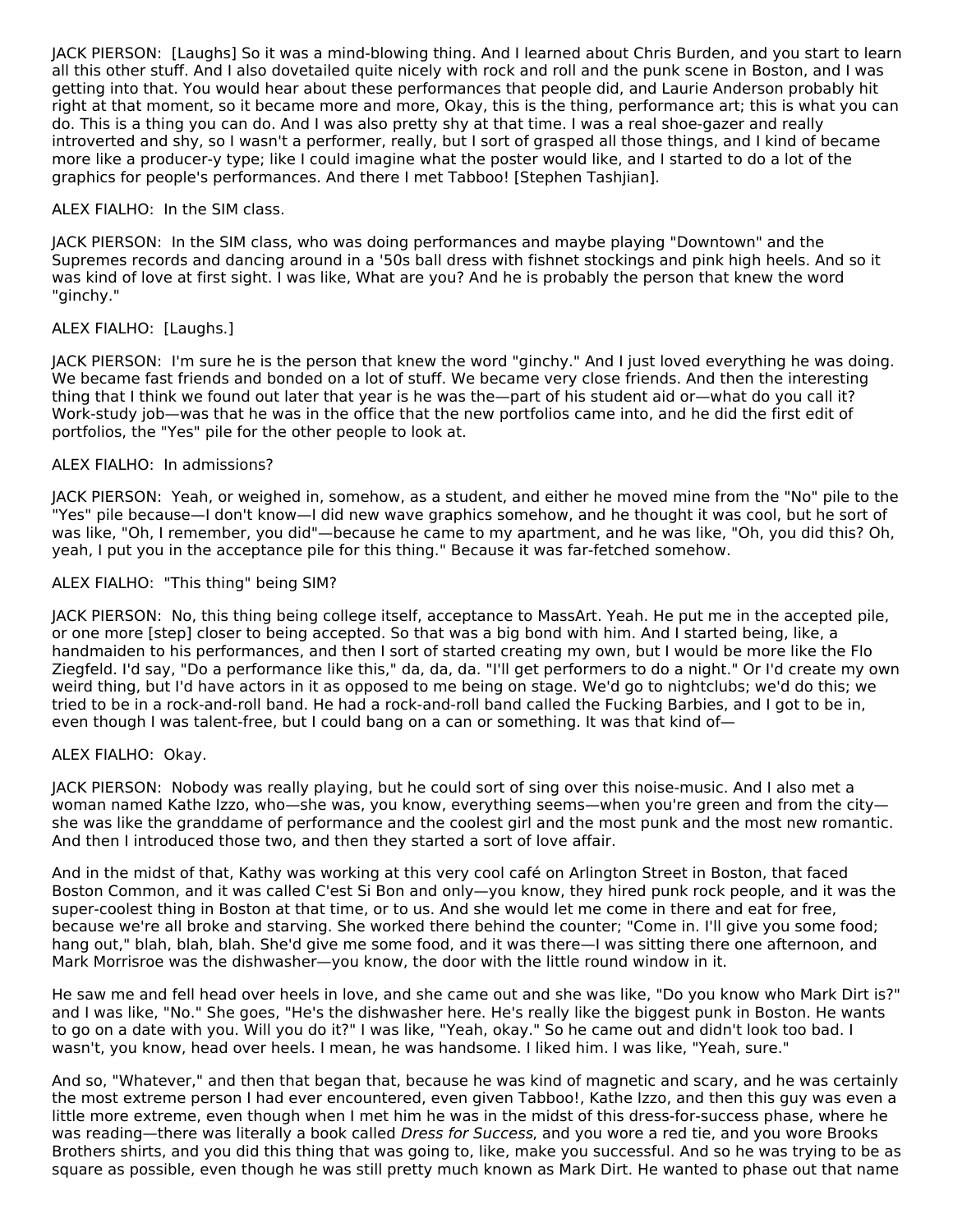Mark Dirt; he was Mark Morrisroe; he was going to be successful; this is how it was going to be done, and so he didn't even like any kind of—you know, he was done with punk; he was done with new wave; he just wanted to be [a very famous artist -JP].

But I dragged him back into it a little bit because those guys were—we were all still excited about it. He was done with new wave enough that he didn't even, like, know the B-52s, and so we got him back into the B-52s, because they were somebody I'd seen—as a result of being at Hofstra, I did get to come and just to go to the city for the first time and go to CBGB. We were just going to CBGB's from Hofstra, when I was there that year before, because I wanted to go to CBGB's; there was nobody to see, but it happened to be the B-52s, and that began a whole lifelong—and you know, the B-52s, on their first album, had the cover of "Downtown," and I was just like, I was home. And they came through the crowd with wig boxes and, like, What the fuck is this? In an odd way—and I was just having this discussion recently. I really think the B-52s are one of the most important things of the last 30 years. It was genius, what they were doing, and I think that became a bond; Tabboo! felt it, too. Mark Morrisroe came, too, you know, and my crowd, that's what we like, B-52s.

So it began this whole—I think the three of us gelled around that, and I had other friends, too. Like San Chopel [ph] was somebody I met the first day of art school, and she was, like, the girl figure in this. She went there, too, in a big way, and we became sort of completists about the '50s. Yeah, it started with the B-52s, who are sort of feeding us the info that it could be done, but we went wholesale into the '50s—the socks were '50s; the clothes were '50s; everything was '50s. Tabboo! would still maybe give you a punk rock bracelet or something, but we were trying to give you flawless '50s realness, somehow, and it was all available in thrift stores.

Half the day was spent thrift-storing, and half the inspiration for the performances would be something you found in a thrift store. And the records. And so in that, I'm tying that back to the whole thing of, like, my brothers grew up in the '50s, you know? I didn't really, but now I really feel like I did, because I got it so completely. We just collected all that stuff, and I think that's a thing that maybe happens to this day, as a result of college kids. The stuff that was in thrift stores was the generation before those kids had gone to college. The parents cleared out the room, and it was all in the thrift stores. And we thought it was cool. And I've seen now, kids now are into the '90s; it's 30 years ago. I don't think they do some completist thing like we were doing, or maybe there's a pocket somewhere in an art school outside of New York, but it's probably—if you go to thrift stores, it's all '90s stuff, maybe. I don't know. That's my little vague theory.

ALEX FIALHO: Makes sense to me.

JACK PIERSON: We did it wholesale. For like two years, it was the '50s; the house was the '50s; everything was the '50s; and I think it was a better version of the '50s than American Graffiti. It wasn't that. Do you know what I mean? It wasn't Happy Days or American Graffiti; it was a much cooler version of an authentic '50s that we loved. Ask me a question.

## ALEX FIALHO: What sort of classes were you taking?

JACK PIERSON: I went full sail into SIM, which allowed me to do photography, maybe typography. Somehow I never acquired a real skill [laughs] in art school. I didn't do anything enough to—like I learned to print photography, and I learned to take pictures, I think, but I was marching to my own drum so ferociously that, at that time, in art for photography—because then that became a thing, like, Well, I'm probably not really going to be a performance artist, but I could be a photographer, because it seems like you could figure out photography.

And Mark Morrisroe was doing photography. He was doing it brilliantly, and so I had to, like, start up in his shadow, and he was even the first person ever that was like, "Well, your pictures are kind of Nan Goldin-ish," and I didn't—she wasn't a thing that you would know about, except he knew about her because she was a legend at the Museum School [School of the Museum of Fine Arts, Boston]. He was at the Museum School, not MassArt, which was the fancier school, but he was there on a full scholarship for utterly—you know, I don't know whether it was because he was disabled or impoverished or whatever, but he was [given] a full ride at the Museum School, which was the fancier school. MassArt was kind of like the hippie-dippie school. So that became possible in learning to take pictures.

And the other thing—the other kind of momentous event that I skipped over at Hofstra—through Rob Weiner, that first year in Hofstra, he showed me the Diane Arbus monograph. I've talked about this before, but that was a major thing to me, that book, in terms of everything: the graphic design, the pictures, the poetry of the titles. I just received it wholesale, like, Wow! What the fuck is this? A photograph can be this good, of not-famous people? Of freaks? I felt like I knew these rooms; I knew these kind of freaky people; it all had to do with the certain carny element of going to flea markets and craft. I received it; I am one of these somehow. And then I just stored that. But I was glad I had that information by the time I met Mark Morrisroe, because I might not have—it wasn't like Diane Arbus was—it was a thing you'd only know about if you were—

ALEX FIALHO: Which book in particular?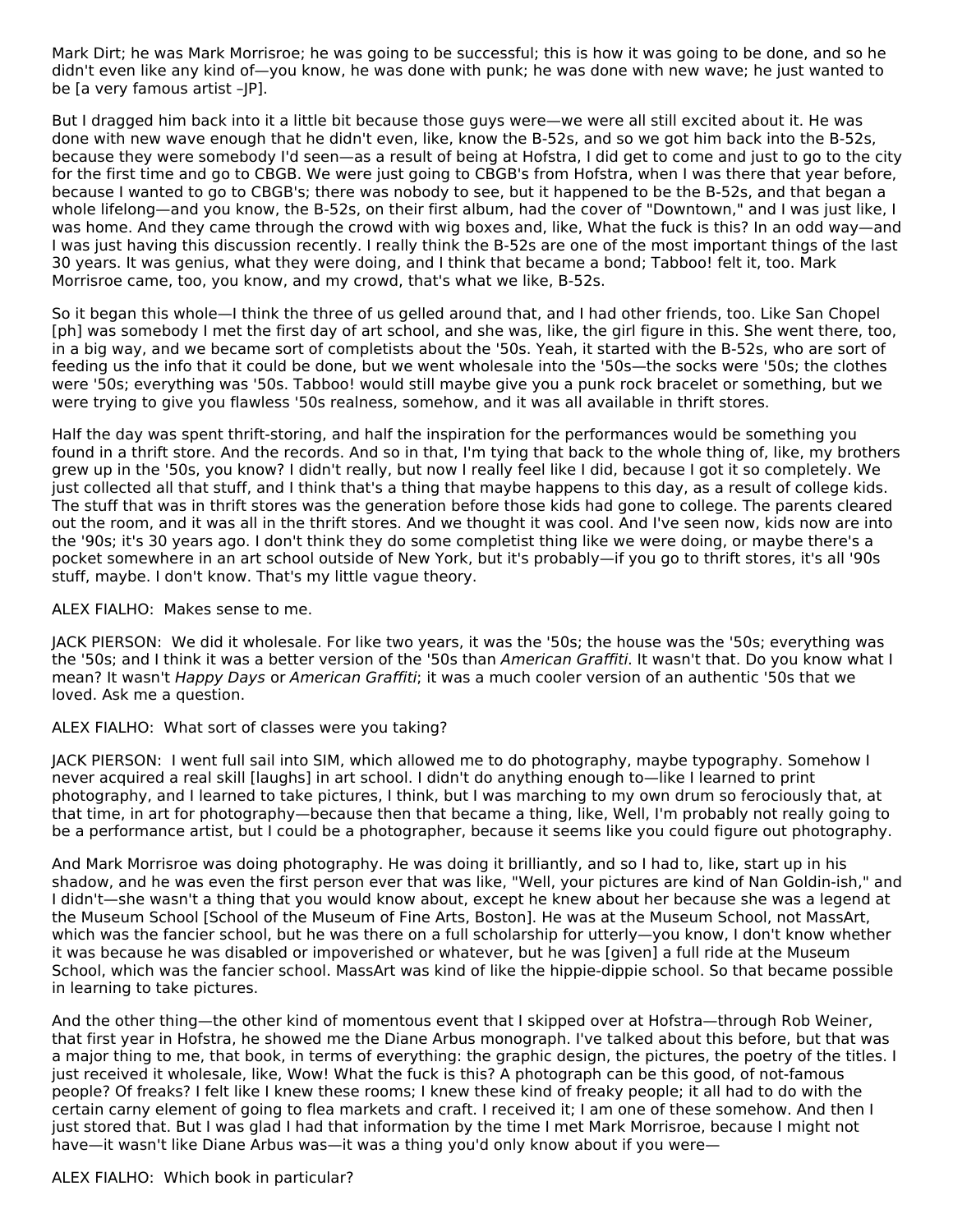JACK PIERSON: —–in New York City. The first, it's just called Diane Arbus; it's got the twins on the cover. I don't know if they publish it in the same way now; I think it has a different cover. But it used to just be simple white; it was beautiful design, and I loved that. So I took that information into Boston, and I had it in the back of my mind that photography could be a thing for me, and I figured I would take the pictures for the posters I'd make for performances. Exactly like—that's one of the early—I did that picture in MassArt.

ALEX FIALHO: I've just opened the Familiar Feelings [: On the Boston Group, 2009] catalogue, and let's just peek at some of the early photos that you were taking; this is Mark, Afternoon, Park Drive, 1980.

JACK PIERSON: Right. This one's sideways; it should be horizontal.

ALEX FIALHO: Any thoughts on some of these portraits?

JACK PIERSON: Can you see somehow—here's the self-portrait; that's what I mean. That's Saturday night, how you would look to go out. [I am referring to Me at Polycow, 1981. –JP]

ALEX FIALHO: Yeah. Me at Polycow? in the '50s.[I dressed in 1950's attire. - |P]

JACK PIERSON: Yeah, kind of like, that's how a dressed-up boy would look on a Saturday night, and Tabboo! in this room, it looks like Depression era or something. It doesn't look like 1980, does it?

ALEX FIALHO: No.

JACK PIERSON: And then there was also my whole—I was the only one of this crowd that had ever been to Paris, so I sort of put on airs about, you know, I'm into Anaïs Nin and things like that, and Parisian things. And this woman Janet became my—

ALEX FIALHO: "Into—"?

JACK PIERSON: —Anaïs Nin, I pronounce it Anaïs.

ALEX FIALHO: Okay.

JACK PIERSON: You know her, right? She's a writer.

ALEX FIALHO: No.

JACK PIERSON: You should, because she had a lot to do with the Bay Area. She was a kind of ex-pat. She was very—Kathe Izzo reminded me of Anaïs Nin; she was a free spirit, freethinker, sort of Isadora Duncan, but she wrote poetry, and she wrote erotica, and she was a lover of Henry Miller. She was sort of a bon vivant legend. So I had airs of Paris somehow, a little bit, along with that, and Janet fulfilled a lot of that for me. She's in this, and she had the '50s dress and the silhouettes.

And this was a guy named Steve Stain [ph] that was Mark's best friend, who sort of intimidated me, because they were from the earlier generation of really hardcore punk people in Boston. This is one of Tabboo!'s paintings; it was sort of AbEx-y, Rauschenberg-y. I wish I still had it.

I felt like it was taking pictures that made it look like I was part of a cool scene somehow. Even at that time, I was self-conscious enough about it—or that seemed like Paris, or it seemed like this was the life you wanted to have. And these are literally my first—I'm not saying, Oh, can you believe it, because my first pictures are so genius, but they're literally my first rolls of black and white, Black-and-White Photography 101, you know, that I showed up with.

ALEX FIALHO: At MassArt.

JACK PIERSON: At MassArt, but I had certain techniques that Mark Morrisroe would toss to me like, "You should use this"; "You should do that." And I did them all. And it made it a little bit cooler than it would have if I didn't have that advice.

ALEX FIALHO: You met him very quickly upon moving to Boston?

JACK PIERSON: Yeah, probably—I got there in September, and I met him in November. And from the first date, it became 24-7 for a while. And then he met Tabboo!, and it was all folded in, and we were kind of inseparable. Everything was a combination for that while.

And then Polycow comes from the idea—he was good friends with Pat Hearn, who was the other version of Kathe Izzo, but a more severe sort of—Kathe Izzo was romantic and European, and Pat Hearn was hard-edged and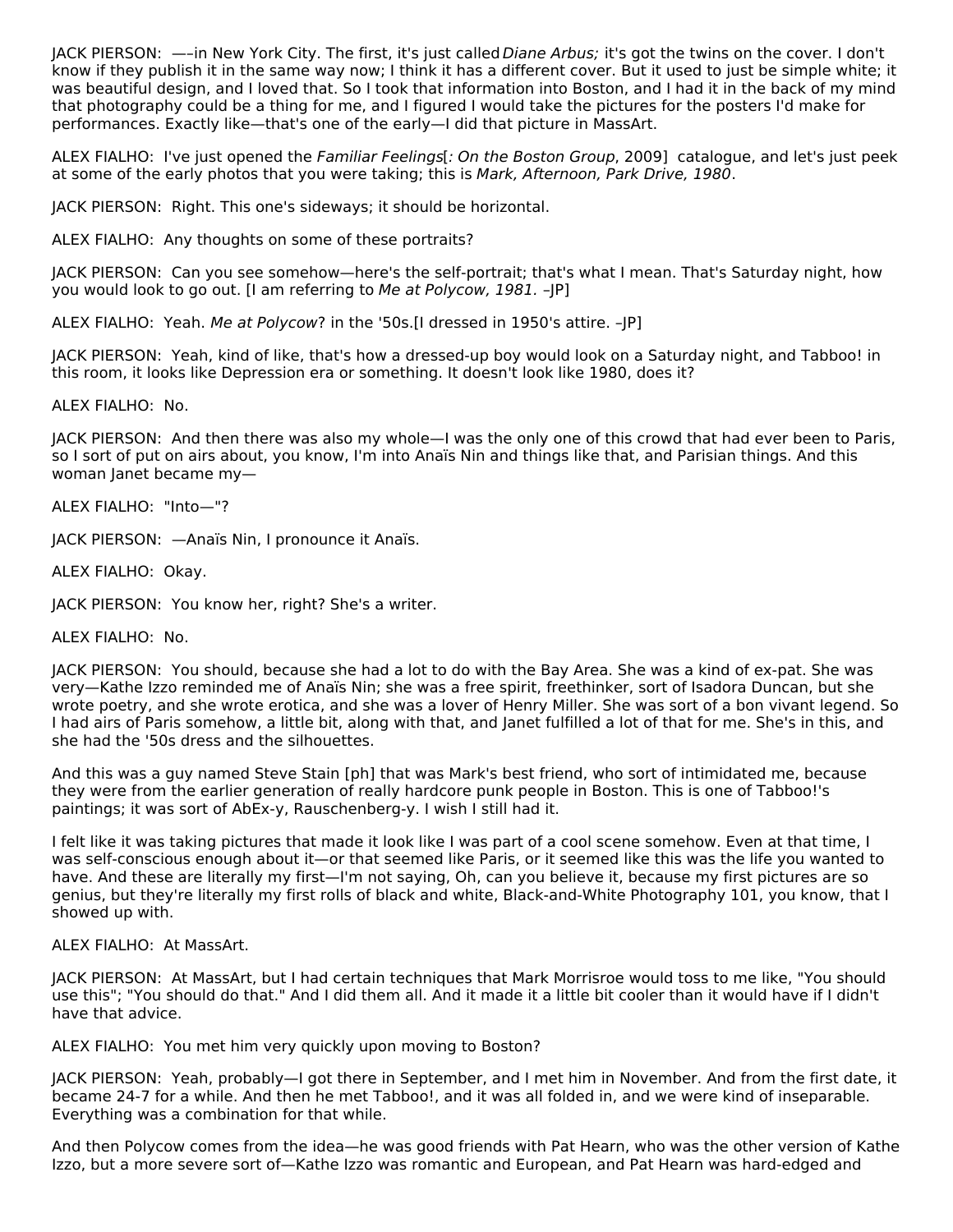scientific, say. So he had this friend Pat Hearn that was now in Europe on a traveling scholarship, and so she was just somebody you heard about, as opposed to experienced. But when she came back, she moved into—

ALEX FIALHO: Is that her? No?

JACK PIERSON: No, that's not her.

ALEX FIALHO: It's just her essay.

JACK PIERSON: I can find you a picture if you want. I think there must be one in here. I guess maybe there's not, but you know, when I went to Mark Morrisroe's apartment, there was a really bright, clear photograph of Pat Hearn with this shaved head and bright red lipstick, in all black, on the side of the road in Provincetown in bright, summer sunlight, and maybe even a cross on her forehead, which just seemed so extreme, like, He knows this person? Even though I was so, I've been to New York, I've been to London and Paris, I was still really a country, square kid.

#### ALEX FIALHO: And you were 20?

JACK PIERSON: I was 20. I would be like, Wow! you know. I loved it. I was like, Well, that's like a real punk person. Shaving your head—maybe I'd bleach my hair, but she shaved her head, and this was 33 years ago. So I put all these things together.

Anyway, she was a presence before she even arrived in my life, because he would talk about her in these terms like, She's the coolest; she's the most extreme; she does this; she's in Europe now. So you have these things built up somehow—and I forget where I was going with that. Oh, she brought back this idea of Polycow, which [came from] the squat she was living in in Paris—P-A-L-I-K-A-O—and we just Americanized it to Polycow and started doing performances with that as the, "Come to Polycow."

ALEX FIALHO: That was the space that she had—

JACK PIERSON: She lived in. [It was a room at the Hemenway Hotel. –JP] She came back and lived in, and then it transferred to Janet, and we just did performances there.

ALEX FIALHO: Tell me a little more about where you lived, where you saw work, the sort of day-to-day.

JACK PIERSON: In Boston the first year—

## ALEX FIALHO: Were you all proximate?

JACK PIERSON: No, it was sort of a triangle around the city until I moved in with Mark after the first—I am trying to figure now how it went. I lived in Allston when I first got there, which was a little out of this, you know, whatever, but easy to get to MassArt. Tabboo! lived down on Charles Street, I think it was, and Mark lived on Park Drive, but not in this apartment.

When I met Mark Morrisroe, he lived in a basement apartment. It was filthy, squalid, stuff on the floor everyplace, just no organization, but with photographs on the wall that were beautiful and cool—and the mattress is on the floor. And I still had affectations of a refined life, maybe romantic, but not squalid [laughs].

I think part of what made him fall in love with me was because of this country bumpkin thing. He had brochures of gay porn, and maybe I had never seen hardcore pornography before; maybe I saw sexy guys in a calendar or in After Dark. I was like, "Oh, my God, how can you have this? Don't you know these kids are all doped, and they're kidnapped and put on dope to do this?" And he was just like, "Are you kidding [laughs] me?" Because I really thought that. I was like, "Oh, my God, how can you have this?" [Laughs.] And he—I think that was one of things; he just loved how square I was, somehow.

#### ALEX FIALHO: Did he make you less square?

JACK PIERSON: Yeah, yeah, yeah, then he gave me this weirdly—a whole diatribe about it that sounds so, you know, modern. And let's see, he was probably like 22, and I was 20, and he was like, "Look there are no"—you know, "We didn't grow up with any images of how to make love. Gay people didn't see—it's important to see this." Meanwhile, I didn't really [grumbling] making love, whatever.

But he gave me this, and I was like, "Oh, yeah; oh, okay." And then, of course, I was obsessed with it, but I mean, initially, I was just sort of like, Oh, my God. Can you have this? And he just had it, like, strewn around. Like he made instant coffee; I'd never seen anybody that made instant. I'm like, "Why can't you just have a percolator?" A hotplate next to the bed and a big drawer of Maxwell House. I was just like, "What? Ew!" [Laughs.] But then the next year, I became an instant coffee drinker. It just seemed all so extreme to me.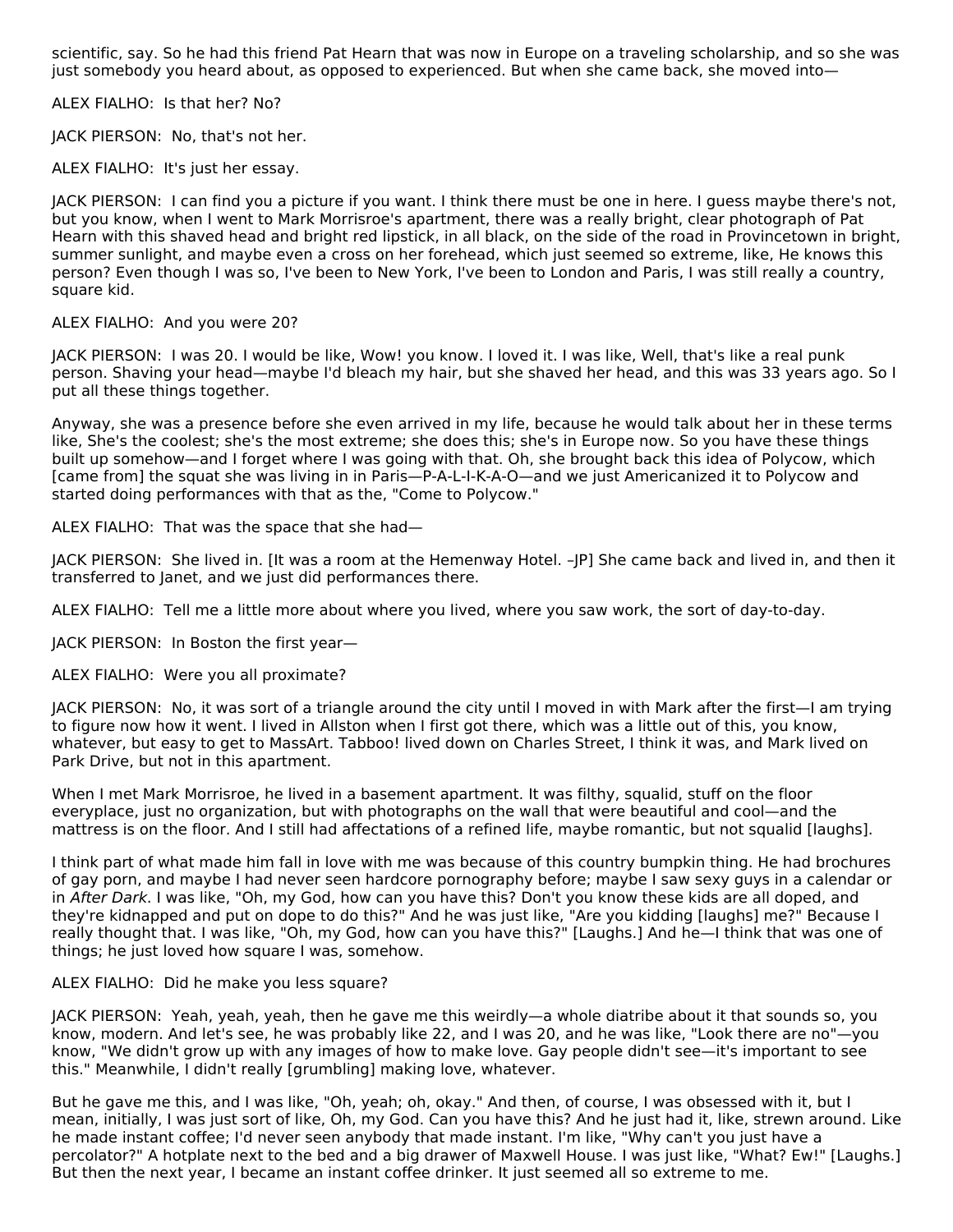So he lived in this basement apartment in Park Drive, and then somehow, after the first year of school—which was my first year of school, Tabboo!'s last and Mark's last; they were in the same grade, whatever it was. I was a freshman.

ALEX FIALHO: Tabboo! was at your school, though, and Mark was at Museum School.

JACK PIERSON: We all decided—Mark's bright idea was for us to move to Provincetown for the summer, get jobs, and have a wild life. Because before I even met—or before maybe I introduced Mark to Tabboo!—Mark had cooked up this idea that we were going to be a performance duo called the Clam Twins, and we would sing 50 songs and perform together. And I was like—maybe I yessed him, and I sort of thought, It's nice that you think I could do that, but I really can't.

So at that point, it might have even been the impetus to introduce him to Tabboo!, like, "I won't be doing this, but you could probably do it with Tabboo!," and in fact, they did. So they started rehearsing this act called the Clam Twins. It wasn't even a drag act at first; it was more like a trench-coat or just sleazeball-looking thing, and so that became the plan. Go to Provincetown, develop the Clam Twins; you can sing on the street. You can—

## ALEX FIALHO: [Laughs.]

JACK PIERSON: "We'll definitely get gigs; we'll probably get a show, a weekly show." And they were horrible, you know? It was also like, What, are you kidding me? It was a horrible act [laughs]. Great in [its horribleness –JP], but it wasn't going to be in, like, a café or one of the nightclubs in Provincetown, you know what I mean? But that was the plan. Once you get out of school, I'll go rent us a place; we can split it. And I think it was like \$2,500 for a one-bedroom place right in the middle of town, and that seemed like another thing that was like, "What, \$2,500 for three months? How am I ever going to do that?" But you didn't have to pay—in 1980, you paid like a third, a third, and a third somehow; nothing's the same.

And he was like, "Just get the third together," because maybe now I had a job at that same café, so I was kind of making some money; I was doing graphic design. I somehow made some money while I was at school. And we rented this place and moved to Provincetown for that summer. That's where we made that movie The Laziest Girl in Town.

But then we came back to Boston and had no place to live. So Mark went, like a week before Labor Day, and found this place on Park Drive, which was, I think, 85 Park Drive, and we lived there, Mark and I. And then Tabboo! had to live [with us] for the first three months, in a one bedroom, and then that got, you know, everybody got bitchy and complaining; it was too hard. And he found this room over here in the Hemenway Hotel, which was the kind of Chelsea Hotel of Boston. They had made a room in the lobby that was Poly Cow, where Pat Hearn lived, but he just lived in one of them.

ALEX FIALHO: Poly Cow was in the Hotel Hemenway?

JACK PIERSON: Yeah.

ALEX FIALHO: Which is where Janet lived and Pat Hearn lived?

JACK PIERSON: Yes.

ALEX FIALHO: And who else?

JACK PIERSON: Well, Tabboo! moved there, and eventually, Mark moved—when Tabboo! moved to New York, Mark moved into Tabboo!'s room, and it was like—

ALEX FIALHO: What was that place like, Hotel Hemenway? And where was it?

JACK PIERSON: Depressing. It was on Hemenway Street, which is kind of behind Symphony Hall. And it was cool in this Diane Arbus-y, horrible hotel sort of way. The Poly Cow—Pat Hearn's room was [in] the lobby, so it had high ceilings and moldings, and it was just like a makeshift—we took a corner of the lobby and made it into what was supposed to be an office; she lived there. So that seemed grand and glamorous, and actually, the lobby had everything we wanted, the grandeur and '50s and old-school elegance, but then when you got up into the rooms, they were just horrible little rooms that you wouldn't want to find yourself living in, but they were—I mean, it was great.

ALEX FIALHO: Let's take a little pause.

JACK PIERSON: Okay.

[Audio break.]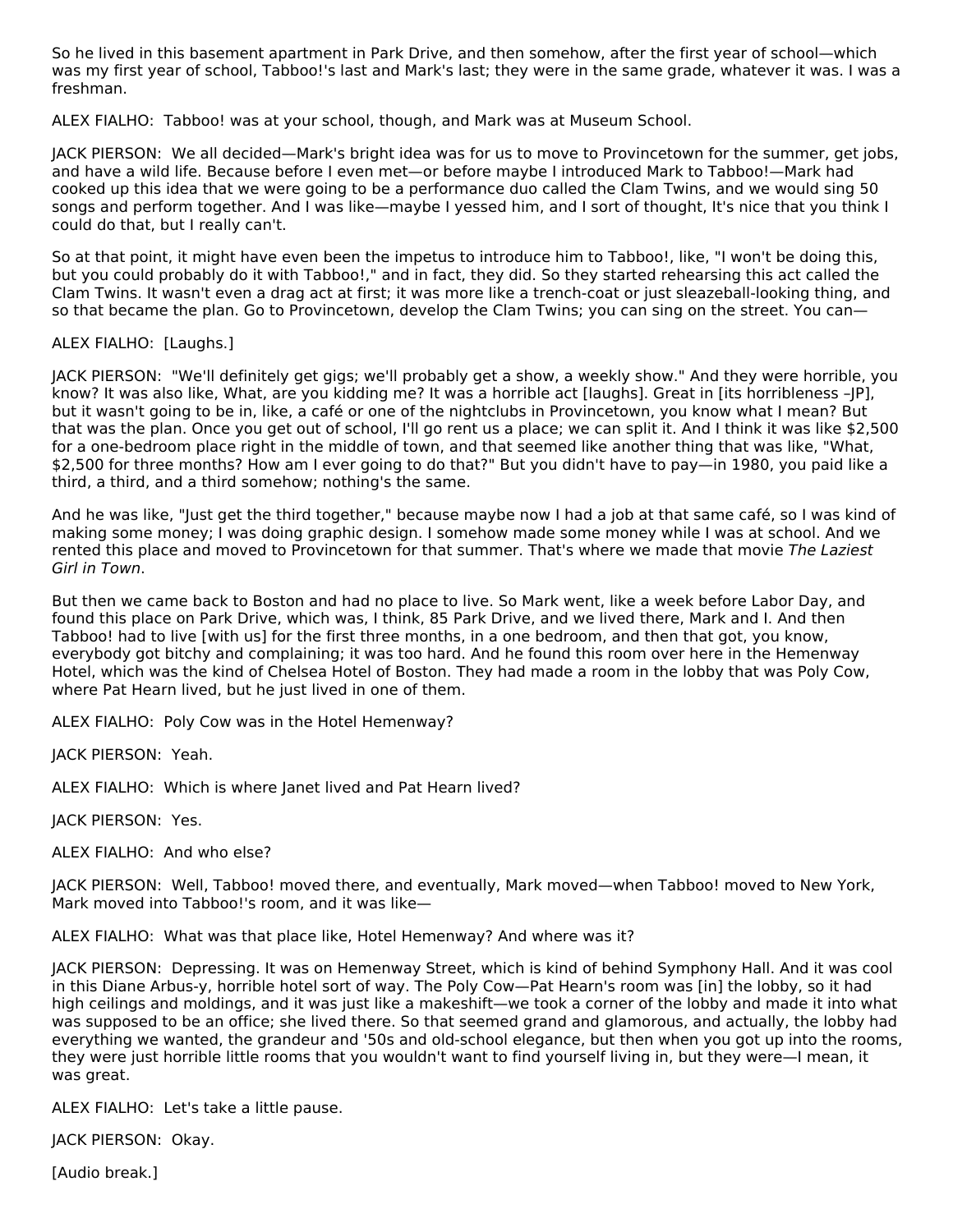ALEX FIALHO: So in this early-'80s moment, were you art students making work for classes and yourselves, or was there shows? Either exhibitions or more pop-up style? Was it more production, or was it more exhibition, and how did those relate at that moment?

JACK PIERSON: I was making it in the context of school because, like I said, that was my freshman year, all that stuff I'm describing so far. Those two graduated the year before we went to Provincetown, so they were done with school. Mark was going to another year of school, where he didn't take classes, but you made work and participated in the competition to win a traveling scholarship, which was what Pat Hearn was on in Paris. She had won—the Museum School had this thing called the Fifth Year, and you made a body of work that was all presented and then judged, and five winners got \$10,000, I think, to travel for a year. So he went back to Boston to work on that, and we lived in this Park Drive apartment that was across the park from the museum.

The other thing I should mention about that summer in Provincetown—it was my first summer in Provincetown, which was, you know, you knew it was a cool place. I didn't even realize how gay it was. Even though I grew up down the street, we would go there once a summer for a weekend outing, and I just thought of it as a hippie town; that's why I liked it. There was psychedelia and drugs and kooky people. I didn't really get the gay thing, even though it was a known thing in my area, "Gays, fags go to Provincetown." I didn't really catch a gay vibe while I was there because we usually went to the dunes, and it was more like a jeep and a beach party sort of thing when I went with my family.

And to preface that, I didn't even love going to Provincetown with my family, because at the time, there was ain the late '60s, there was a serial killer in Provincetown who chopped up nurses and put them in shallow graves in the dunes. And there was a big story about it in Life magazine, and so that was my like, "There's a serial killer there." I don't think they had caught him, right? I think it's still up in the air to who he was. Anyway, so preface to that, I was sort of like, "Oh, God, a serial killer, why do we have to go here?" when I was a kid.

So we got to Provincetown that summer, and Mark was obsessed with the serial killer and the story of the serial killer because, as you know, he—part of his legend, like, he might have been the illegitimate son of the Boston Strangler. So he had done the Boston Strangler tour of Boston, based on stuff in books.

ALEX FIALHO: Meaning revisiting locations?

JACK PIERSON: Yeah, like, "This nurse lived here"; "This one did this." I don't know if the Provincetown killer actually killed nurses. I could be making that up. It seems like all serial killers killed nurses, but—and you'd go to the places. And so that summer, he began a whole—like he was reading the book about—there was a book called In His Garden that was the whole story of the Provincetown serial killer. So we had to go to this address where he lived and look, and, Gosh, he did this and that. So that was part of an underlying leitmotif of that summer, his investigation of the serial killer, and we were all kind of into it too.

ALEX FIALHO: It's an intense leitmotif.

JACK PIERSON: I know, but it was also—

ALEX FIALHO: P-town summer.

JACK PIERSON: They're doing the Clam Twins; I'm sort of—they did a couple of performances of that. John Waters lived in Provincetown. It was the summer Shock Value came out, which became a bible to all three of us. It gave the recipe for making a low-budget movie and what you had to have and the recipe for fake puke, and that's where The Laziest Girl in Town came on. And here's the other thing. We're all poor kids, but Mark, because of his disability and being extra poor, had Social Security, had scholarship funds. Because of his talent, he had backing from the Polaroid Corporation.

ALEX FIALHO: Which came in the form of them providing—

JACK PIERSON: —film. But also, every once in a while, a little cash, actually, I think, too. Very little, but he was kind of flush, given that he was a cripple and a punk rock; he had more money than us, so he, you know, exercised that.

So when we got to Provincetown, Tabboo! and I couldn't actually—we couldn't find—you just get a job; it's easy; there's a million jobs. You get there before Memorial Day, it'll be—well, guess what? Memorial Day came, and they were like, "We're not hiring until Fourth of July." And so we're broke, and if my mother hadn't have come down with, like, big bags of groceries, we would have been starving. But we shoplifted; we pulled mussels off the rocks to eat, shoplift a turnip. My mother brought like five pounds of peanut butter. It was a scary thing the first few months, and Mark was really kind of like, in that way, like, "You guys should get it together." And I'm like, "You have welfare." [Laughs.] You know what I mean?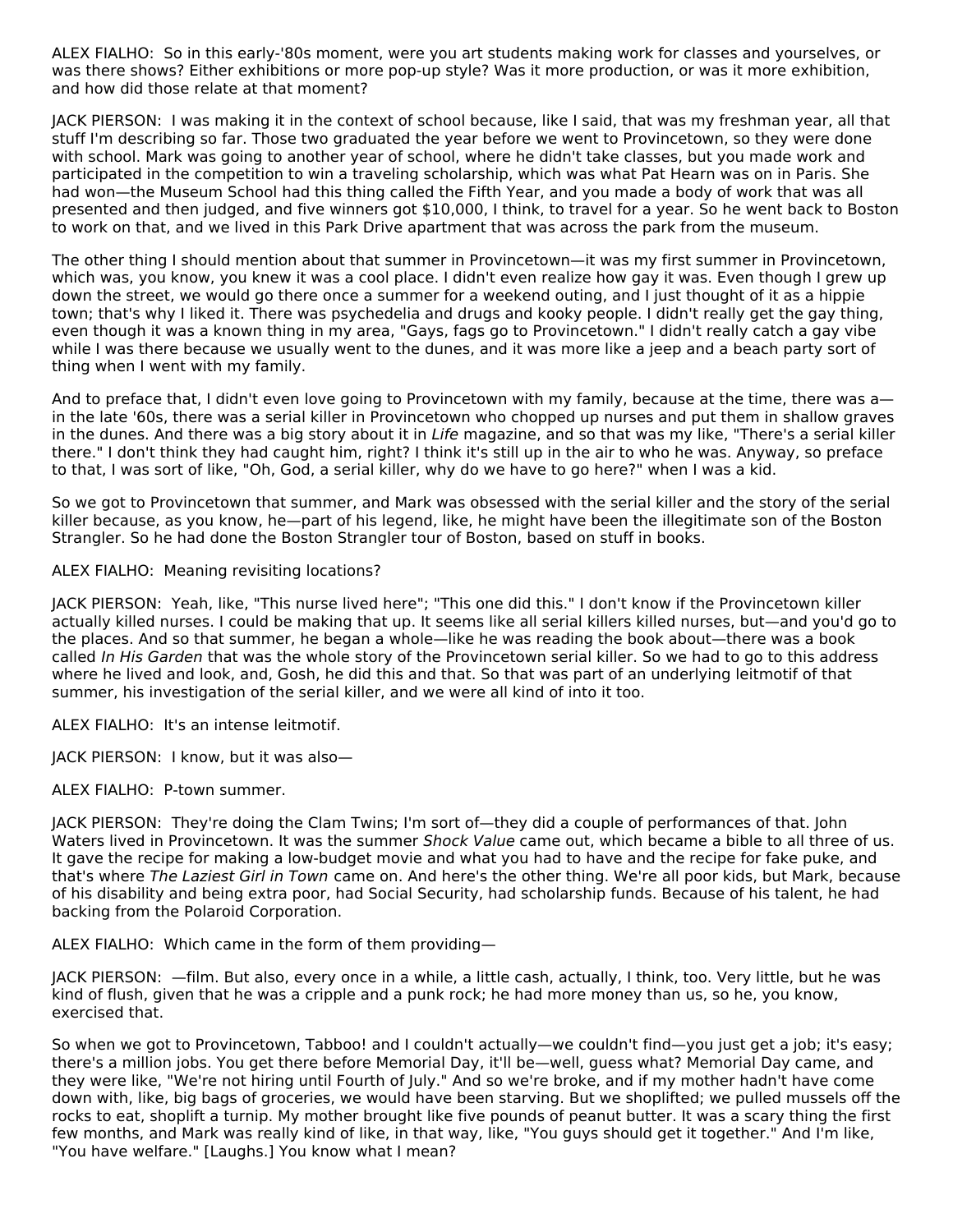I don't know. It was rough, but fun and creative, and it was also the first summer that Stephen and I met David Armstrong, who came to town, or was there already, staying with this fellow Paul Johnson, who was an old gay of Provincetown. So it was all this kind of like—I'll just take it from my perspective, but I think I was the slower of all three of us with this kind of thing. It was like, Wow. I remember meeting this fellow that David was staying with named Paul Johnson, who was a gay, but a clammer, like, "I'm not a drag queen. I'm an artist doing a real man's job," and he was older to us, in that way that people—I don't know how old he was, but he seemed like an old guy to me. And in 1980, Mark had a tattoo, which made him seem incredibly radical to me, like, "What, a tattoo? I've only ever seen this in an Diane Arbus photograph" [laughs] and this guy.

## ALEX FIALHO: Where was the tattoo? What was it of?

JACK PIERSON: Mark's was on his shoulder, and it was really a rotten, hand-done thing of a rose that was supposed to reference the rose tattoo on Tennessee Williams's—and I was like, "Well, why isn't it on your chest?" But he had [laughs] it on his arm. But this guy Paul Johnson had a tattoo way down here of an apple with cursive underneath and that traditional tattoo that said, "Eddie." Like it didn't get hidden, and it said, "Eddie," and it had been there awhile; it was an old tattoo. And I just thought, Wow, he doesn't give a shit. I was still in the, you know—traumatized from being like, "You're the kid that said you wanted to be Nancy Sinatra."

## ALEX FIALHO: [Laughs.]

JACK PIERSON: This guy is walking around with a tattoo that says, "Eddie," and his name's Paul [laughs]. So I don't think I had a revelation of that, but there were little subtleties like that that made me, like, This is a wild place, and he just lives, and he's a clammer? He shucks clams somehow.

## ALEX FIALHO: He's David Armstrong's—

JACK PIERSON: Yeah, maybe; I don't know if he's lover, mentor, friend, whatever, but David had room in his house that summer, and that's when we started meeting, hanging out with David, who had a certain amount like, Mark promoted his legend. Mark was always kind of a little bit lording over, like, "Well, you know, David Armstrong lives in New York, and he's photographed Johnny Thunders," and blah, blah, blah, and he had an ad for the show New York, New Wave. They used his photograph of the Lounge Lizards, which were rock icons, or not really rock, but a New York icon. "He photographed—he knows the Lounge Lizards?" It just seemed like this big kind of thing, and then, "He had a full-page ad in Artforum of his photograph?"

These things all of a sudden eroded my sense of, That couldn't happen to me. This guy? That? But you're living here?—sort of all entered my conscious. I slowly began—David Armstrong is an intensely beautiful person and so kind and so sweet and so cool, and already—he's only like six years older than me, I think, but at that time, it seemed like, he lived in New York; he knows all these people, wow. It blew my mind; it was kind of a mindblowing thing, even though he was just, like, this guy we were hanging around with.

So that summer finished; they did the Clam Twins, and the Clam Twins did a few performances, just renegade, like show up at the pizza place and do a performance until you got kicked out, sort of.

ALEX FIALHO: What were they of? What were they singing, or what were they doing?

JACK PIERSON: '50s song standards, stuff like that. It went from—

## ALEX FIALHO: With a boom box or—

JACK PIERSON: —trench coat—from trench coat, yeah, maybe even a cassette player, not even a boom box. This was maybe a year before boom boxes; it was still a cassette recorder. And then the first performance was in trench coats and pencil mustaches, and then they went out in drag. And they just bombed in every joint, and it was really—Mark couldn't believe it. Like, "What? We're really good." It wasn't ironic; he thought they were really great. And they rehearsed endlessly, and it was horrible [laughs].

## ALEX FIALHO: Were they good?

JACK PIERSON: No, they weren't good. It was a good performance in that it was a schism and a disruption, but he thought they were a lounge act that people would sit at a café table and watch. And it wasn't that, but in his mind, that's what it was somehow.

But you were asking about shows. Kathe Izzo had started her own kind of pop-up. She had a loft; she was going to do a show there. She brought Jack Smith from New York, which seemed like a wild thing, and I had already—I had learned about him even earlier on. So she connected. She was kind of a fame hag and a legend hag, and got Jack Smith to perform at this place. And Mark did a show of his black-and-white photographs, and they did a Clam Twin performance, which, by now, they had a rock band that played behind them, and it was pretty good,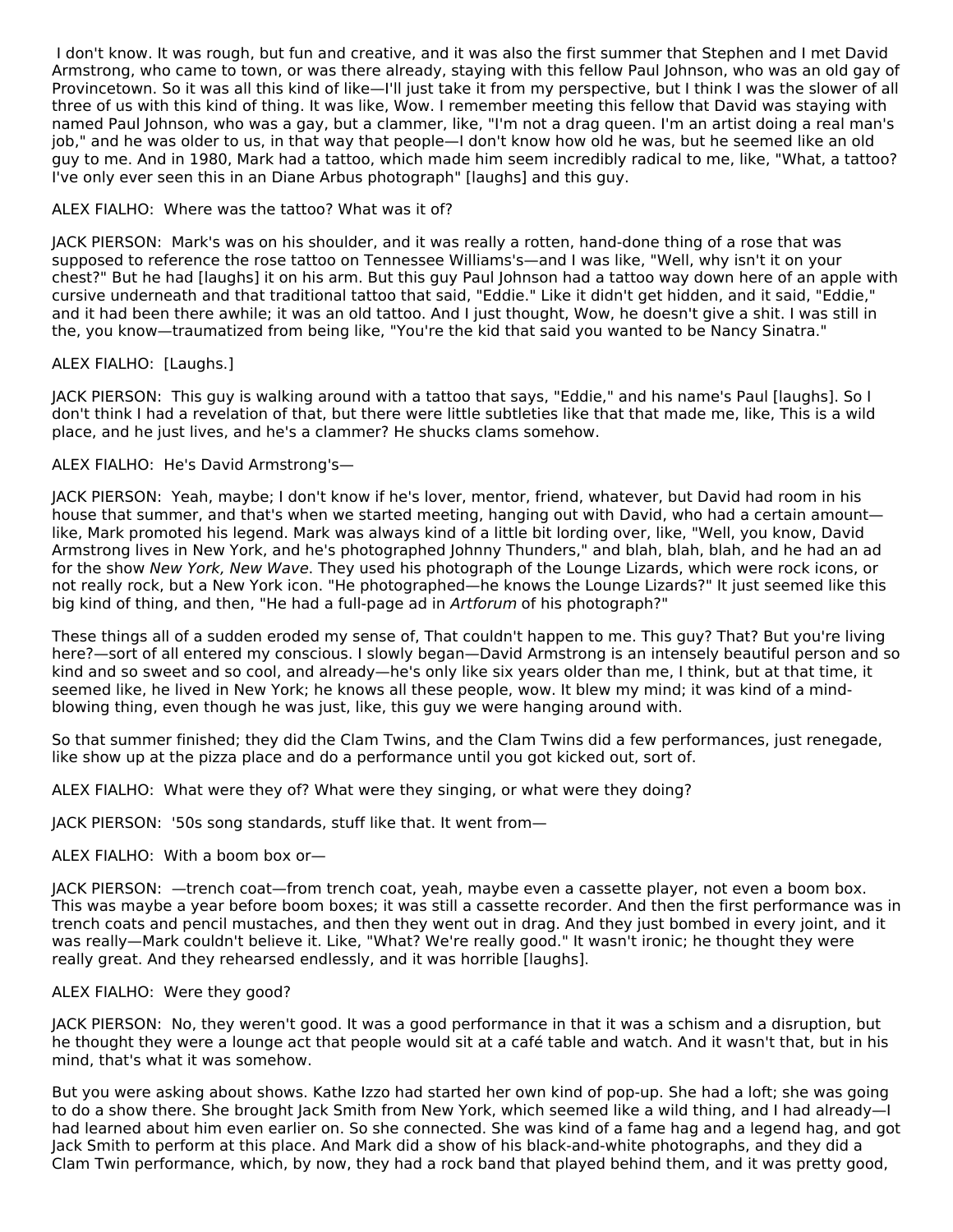but it was—now it was just pure punk rock or rock and roll..

It was a whole other thing, and draggier, because also, in that transition, when I first met Tabboo! that first semester of that fall, he was very against the idea of drag. Like, he would never wear a wig, because that would be ridiculous. If this was a performance, it wasn't about drag; he wasn't a drag queen; he would not wear a wig. You have to show that you're a man, and a hairy chest. But then they went full on into wigs and drag, and then it had to be a wig, and it had to be a big wig, and it had to be this and hairspray and all that, all this stuff that we were getting from John Waters's book.

ALEX FIALHO: Where did Tabboo!'s name come from?

JACK PIERSON: That came in New York. At that time, we still just called him Stephen all the time.

ALEX FIALHO: That's what I thought.

JACK PIERSON: But after the first year in New York, I feel like it came from a Connie Francis record, because that was another big thing for that whole summer, was Connie Francis, as part of the '50s thing.

ALEX FIALHO: [Laughs.] Is it a drag name? Tabboo!?

JACK PIERSON: Yeah, yeah, yeah, yeah, but Connie Francis was the '50s icon, ginchy-girl, teeny-bopper thing, big hair, fancy dresses, you know. She was the ultimate, and really so huge, and so nowhere now; it's so sad. But you can believe how big Connie Francis was to us in the '80s, but also in the '50s. And so she was an even bigger leitmotif than the Provincetown serial killer [laughs], was Connie Francis. So where am I going with that? I think, ultimately, she had a song called "Taboo," and Tabboo! just decided that would be the right name, in New York, after—this is two years later.

ALEX FIALHO: How about that second year in Boston? You're living with Mark by now.

JACK PIERSON: I'm living with Mark, and Tabboo! for a little minute. Tabboo! moved into the Hemenway. But it was all in walking distance and—

ALEX FIALHO: What was your dynamic like with Mark?

JACK PIERSON: Well, I'm sorry to say that my self-esteem at that point was so low that I—I don't know if it was that year that the book came out, or the movie came out, but [...] the movie of Prick Up Your Ears [1987] came out, which is the [story of] Joe Orton and his lover that ultimately killed him. And I so identified with it, because it seemed like, to me at that point, like he was so vibrant and already successful, and Polaroid and money, and, "I'm doing this, and I'm doing that," and I was this, you know, "You should try this."

## ALEX FIALHO: That's his voice saying, "You should try this"?

JACK PIERSON: No, I was more that. His voice is horrendous and screechy [laughs] and—but I was the frumpy, half-talented—you know, I'll do everything to help this more successful one who's so clearly a genius, by his own admission and apparently everybody around him.

## ALEX FIALHO: Already by his mid-20s?

JACK PIERSON: Yeah, that guy in the movie—I'm sorry, I forget his name, the guy that killed him—actually made collages, and to me, my graphic design was a no-talent thing to do, like collages, and you make all these—and then in the movie, it shows this pathetic, "Oh, he has a show of his collages," and everybody's, you know, they have to be there because Joe Orton is, like, huge.

And I so identified with that that it would make me ill, because he was also pretty mean. He was also kind of a weird Svengali—he didn't endorse any—he would say, "Oh, you're not an artist. You should just"—my mother, at this point, is now saying, "I think you should have something to fall back"—"Your mother's right; just be a graphic designer. You're not an artist." He wasn't nice to me, but I guess he loved me in this weird way. But it wasn't like he was, "Go for it, kiddo." He was more like, "Forget it," you know? "Don't bother. I'm the artist; you're not. Do your graphic design," but in that, I also know that I was feeding him a lot of information that he wouldn't have otherwise.

## ALEX FIALHO: Such as?

JACK PIERSON: The European affectation, stuff like that. Even though he would visibly reject it, or vocally reject it, it would get pulled in, and that was the same thing with—I think that love of Joe Orton fed him a lot of information and gave him a lot of ideas that he just masterfully whipped into things, you know, like genius.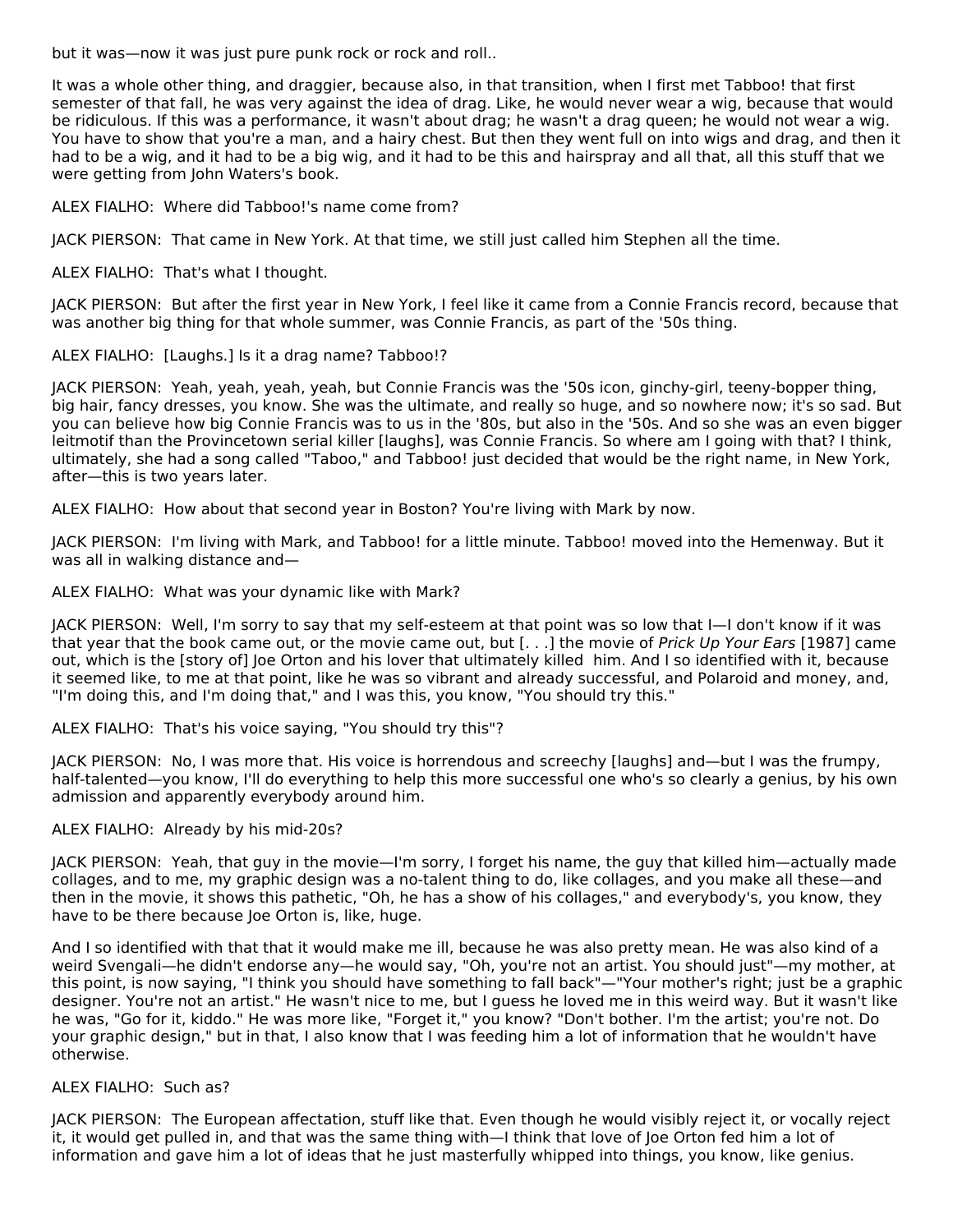So that was a scary, Oh, God, moment, and that was kind of the dynamic. He was really—I don't know if fullscale abusive, but emotionally abusive; like, he knew he had this willing, low self-esteem person that would do anything for him. My self-esteem had changed to the extent of—and I was clear on it, even at the time.

Are there any early Mark Morrisroes in here? [Looking through Familiar Feeling book.] His—let me look at this. They don't tend to focus on his earlier work that he was making when I first met him. Yeah, there's none of his early work in here, but his early work was very clear, very sharp-focused, very lit, what I would call contemporary color photography at that moment. And yes, it came a little bit out of Nan Goldin, but—and Arbus —but it was very clear and very correctly printed and pristine and everything that color photography was supposed to be at that moment, the new color, somehow, which was part of one of the—and even though it was of punk rock people, it was high technical value. And the first one he made that used this grainy thing—which I didn't say, "Oh, go for grain," but I think the stuff I would show up with had more to do with, like, a hippie esthetic than a punk rock esthetic, and a softer focus and also, you know, like Thomas Eakins, We're into the Museum School—it got more romanticized. So the first picture he ever made in that technique that looked—

ALEX FIALHO: The Museum School's MFA-related—

JACK PIERSON: Yes. It was part of the Museum of Fine Arts, and—I don't know. I can't find it now, but the first picture he ever made that was grainy and romantic and soft-focused and sort of chiaroscuro—is that how you say that word?—was of me, and all of a sudden, it was whole new thing.

ALEX FIALHO: Which one?

JACK PIERSON: I was looking for it in there. Oh, maybe it's in this book. I feel like I just saw it someplace. This one, and that's in the crappy apartment.

ALEX FIALHO: Jonathan—

JACK PIERSON: Maybe the night—the morning after our first date.

ALEX FIALHO: Jonathan (Jack Pierson), May 1, 1982.

JACK PIERSON: Huh, could that possibly be? Am I completely wrong?

ALEX FIALHO: No, this one's 1980, Untitled, Jonathan, circa 1980.

JACK PIERSON: Right, this one is not—

ALEX FIALHO: This one is two years later.

JACK PIERSON: It's incorrect, I think. I would say—

ALEX FIALHO: Okay.

JACK PIERSON: My guess is. That other one could be '82; this one is more '82-ish, I think. Sometimes things are wrong. As I found in my life. So whatever, he got more romanticized and more da, da, da, da.

So that year, after we got back, the place he had been working, C'est Si Bon, had closed, and the owner started a new restaurant called 29 Newbury. It was around the corner, and it was Boston's first nouvelle cuisine, sort of very chic restaurant, and the silverware all came from, you know, the Museum of Modern Art, and it was really fancy and really posh and really just the highest tone somehow; like, Boston hadn't seen anything like it before. And because it was the same crew from that last place, we both got hired. I got hired as a busboy, and he got to work in the kitchen, because his handicap was very pronounced. He couldn't be walking around a quiet restaurant, go and do busboy shit, so he worked behind the café counter, making cappuccinos and plating desserts. That was a spectacular gig for me to have while I was still in art school because I was making a shitload of money, even as a busboy. The waiters made a lot of money, but I made a shitload of money, got your food, and that, more than even art school, became a nucleus of—everyone that worked there was creative somehow.

Everybody was an artist or a rock musician or writer or filmmaker. David Armstrong wound up working there. Tabboo! weirdly never gelled in that environment; he hated it and didn't work there. But everybody that worked there was cool and unique and sort of interesting and great, and they were hired for that reason. And then all the square Boston rich people would feel like they were cool because we're all dyed hair and jewelry and crazy stuff, but it afforded us both—I was finally making money, so I was more of an equal to him.

Because that was the other dynamic, was that he always was so taken care of, and he would make it sound like he had it together, like I said. Like, "But you get welfare. If I"—"Just get it together; get some money." And I'm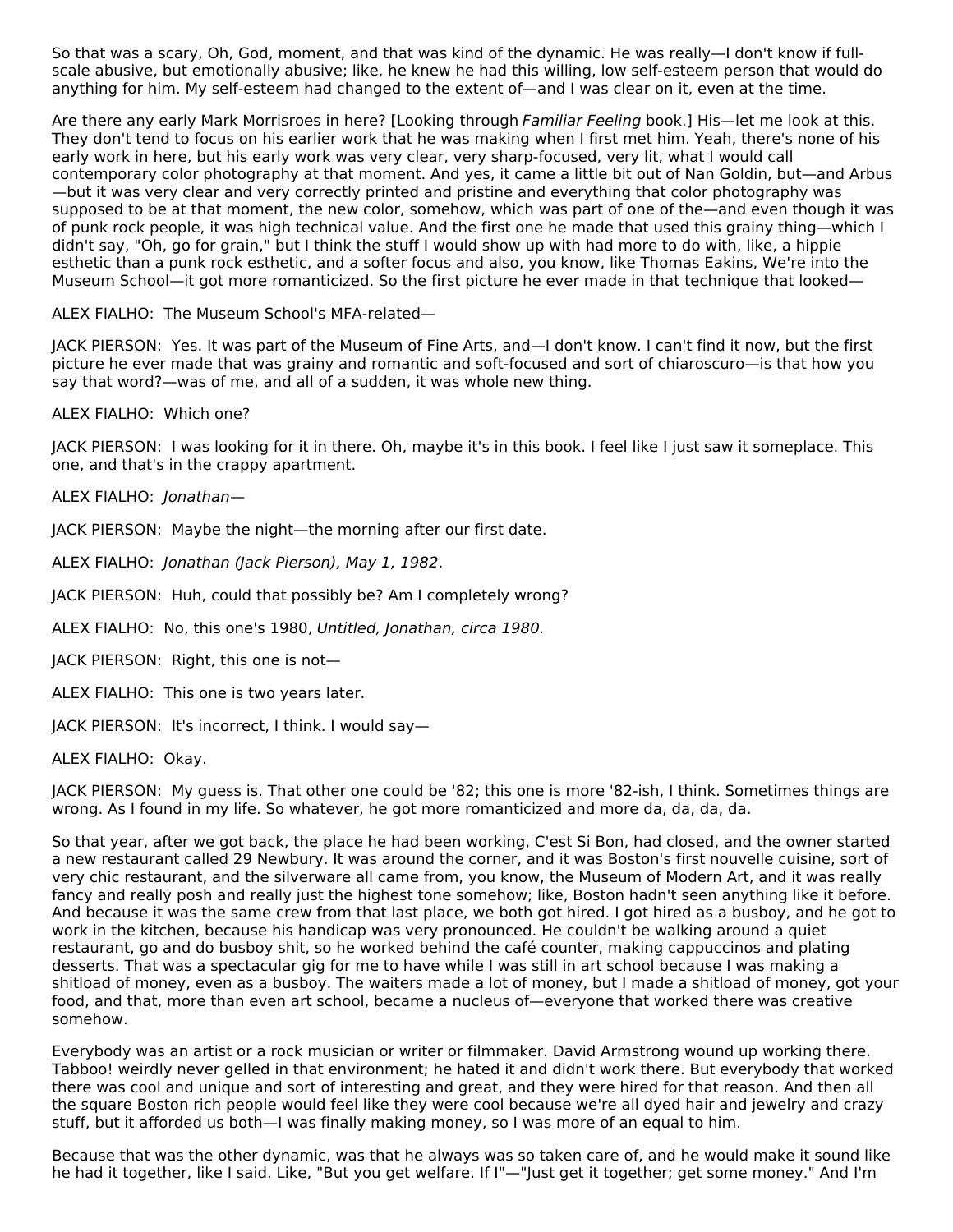like [laughs], "Well, hell, I gotta know how to do it." But this provided money, and then things flowed easier. And then I made more money doing graphic design for performances, because even though I was in art school, I would charge money to do the graphic design, because I did have this cool style of graphic design at that time, and I was sort of into printing. I loved—I was starting, through him, to get this fame bug of like, Yeah, I want to be famous, too, a little bit.

That was never part of my whole—"I'm going to be famous" wasn't part of my teenage aspiration. I mean, I guess I glamorized fame, and I liked famous things and sort of maybe fantasized about it, but it wasn't a gut thing, like, I have to be famous. But it got into me through him and Tabboo!, because they both wanted to be famous. Then I thought, Well, that sounds like that's something you're meant to do, and I feel like I could figure it out. And so through printing, just printing 1,500 things with my name on it was like, Wow. And then they'd be wheat-pasted around town, and I'd be like, See, I'm part of the social—even though it was advertising somebody else's thing, I felt like, I'm a presence. And I got really good at that and was doing—like, I would create shows just so I could make the poster, and if somebody else was doing it, I'd get them to give me \$150 for doing it, because it did sort of—I was providing this sort of thing. I don't know what it was.

So I had money, and I was involved with all those people. John Derian, who's a very successful entrepreneur with a couple of stores and a big, best-selling book right now, worked there. There's a fella named Rich Morel, who's a big music producer, who worked on Kinky Boots, has songs in Kinky Boots, and has gone on to produce Yoko Ono and da, da, da, this guy, Neal Sugarman, who was in Amy Winehouse's band. Everybody that worked there was cool, and that was also the first place we ever heard about GRID or even pre-GRID, just like-

ALEX FIALHO: That was going to be my next question.

JACK PIERSON: Yeah, and so that went around—that was the summer that that became a, like, There's this thing

ALEX FIALHO: GRID, meaning gay-related immunodeficiency?

JACK PIERSON: Yeah.

—

ALEX FIALHO: What was this thing, and how did you hear about it?

JACK PIERSON: It was just, like, gossip, because everybody was basically gay, at least in the front of the room, all the waiters. The back of the room was rock-and-roll people and cooks and chefs and stuff, and, you know, everybody was sexually active. There was a lot of cocaine. It was that thing where you had too much money, and all of a sudden cocaine—it was a big cocaine—the rich people came there. The bathrooms were all black. You know, it was a known thing that it was a sort of coke den, but it had this veneer of complete sophistication. It wasn't a trashy nightclub. It was like, These are fancy, rich people. Celebrities came there, and so people have you ever worked in a restaurant?

ALEX FIALHO: No.

JACK PIERSON: It's really important. I mean, I'm not saying you have to go back to it now, but I think restaurant work—there are certain executives that only hire people that have worked in restaurants, because it's just such a training sort of thing about how to work together and socialize. I don't know.

ALEX FIALHO: And interface with the general public or just as a team?

JACK PIERSON: And interface with the general public. I haven't done it myself, but I would like people that work for me to have worked at restaurants, or you can tell the difference between people that have and people that haven't, I think. You get the job done.

ALEX FIALHO: Its accountability and—

JACK PIERSON: Yeah, you have to—like, I still bus constantly. It's very hard for me to go to somebody's party and not empty an ashtray [laughs], you know what I mean? I just am habitually like, Let's get this cleaned up. Come on. Turn this table, sort of thing.

Anyway, everybody gossiped. Everybody talked about sex they had, this, that. This one's cute. It was really fun. It was like when people talk about college as being a party and fun. I think of college as, We went to class. We did cool things, but the real hangout thing was this job that I did at night. And the end of that year, which I'm guessing is '81—and by year, I mean from September to March, April, May—May, say—Mark won that scholarship.

ALEX FIALHO: So May '81?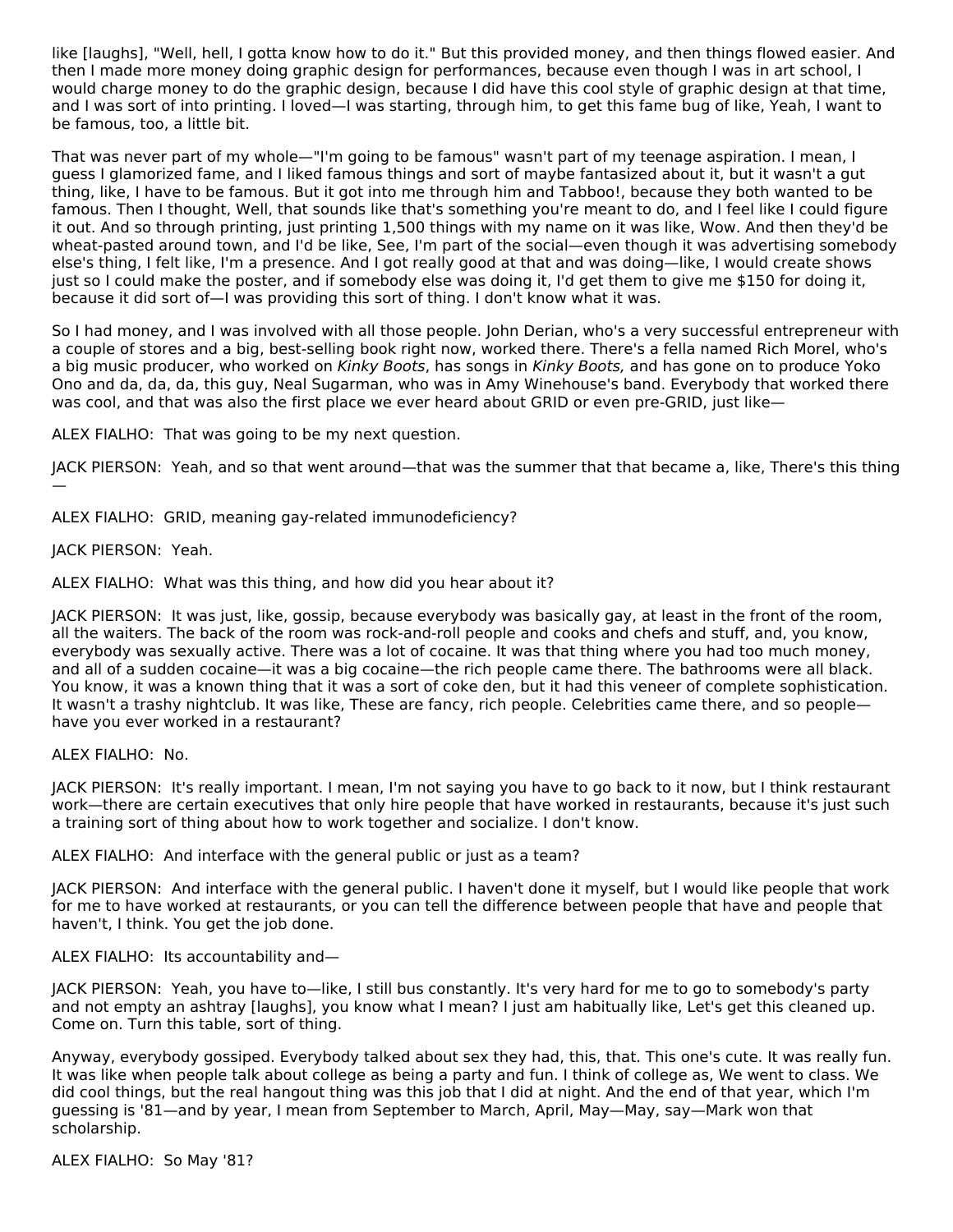JACK PIERSON: Mark won the scholarship. He had the big show, and I was—I wasn't out to my parents, but I was living with this guy, but it was still, like, a roommate-y thing.

#### ALEX FIALHO: To them?

JACK PIERSON: To them—and Tabboo!, you know, they looked kind of freaky and whatever. They never questioned me. It wasn't a thing. Like I said, my parents never told me about the birds and the bees, or never had a sex talk with me. Like, it was never—

ALEX FIALHO: Did they meet Mark and Tabboo! early on?

JACK PIERSON: Yeah, yeah, yeah, in Provincetown. Like I said, they would—

ALEX FIALHO: I see, bring the groceries.

JACK PIERSON: They would bring the groceries, and they just thought, Oh, kooky college kids in a too-small apartment, and all living, like, well, you guys live—

#### ALEX FIALHO: In Provincetown?

JACK PIERSON: I think the bed—yeah, you know, whatever, blind or something. And so he had the show, won \$10,000. So when I told my mother that, she was like, "What? That kid? Ten thousand—well, I would like to see, like, what would cause somebody to"—you know. This is 1982 still. My parents are—\$10,000 might've been, like —probably they had to have made more than that, but it was a lot of money.

So they came to Boston to see the show, which was all these grainy, incredibly romantic nudes, somehow, that I had become so used to, and they seemed like such high art to me and so romantic and so—whatever. Yeah, there were some dicks; maybe I was so, at that point, druggy and, like, whatever, I didn't even think in terms of, Oh, my mother's going to be looking at pictures of dicks and tits. And they came in, and it's a big, crowded room, and it's an event, and you could tell from the moment of it that there's all these people—

#### ALEX FIALHO: Gay people or people?

JACK PIERSON: People from all over Boston. It's this thing, I think, even now. It's an event in Boston. Like you see this show at the Cyclorama of all the student work, or graduate student work, really. And he had won \$10,000. It had been up awhile, and it stayed up after the—they judge it the first night, so you see who won, and then it stayed up for a week.

So they came during that point, and to me, it was all romantic and beautiful and high art. And my mother just looked at the whole thing, and she turns to me and says, "So this is your life now?" And I was like, "Well, what do you mean by that?" And she was like, "So this is your life now? Booze and dope?" And I was like, "Where are you getting that?" And she was like, "Well, you don't mean to tell me all these people come to your apartment and strip off without being on something?"

So you can see where [laughs], you know, she was like, "These people don't come to your apartment and strip off without being on something." And I was like, "Are you kidding?" [Laughs.] And in the midst of it, she's having, like, a whole breakdown, and my father's sort of standing there. I was like, "It's the naked body. It's art. I go to school and draw a nude body, you know. Don't you understand that?" "No, I did not understand that." It was an intense thing. And then my father's like, "Why do you think he goes to school?" And I was like, "Well, that's part of it. It's art. The nude body has always been"—you know. She's like, "Let me ask you something. Is Mark a homosexual?"

## ALEX FIALHO: This was at the opening?

## JACK PIERSON: At—yeah. [They laugh.]

I don't know where I pulled it out. She was like, "Uh." I was like, "Well, I don't—that's really none of your business." And she was like, "Well, are you? You're my business." And I was like, "Oh." Because I was so intent, even at that point of it, you know, My parents must never know. It's so interesting how, at that point, I was like, My parents must never know. And finally, I was–—for some reason, I thought it would better, but now when I think about it, it's so much worse—but I said, "I'm bisexual." [They laugh.]

Which I wasn't at all, but I thought, Oh, well, this will sound a little bit better. But really, I think it's much—it sounds much worse. Like I'm so sexual that—whatever. And it was just, like—oh, God. The rest of that day was hell, and they left. She was sobbing. We rode around. "If we get you a psychiatrist, will you go? I feel like it's something I did." My father's like, "Of course, it's you." And he wasn't even—he's not mad really.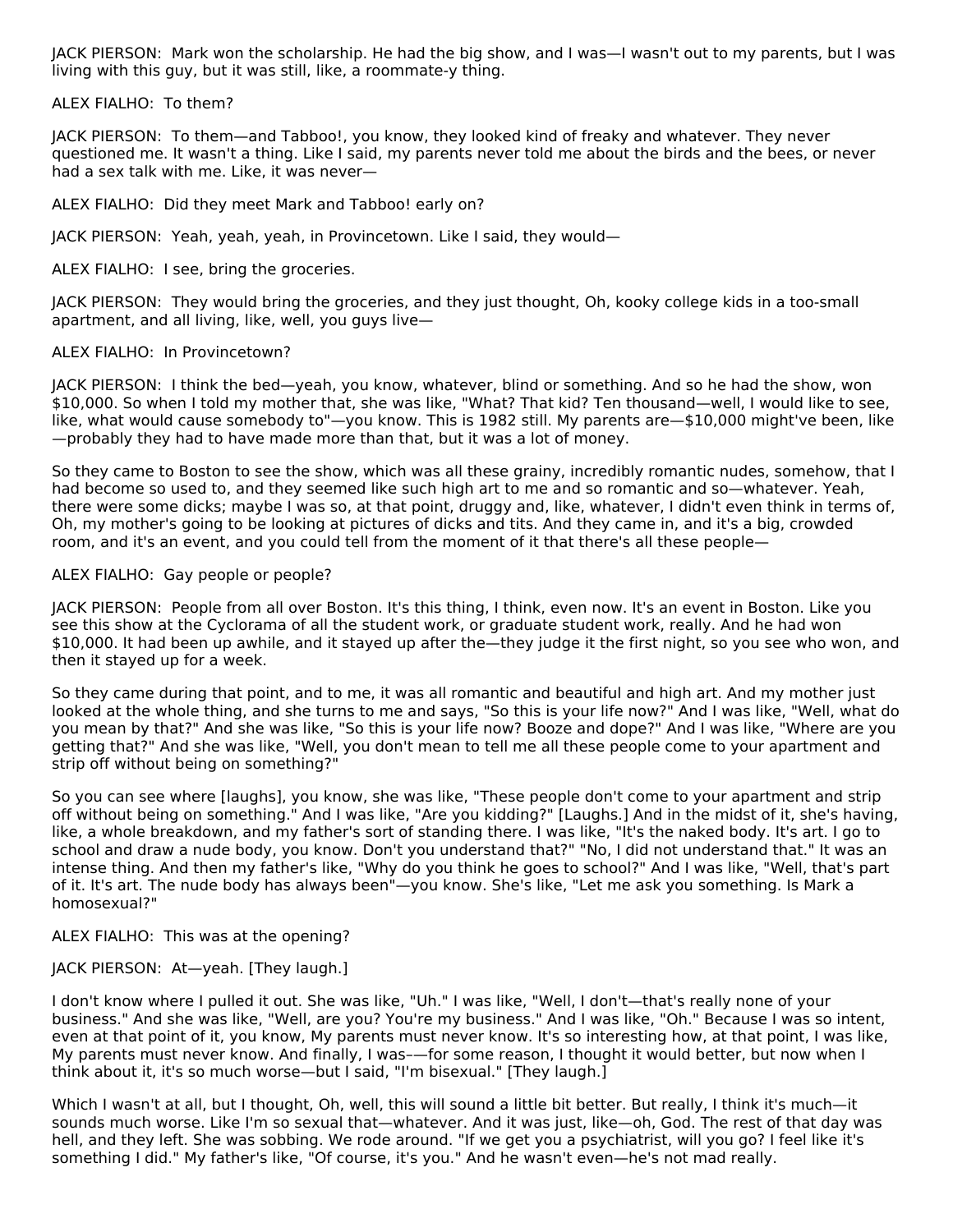Weirdly, my father, who always presented as the ogre and, "Daddy," and, "Oh, Daddy will be furious," he wasn't —I don't think he was shocked or offended really. It was more a way for him—it probably wasn't great, but he was—she was like, "Now, this is something that I did. Do you think I did this to you?" And I think I said, at that point, "Well, you didn't help." [Laughs.] You know what I mean? And my father was more like, "Of course you did. I told you from the get-go." It was a whole snarling—which was their dynamic anyway. But I don't think he really cared. It was just more like,

"Oh, this just proves I was right all along," if they had ever had this discussion.

Anyway, so that was that, and then I don't know that we ever discussed the dynamic of, Were there boyfriends or [is] this—it still went fairly under the radar, or not under the radar, but it just became uncomfortable. And even a couple of months later, "I asked Azariah"—who's a psychiatrist, you know, the people from Queens—

ALEX FIALHO: The Eshkenazis?

ALEX FIALHO: —the Eshkenazis, "if he thinks—he says that it's just a thing," and, you know, da, da, da.

ALEX FIALHO: This is your mother saying that?

JACK PIERSON: Yeah.

ALEX FIALHO: Or is this you asking Azariah?

JACK PIERSON: No, that's her. Like, she spoke to him. He talked her down, blah, blah, blah. Should I go to a psychiatrist? Could a psychiatrist fix me, dada, dada? No, I don't think—you know, it got smoothed over, and then that's how—whatever. That happened, but the odd thing—just to backtrack, all this seems so weird and personal so—

ALEX FIALHO: That's great. Keep going.

JACK PIERSON: Maybe a year before that—I had a gay brother, Tommy, who I didn't mention, who was also part of that—

ALEX FIALHO: One of the three older—

JACK PIERSON: Of the three older brothers. He was the middle brother, and he was flaming; he was very gay. And even though, like I said, I knew I was gay from when I was six years old, I was so self-obsessed and so like, Okay, I'm the only gay in the village. I'm gay. I think I know that I'm gay, and then this means I'm gay, and that means I'm gay. And meanwhile, my brother was living this full-on gay life in the midst of our family that nobody ever mentioned, and he was gayer than gay could be. And in the town—he never left the town. He was a hairdresser. He hung around with, like, fat girls. He had cutoff shorts where the pockets stuck out and carried at that time, the closest thing you could get to a man purse was, when you used to ride on airlines, TWA would give you a flight bag, like a shoulder bag. He would carry that. He had a bright yellow El Camino and was a hairdresser, and it never dawned on me, really, that he was gay, for some unbelievable way. [They laugh.]

And then we had—in some unbelievable way. And he brought his gay friends, and I would think, They're so cool. They wore bikinis. They read the Valley of the Dolls. They put on Bain de Soleil at our beach house. You know what I mean?

And they were the gayest things, and they were campy, and I would think, Wow, they're so funny. But it never occurred to me—and I would be like, I can almost see his dick in the bikini. Who wears—I never saw anybody wear a bikini bathing suit, but still it wasn't equating to me, like, These are gay guys. I was, like, I'm gay. I was so like this.

And so the year before [Mark's exhibition], my brother had attempted suicide. He was a bad alcoholic, and he had attempted suicide, and my mother was explaining it to me. She was like, "I don't know if you know this, but Tommy is a gay boy." And I was, like, "What?" [Laughs.] I remember I was like, "What?" I think I did almost a spit-take. I was like, "What?" And she was like, "Yes, so that's why, you know, it's very difficult for him."

And then my second question was, "Well, what does Daddy say?" And she was like, "Well, Daddy says it's just like if he was retarded. We have to love him anyway." And I found that so touching [laughs] because—I mean, maybe it's not as touching. If you knew my father, he was so salt of the earth and such a West Virginia, coalmining, kind of, hillbilly, nice guy, whatever. Nice guy, but I had categorized him, until that moment, as an utter monster, horrible, unsophisticated, mean. And then she said that, and it just—I found it so touching. So even as wrong [laughs] as it was, I had that for a year before this thing came. So I sort of-

ALEX FIALHO: Was he a model, at all, for you, or did you talk to him about it at that point, or later?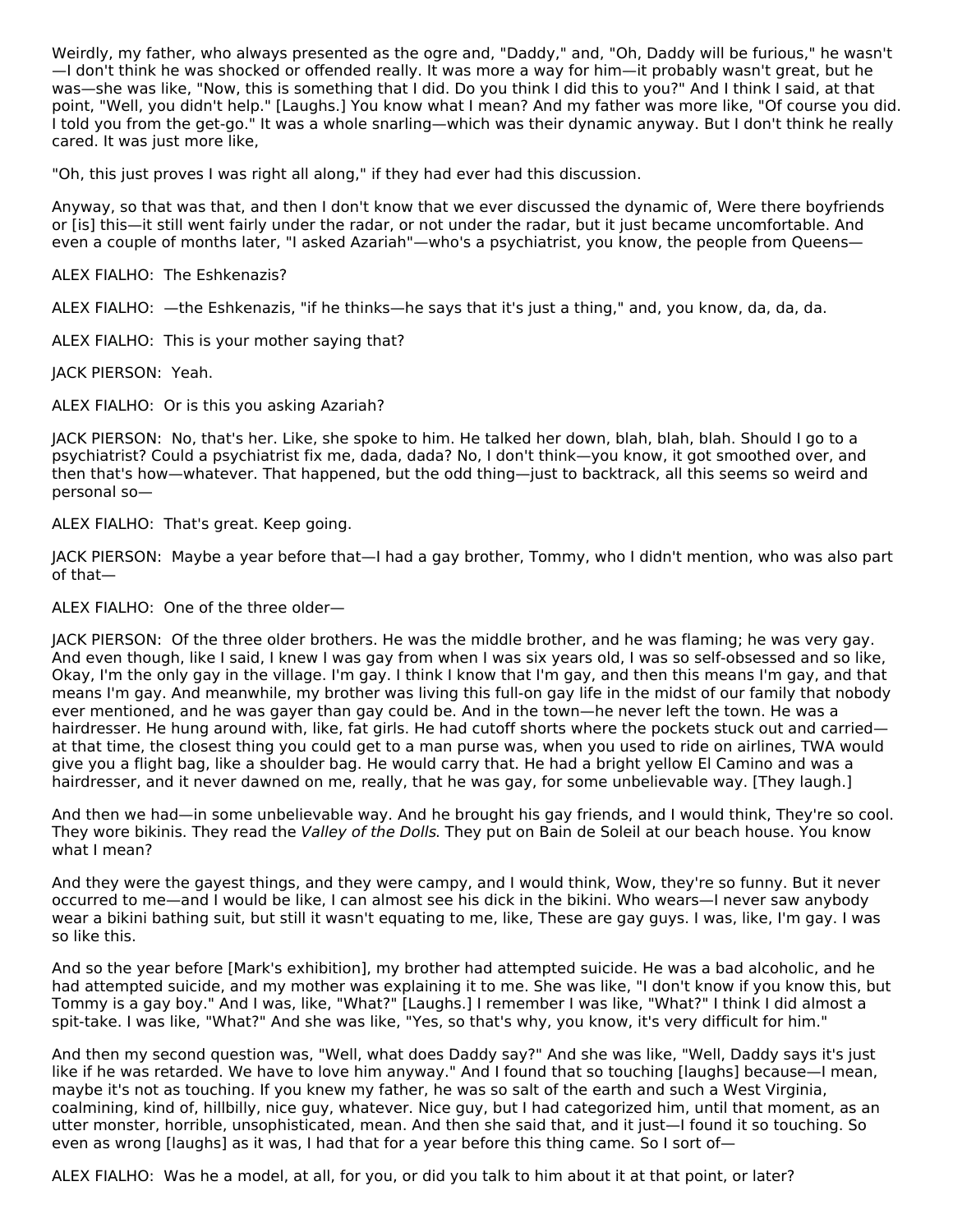JACK PIERSON: Not until later, but yes, he was a big model for me during the whole Supremes thing. He was the one that sort of transferred me from the Supremes into Janis Joplin. He was like, "Oh, God, the Supremes. Now listen to this." And he showed me Janis Joplin, and I was like, "Oh, horrible. It's screechy and, like, that hair." So initially, I was not having it, but he was the first one to try to inculcate me into like, It's not about the Supremes anymore. It's about Janis Joplin. And he seemed super cool to me, more than, even, the other brothers; like, he was the one—he went to the city.

He did cool things. He went to nightclubs. He'd come back. He smoked. He did all this stuff, but it wasn't equaling gay to me. It was equaling cool, city, somebody that does other stuff. I don't know why. How could that —you know, I just didn't get it somehow. He'd have bleached-blond hair—because he had gone to the Army. It was another one of those things—he had been in the Army. How could he be in the Army if you were gay? I don't know. It was all wild. And then the other thing that shocks me about it now is how integrated it was with our lifestyle and family and friends. They were all there being as gay as gay could be in the '60s in a small town with all straight, average people around them that probably—I don't know. It seems so weird to me.

Anyway, so that's when I came out, at that show with that, and then Mark went off to Paris. I still worked at the restaurant. He was having this whole life in Paris for a little while.

## ALEX FIALHO: With his scholarship or with his—

JACK PIERSON: With his scholarship, and then it also—that was my first [time] I was out from under him as a harping—because that's the other thing, and I've said this maybe in interviews or in public before. I sort of traded, weirdly—considering I went from my mother and father, Mr. and Mrs., you know, American Gothic; I went to art school and met these junkie, drag queen, drug addict freaks, and it was the same exact dynamic. Like, Tabboo! weirdly is very conservative, given that he's a drag queen. The basic attitude is really conservative and —

## ALEX FIALHO: In what sense?

JACK PIERSON: There's a conservative element [in the freedom of that kind of chosen family somehow –JP]. He's so outlandish, and he's a radical thinker and blah, blah, blah, but there's something very square. He comes from the same kind of thing I do. I think it's that squareness that I'm describing that I had. He's maybe a couple years older than me, but there's still something square about him in there, given that he's the freaked-out, polymorphously Tabboo! somehow. And Mark, the same thing. [He had that same conservative way of relating to others. –JP] It was like I had this harpy. Mark was the mother and, weirdly, Tabboo! was the more remote father, and—but neither of them were particularly-—it was all like, Oh, you; oh, you're good for—whatever. So it had created that same dynamic [that kept us at a distance from one another –JP].

## ALEX FIALHO: Wow.

JACK PIERSON: That's my take on it. And so Mark was out of the picture. Tabboo! was on his way to moving to New York.

## ALEX FIALHO: Were you still together with Mark?

JACK PIERSON: Yes, supposedly, but I was very relieved to have him gone. That was the first iteration, of being relieved to have him gone.

We had moved apartments to a new place on-I wish I could remember the name. The lease ran out on 85 Park Drive, and then he was like, "You find the next apartment. I'm not doing everything." And I found this incredible, killer apartment that was insane—two fireplaces, dishwasher, this—it was so fantastic. I could only afford it because we were working at that restaurant, but it was like \$485, that we split. Hardwood floors, high ceilings, like this. It was beautiful, glamorous, and incredible, and that's where that second picture, with the blond hair, was taken.

And we moved into that, and I lived there by myself. I think I still got him to pay the rent while he was gone or something. I don't know, but I was living the high life in that apartment being a high-paid busboy and doing my art stuff for school, enough to finish school. So that's—what are we now, in the second—the second or third year of school. He came back, and I don't think I was that into having him back, but he brought—it was okay.

## ALEX FIALHO: Why did he do Paris?

JACK PIERSON: I think just because Pat had been there and because I was a big proponent of Paris. Paris was in my mind a lot because it just seemed like a seat of art somehow at that time. He had gone there and brought back a certain amount of information, and it was—again, all these years could be—I don't know, whatever. That's what it seems like.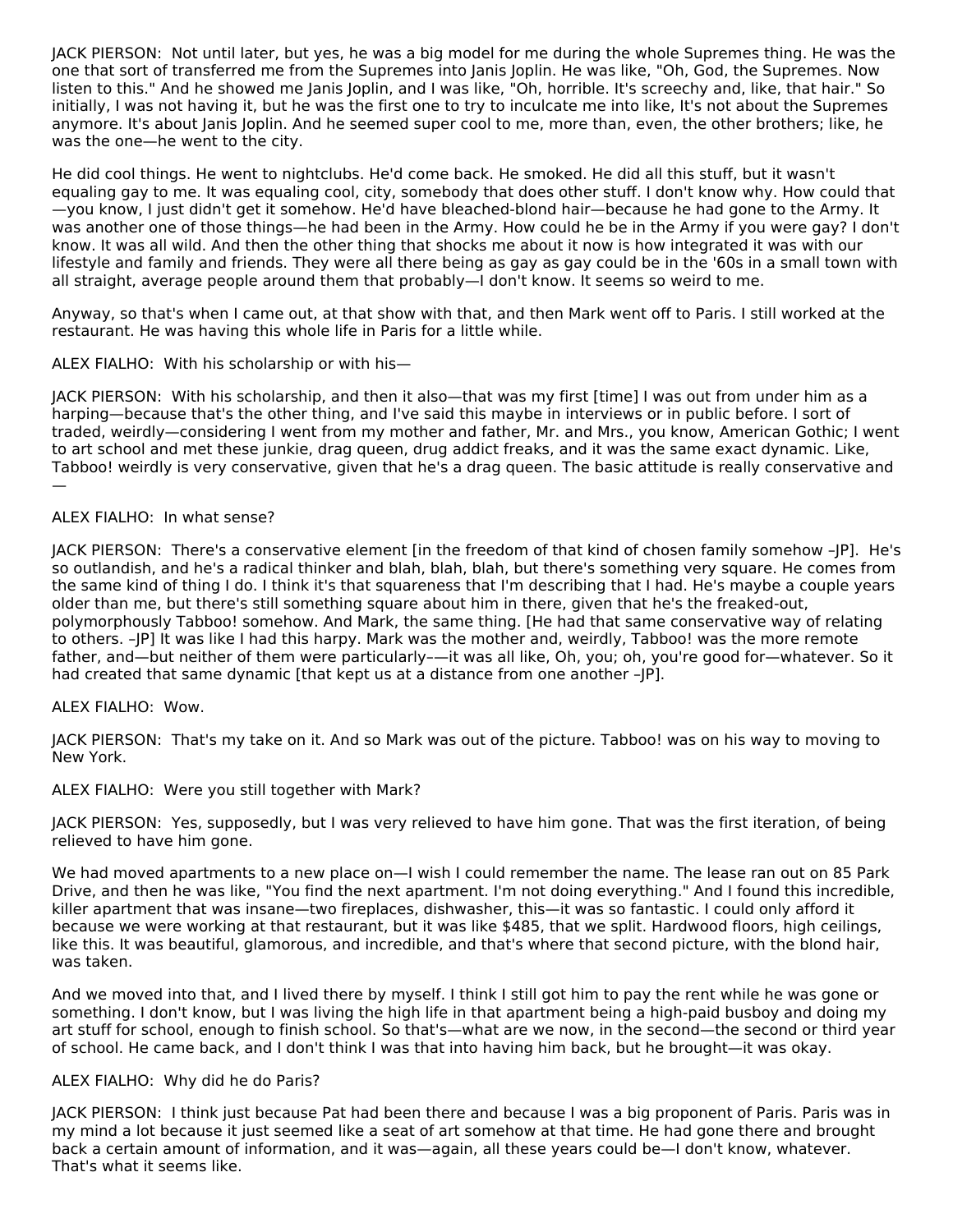And that was the last apartment I lived in before I transferred, my final year of school. Tabboo! moved to New York. Tabboo! wasn't part of that 29 [Newberry] crowd. He had started to be friendly with Pat. They started to perform together, cook up ideas together. They moved to New York together, with her husband that she had met in Paris, her first husband. He wasn't the husband then. It was, like, the boyfriend from Paris.

## ALEX FIALHO: What's his name?

JACK PIERSON: [Thierry Cheverney. –JP] They all moved to New York a year in advance of all of us. I stayed working at the restaurant, having money, and then I found this—there was, at that time, this thing called the New England Consortium of Art Schools, which meant you could transfer to any of the other schools without being—I mean, you had to be accepted to the program, but you didn't have to show a portfolio or anything. So I came to Cooper Union. Even though it was free then, you just paid the tuition.

I could've gone to RISD, which was like \$5,000 a semester, and still paid my MassArt thing, but Tabboo! was in New York. I wanted to get to New York, Cooper Union, so I did that. I transferred to Cooper Union, I think, in '83, and did my last year. It wasn't technically my—it took me, like, two more years to graduate with little stray classes and stuff like that, but I basically moved to New York that year to, one, move to New York. I had this thing; I've got to go because I've been accepted to this thing. So it was a thing to tell my parents, and also Mark, because I think I was like, Oh, how am I going to get rid of him, because as mean as he was to me, he was super dependent and addicted to me and—

## ALEX FIALHO: —codependent, or more one way?

JACK PIERSON: I don't know. I never get the difference. Probably codependent. Like, I was a very good Gwen for him; there was a lot I could accomplish that made his life easier, and you know, we're still kind of having fun. It was pretty fun and whatever. But he could endure a crazier element than I could, or maybe even more druggie element, at that time, than I thought I could. It was just a little tougher and grittier than I could maybe bear or feel connected to or something. And so I moved to New York and left him there. And then he left that apartment and moved to Somerville, and I moved to New York.

And I think I had come early to get my own apartment, and it was a horrible, scumbag tenement, just horrible; like, the place in Boston, I was a rich person. It was kind of like this, and then it took me 30 years to get back to this in New York. It was the same price, \$485, on the Lower East Side. Shit in the hallways, people selling drugs on the first floor, horrible, same price as Boston. No dishwasher, no fireplaces, no anything, but I got it, and my father moved me there.

My father brought me, with a trailer full of stuff, down to there, and when we got there, he was like, "Just leave this." Like, "Leave it all in the car. You can't stay here." And I was like, "What, are you kidding me? This is incredible that I've"—because I felt, like, Wow, I found a place for \$485 [laughs] in New York City. And he was like, "You can't possibly stay here. This isn't acceptable." And I was like, "Listen, it's going to be—all I have to do is this, like, just peel up this linoleum." And I peeled up the linoleum in the kitchen, and there were—while he was down there, "just look. We'll peel up this linoleum." Under the linoleum was a set of "works," the old-fashioned kind, made out of, you know, a dropper with a pin and a rubber band. It really looked like [laughs]—and so he was like, "Oh, God. I don't know. I don't feel good about this." So he unloaded me, and then I was there. I went to school at Cooper.

## ALEX FIALHO: Is GRID floating around at this point?

JACK PIERSON: Oh, yeah, I guess. Yes, probably, but I wasn't hearing it. It was just a whisper at that point. It wasn't a full-on discussion. It was just like, They say, you know, there's a—I didn't know anybody that had it. And, yeah, there was nothing. Nobody knew anything.

It was just, gay guys had it. It wasn't, like, Oh, intravenous drug user or—nothing. It was just like, Gay guys have this thing. I don't think it had a name, even after I got to New York, for a while. But then I remember being in the —even in the East Village that first, maybe, year, we felt like it was a thing, because it did—that West Village fags got. That's how dumb it seemed, like, only West Village fags would get that because they were—I don't know. There was a whole East Village/West Village thing at that point that was so strong, that I don't know if it exists in the same way today because even Chelsea isn't like that. I mean, for a minute, there was like, "Chelsea fags," but it used to be, in the early '80s, like, West, ew. They just seemed like—and if they'd come to the East Village, it would be like, Oh, he's a West Village fag.

## ALEX FIALHO: It was like the clones?

JACK PIERSON: Yeah, kind of like that, or something.

ALEX FIALHO: And why would they be the ones instead of the East Village fags?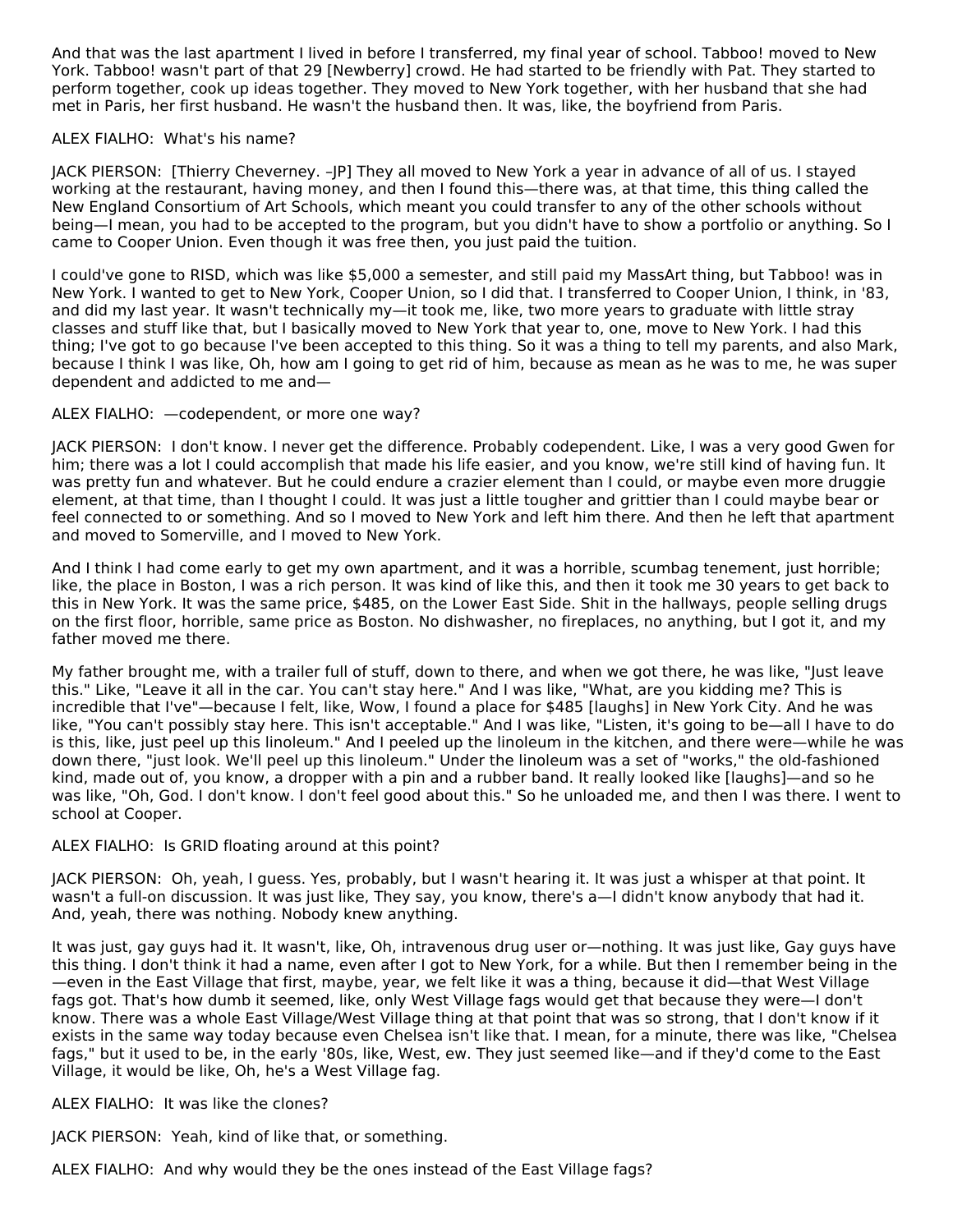JACK PIERSON: I don't know. It's an interesting thing, no? And I don't feel like I'm making it up.

ALEX FIALHO: I don't think you're making it up either, but—

JACK PIERSON: But I think that was the sensibility. We sort of just felt like, Oh, it's more a West Village fag thing than an East Village fag thing. So—

ALEX FIALHO: What was your work like at that point?

JACK PIERSON: Let's see. I came to Cooper Union, and I was trying to learn all things, like silk screening, and it was the first time I was doing color photography, in Cooper Union, because MassArt I don't even think had a color facility. Color photography was a hard, expensive thing to do, and so I think I took my first class at Cooper Union in color photography and silk screening and maybe papermaking and all things like that.

And then at night, I was hanging out. Tabboo! was a year in, and Pat Hearn was a year into New York, so they already had a milieu, and I just plugged into that and started going to the Pyramid with them and doing stuff he knew the lay of the land and P.S., guess what? I'm probably, like, 23 and still sort of finishing my last credits of art school and still not having this idea of being famous. I was still a slow thing. I almost thought of that as, like, your job, like, oh, maybe I'll get famous, and that'll be my job, but I wasn't possessed by it, and I'm still not incredibly ambitious really. I don't have all this drive. It's something weird about me.

Anyway, but at the same time, I was 23, and so were Jean Michel Basquiat and Keith Haring, who were, like, on the Concorde with Grace Jones already. Do you know what I mean? So it sort of seemed like, Well, I missed this boat, you know; forget it. And if I was making things, it was, like, out of old fruit crates and beer bottle caps and weird, like, folk art sort of shit. And they—and so it seemed like, Wow, I don't know what I'm going to do because this doesn't look like it's going to be famous [laughs]. I liked it. It's bits and pieces of detritus that I kind of liked, but it didn't—I was like, Oh, I'm fucked, you know, and I didn't have this flare for being on stage, which is how Tabboo! was supporting himself.

He was already really successful and in demand as a performer now. I'm like, I can't really be on stage. But he would drag me on stage, and—like, I'd owe him money, and he'd make me perform some act, so that I could get paid—I don't know, to pay him back, but I wasn't really made for the stage. I had some fun, but I was still super self-conscious. I still participated a lot considering I was completely, like, shy. And it was super fun, and I felt like part of that scene, too, but, you know, starting all over. I left Boston kind of a star of Boston, with the, Oh, he's the graphic designer. Oh, he does this. Oh, everybody loves him. I was the big fish, whatever.

ALEX FIALHO: And it was the graphic design in particular that—like the poster design?

JACK PIERSON: I think, and I guess I was fun maybe [laughs], you know. In the context of that restaurant, I got a lot of friends. We had fun. And the graphic design, yeah, it seemed like a—

ALEX FIALHO: What were the posters for, the graphic design?

JACK PIERSON: Like, performances, weird performances at MassArt.

ALEX FIALHO: Like Polycow?

JACK PIERSON: Yeah, stuff like that. You know what I mean? Things that didn't have a budget to have a graphic designer do them, but—

ALEX FIALHO: What were the style of them, or what was your angle on it?

JACK PIERSON: I wish I had—

ALEX FIALHO: There's a picture.

JACK PIERSON: There is? The one I did, that one. Yeah, that was the pinnacle of it.

ALEX FIALHO: This is Jack Pierson, Kathe Izzo, Manifesto of the Ill, '82, Familiar Feelings.

JACK PIERSON: Right, this was her film and performance, and this is another one. Yeah, and weirdly, Tabboo! still has this, and he has it framed. It's so nice of him. He never hangs anything of mine, but he had this up the other day when I went over there for Christmas. And this was a technique. It was—I loved it. It was called a diazo machine. Do you know what that is?

ALEX FIALHO: No.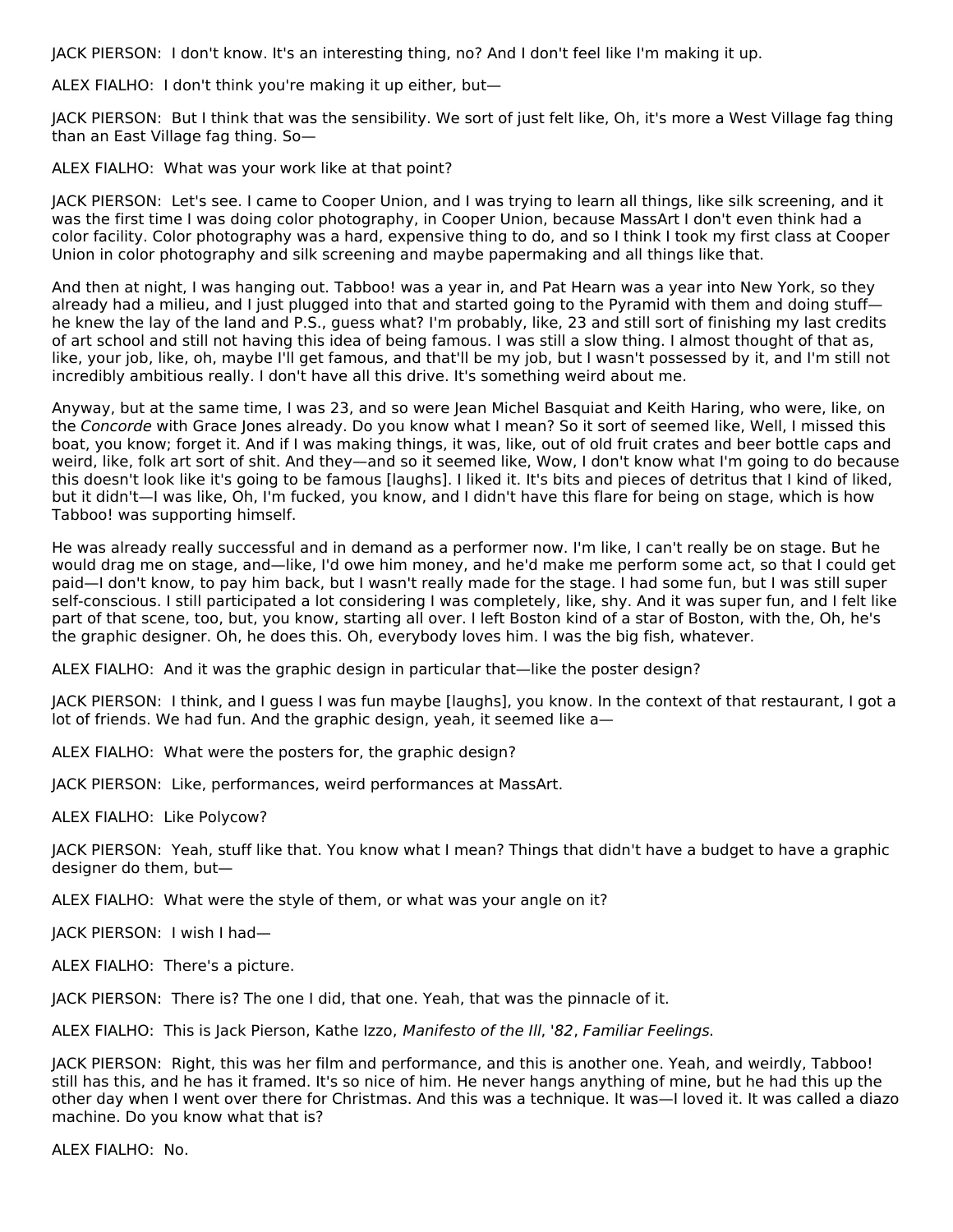JACK PIERSON: It's how they make blueprints. You'd have to have a negative, the full size. They make blueprint negatives on acetate with ink, black rapidograph ink, and then you'd put that with the paper and feed it through this machine, a big printer, but that—it was ammonia that made it turn blue—and print onto the paper. Vapors. And I just chose a sepia instead of blueprint, and had all these big negatives made, or positives made.

I was super into Xerox art pretty early on, too. You could make prints of the prints, and then you could print with the blueprint. You can make another copy of a blueprint from the blueprint itself. So I would sit at the machine and rip them in half and put it through and go really fast and, you know, compose while it was going through, and take another one or three. And this was all handset type.

ALEX FIALHO: And then you'd wheat-paste it?

JACK PIERSON: Yeah, well, this one we didn't, because it was—this one had the real allure of fine—somehow.

ALEX FIALHO: The DADA?

JACK PIERSON: Everything was ripped out in a kind of punk rock aesthetic, so that it looked good being wheatpasted. And it was ripped and next to a ripped thing, so it was built in to that thing.

ALEX FIALHO: But I completely see your later sculptures in something like the graphic design.

JACK PIERSON: Yeah, right? So who knew?

ALEX FIALHO: Great. How about your time in New York—and your relationship to Boston at that point? Were you, like, moving to New York and that was the vision or—you didn't move back to Boston after you moved?

JACK PIERSON: I did.

ALEX FIALHO: You did?

JACK PIERSON: Here's what happened.

ALEX FIALHO: How did it all play out?

JACK PIERSON: And again, let's just call it the mid-'80s now because I don't know the exact year, but I feel like after about a year in New York, which maybe might've meant I finished the year at Cooper, and that was my last entitlement to school-dom. Even though I didn't graduate—I had credits to earn—I was out of school. There wasn't a whole semester to do or anything. I graduated.

ALEX FIALHO: And that's with a B.A. in fine arts or—

JACK PIERSON: Yeah.

ALEX FIALHO: From Mass College though?

JACK PIERSON: From Mass College of Art, not Cooper Union. And I didn't really graduate for another year, but school ended, and then I was in New York. Make it. Figure it out. And I think I got some crummy job doing—but again, in the way that crummy jobs do inform you, I got a job working at Job Lot, which was a salvage—not salvage, but, like, an overstock. It was only in New York at that time. I think now it's morphed into Odd Lots, but it was like a consolidation, big, shitty stuff cheap, and there was one downtown in Tribeca and one on Fifth Avenue. I got a job doing windows, based on this graphic design portfolio. The guy was like, "Oh, yeah, you can do this. Go ahead." And so I was this window dresser, not decorator, not like Bergdorf windows. Dresser, like, stack the product, put the price tag right next to it, you know, dada, dada.

And it was in that job that I—the first show I ever had in New York that was an official, legitimate show was of photographs, and they were pinned to the wall with these straight pins. And those banker's pins were essential to your window dressing at this joint. You did everything with these pins—I learned from this old window-dresser guy. But it was a shitty job, for maybe a little bit above minimum wage because somehow I was a manager as opposed to whatever. And I did that job, and it was brutal. It was kind of nine-to-five-y, and all my friends are in nightclubs, and it just seemed like I was such a loser. I have to get up; everybody's having eggs at 4:00, and I have to be up at 8:00 to go to some shitty job that seems kind of creative and whatever, but it was, Oh, this sucks. I hate it.

So maybe I quit that job, and the restaurant in Boston was still going strong, and it was like, "Anytime you want to come back, we'll give you shifts." So I would maybe run up to Boston for a month and work. Stay with people, and then come back with the money. And while I was up there one time, Pat Hearn called me; she's opening the gallery. "Come back to New York. You can work for me. I can give you work." And so I did graphic design for her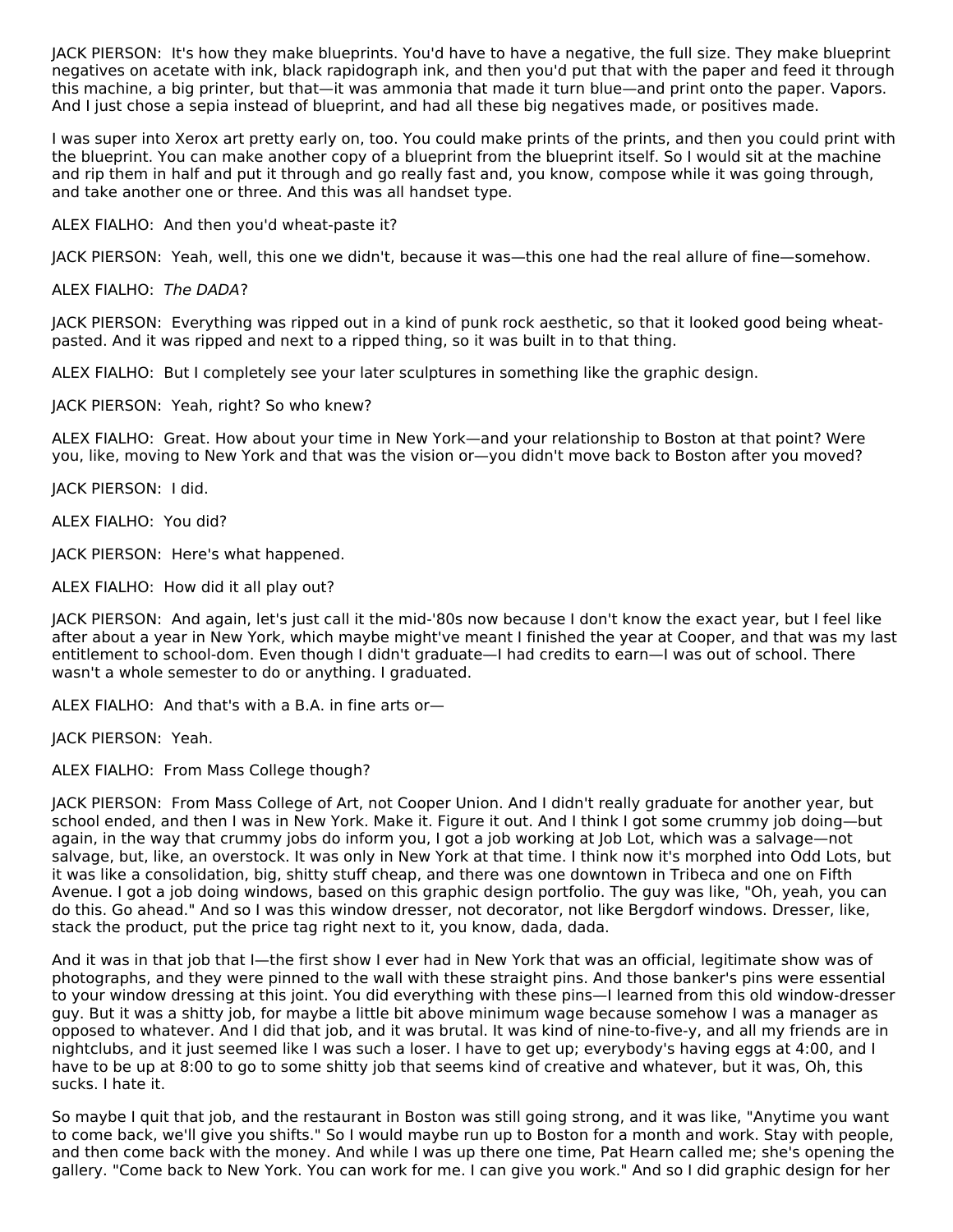first couple of shows, but it ultimately turned out being too wacky, because I still had this, like, weird style. And then after a couple, she was like, "I want it to look like everybody else's" [they laugh], even though they were cool. And then I helped her paint. I did whatever I could there, but it was still—she didn't have any money, really. And then this other fellow she knew—"I have this friend, Patrick Fox. He's opening a gallery. He needs somebody to work there. Do you want to get an interview with him?" So I went and interviewed with Patrick Fox.

## ALEX FIALHO: What gallery?

JACK PIERSON: Patrick Fox Gallery, and he's an interesting character, too. Somebody should–—he's not really an artist, but he's a central character of a weird, idiosyncratic world that was—like he was friends with David Armstrong. He was friends with Basquiat, Condo, Keith Haring, dada, dada. He was, like, the cool kid. His father had run Fox Theatre. There was a production company, almost like Ron Delsener, that promoted rock shows, the Fox. And that was his father, so he grew up as a teenager—and his father promoted the Rolling Stones. So he was, like, front row at the Rolling Stones when they came to New Jersey, whatever these theaters were. So he got in [at] this level, and he was a super-cool kid, and he wanted to have an art gallery, and so he had one.

And he showed all his cool friends, but it was never a business. It was kind of a—I'm going to go out on a limb here. This is all recorded. It was a front for these coke dealers, and they fed him a certain amount of cash, I think, to run the gallery and maybe be able to launder money, but it seemed legit. Like he was able to get a painting from Jean Michel, or you know, all these people would have paintings, but it wasn't ever a business thing.

But I didn't know that going to my interview in a tie, square Jonathan still. I was still Jonathan, even at this point, wore a tie, dada, dada, and he's this—drinking a vodka and like, "You're cute." You know, and he's only my age, but he's in a Stephen Sprouse suit, like maybe he'd been Stephen Sprouse's boyfriend. He was this cool cat kid that had his own gallery that had been architecturally made and really expensive and dada, dada. And he's like, "You're cute. You can have the job." Meanwhile, I'm all with a resume and [laughs], you know, and so I started working there at the desk.

And it was kind of make pretend, you know what I mean? It was like, Well, there needs to be somebody at the desk. There was not enough business for him to need anybody at the desk, but a gallery has somebody at the desk, so you be that. You're kind of cute. And I worked for him for maybe the six months of the gallery, and it was just wild. It was another level of New York that I hadn't seen. Cookie Mueller hung out, and Rene Ricard came by.

David Armstrong had moved back to Boston and was working at this restaurant. I think I even took Patrick to Boston at one point. He was going up to look at David's new pictures because maybe he'll give David a show, and he thought the restaurant was so square, and it was this whole thing. I was sort of enamored of how cool he was, because he'd been in New York awhile and he was outlandish and cool and he ran this gallery, but he was also a big, petulant baby.

And by December, after six months, he paid me some cash. I got paid cash, and it was a lump—maybe like \$250 —and I had reconnected. So I'd left—Mark was ostensibly over, because he now lived back in Boston, and I was doing this thing, and it's—

## ALEX FIALHO: In New York?

JACK PIERSON: Yeah, it seemed over, but not in an official way. There was never a talk. It was just sort of—I think I did go back one year. I don't know. We were still kind of—we were boyfriends, but not really.

At that time, downstairs at the Pyramid, this kid came up to me that was French Canadian. He was like, "Do you remember me from Provincetown?" It was only three years ago, but I still didn't remember him. And he was like, "We worked at the same restaurant." And I thought he was really cute and dreamy and sort of hippieish and not hippie, but whatever, free-spirited in a way that I wasn't. Like, I had to know where my next meal was coming from. I became enamored. I remembered him, dada, dada. I kind of fell in love with him, but he wasn't in love with me, but he liked me a lot, and he had this idea, like, "Hey, let's go to Florida for Christmas." I was like, "How are we going to do that?" And he goes, "Oh, you can get a drive-away car." And it was like, "What's a driveaway car?" And he was like, "Oh, you know, people want their cars in Florida, so they're on a list, and you go up to this office and say you'll drive it, and they give you seven days and some gas money, and you drive it to their house in Florida." I was like, "What? That sounds—somebody's going to give you their car?" And he was like, "Yeah, no." Got the \$250.

We did that, and he had his girlfriend, Chantal; there's a picture of her in there. And so I left Patrick Fox thinking, I'll be back after Christmas. And we got to Miami. What do you call it? Amphetamines were involved, and landed in Miami and then in the first week spent the whole \$250. And I was just, Oh, my God. What do I do now? "Well, we'll just get jobs, man." And I was, like, "Just get jobs?" Because I'm not—I'm still kind of shy and—"Okay."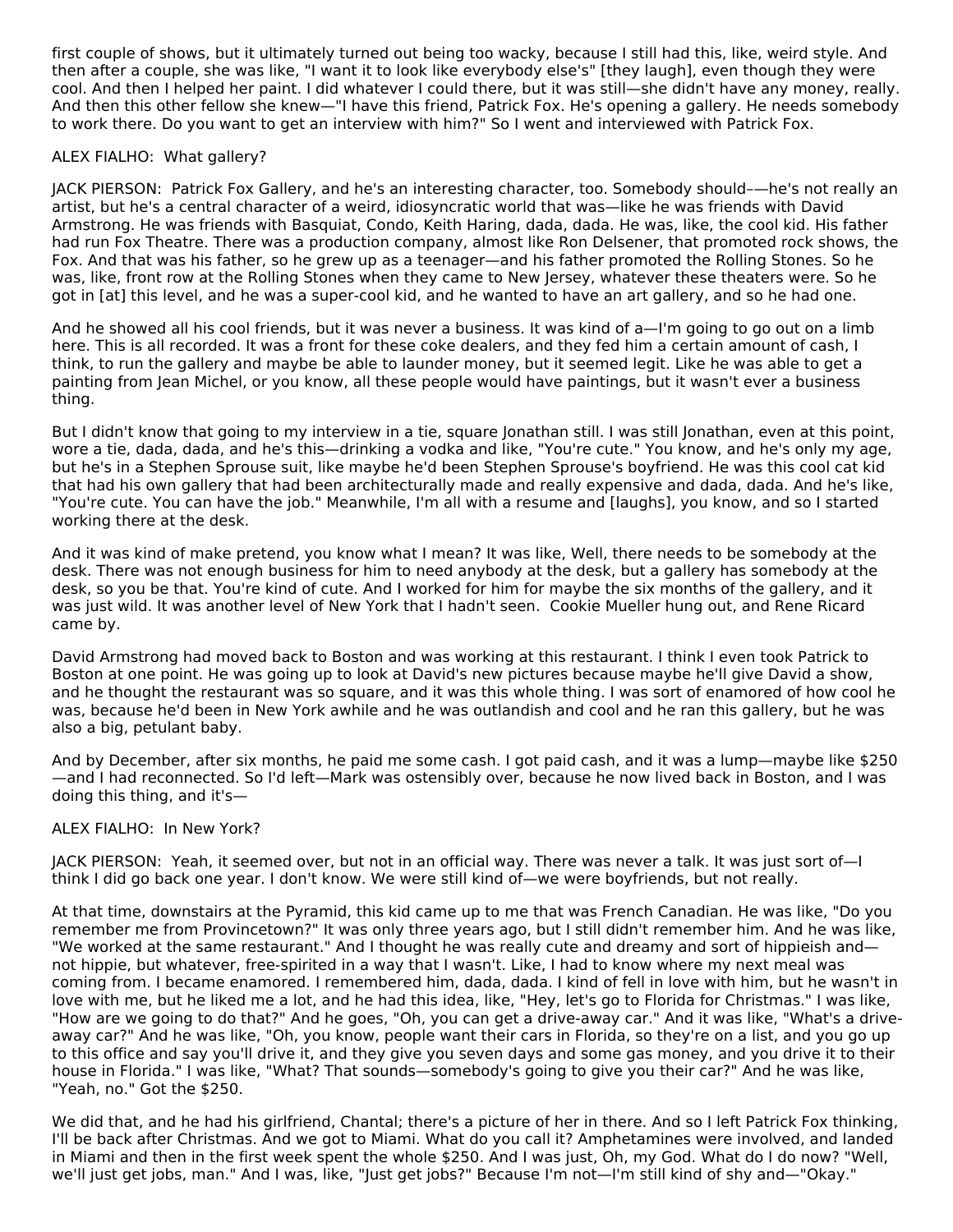We're shit out of luck in Miami Beach in 1983, January. Couldn't afford the hotel we were in. He found us a room that was \$55 a week in this beautiful old hotel with a central courtyard that the door opened on the outside and you could see the ocean from it, and it was \$55 a week and we were—wow.

Then he did—he got a job right away. I eventually found a job, and I spent the next six months there. The first job I got there was also as a busboy, at a restaurant called Wolfie's that was the big, fancy, Jewish delicatessen on Miami Beach that people loved. And I walked in, and I don't know. Some Cuban waiter got the glad eye for me, because I was getting kind of more stylish and a little more peacockish at this point. So I was down in Miami Beach, and this Cuban guy loved me. He was like, "Oh, I give you the job. What's your name?" And I was like, "Jonathan." He was like, "Yonathan?" I was like, "Yonathan? Jonathan." He was like, "Yonathan?" He couldn't say it. He was like, "How about Yack? I call you Yack." And he gets the manager over, and he was, like, "This is Yack, and he's a good busboy. I know him. He's very nice," dada, dada and they gave me a job.

So I had a busboy job and this name, Jack. And I only had people call me Jack there; everybody there called me Jack. Then the boyfriend who—who I wanted to be the boyfriend—Andre [LaRoche] started calling me that. "Oh, they call you Jack. I'm calling you Jack," and everybody started calling me Jack in Miami Beach. And it was sort of destitute and fantastic and great, and I was far away from New England, Tabboo!, and Mark [Morrisoe]. I didn't feel like a loser. I felt like—it was the beach. These are cool people; like, Look at these people.

It was a real Diane Arbus world, too. All of a sudden I was in with Cubans, Marielitos, and people that would live in a \$55-a-week hotel, kooky people. Miami Beach was so extreme and run-down. You can't imagine, if you've ever been there recently, what it looked like in 1983—basically vacated, boarded up, and a hellhole. And people, when you said where I lived, they'd be like, Oh, my God, you okay? And it was South Beach, you know what I mean? And I fucking loved it, and I was madly in love with him, and eventually, I eroded him down, and we did start having sex.

And he was—I just loved his free-spiritedness, and we had already done this—he'd just pick up, and he'll get a job, and the girl, Chantal, got home by going to a truck stop and just saying to a truck driver, "I'm going to New York." She got on—things like this blew my mind. I'm still 23, but I was, like, What? She's going to go to a truck stop? [Laughs.] And anyway, I felt set free, and I started photographing, because I had my sort of skills, a pretty good camera. And I photographed these people that I was encountering.

Also, drugs were involved, so I was with this druggie old crowd that lived in fleabag hotels. They were my friends. I photographed them, and I didn't have anybody say—like Andre thought I was—walked on water, you know what I mean, in terms of creativity. He just loved everything I did, and I had this new name, and I was free from any kind of anybody knowing anything about me, how shy I was, how—whatever, how I was the third person down after Mark and Tabboo!. I was just, like, the king of Miami Beach.

I'm not saying that I was having shows or knowing anybody of import, but it felt great to be on the beach for \$55 a week. I had a new boyfriend. He covered the rent; "Come back whenever you want," dada, dada, so it was free and easy. And then I moved to—I got my first waiting job in a Greek diner on Lincoln Road. And I don't know. It was just like, boom, I came into my own there. All of a sudden blossomed with this whole new name. So there wasn't a conscious thing. It was just sort of a thing that happened.

And then I went on a trip across America with two of these drug buddies that I had, a beautiful woman named Christine and this [laughs] what I thought was a handicapped—you know, he was a vet and he was in a wheelchair. And he was a real character. I always thought he was in a wheelchair because he was a vet until, like, halfway through the trip across America. We're sitting in a diner having eggs, and they were like, "Oh, you ever been"—somehow, like, "Who's ever been arrested?" and they were both like,"Yeah, of course, you know, sure." And Christine was like, "Yeah, well, I got picked up once on Brickell [Avenue] for prostitution." And she made it seem like, Can you believe that? and I was like, Yeah, in a second. And then he was like, "What about you?" And I was like, "No." I was like, "Have you?" And he said, "Yeah, of course." And I said, "For what?" And he said, "You know, B&E. How do you think I wound up like this?" [Laughs.] I was just like, "What? I thought you were a Vietnam vet." [Laughs.] Anyway, it had texture. It had narrative. It had all this stuff, and they loved me, in the midst of it, because—whatever, I had a camera, because I was from New York. I was in, and it was a whole new world that didn't have anything to do with New York or anything I ever knew. And it felt great. I just fucking loved it.

We outfitted a house, or this apartment, from thrift stores. And it was also a freezing January in Miami Beach. And I don't know, that was, like, the time of my life, even though—whatever. It was squalor. I made another friend next door. I just started to have a ball, and for six months, I had a ball. And in the midst of this, I went cross-country, which seemed like, Wow, who does that, you know? Also with the drive-away car that—we flew, and then got a drive-away car back. So it just seemed so fast and loose and intense and really rich with experience. And I was no longer shy and afraid to do anything somehow.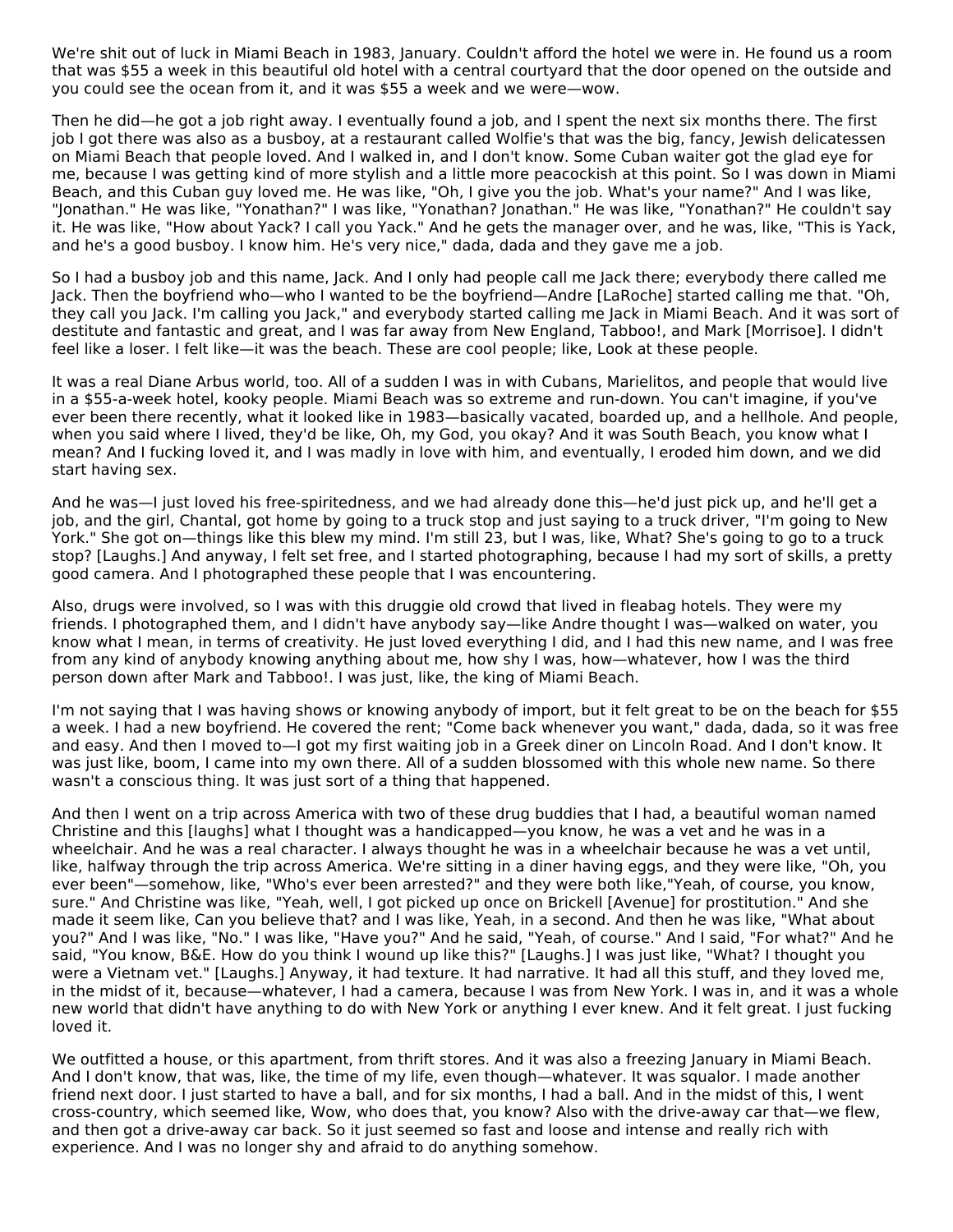And that becomes important only because of a couple of these pieces that were central to me being embraced by the art world, because in 1991, say, even though it's only eight years later, I had this moment where I was like, Well, what are you going to do? What's the best thing you can think of? Well, living in that room in Miami Beach was pretty good; that was good. I loved it. And so I made these two installations that tried to exactly recreate the kitchen table and the record player from that room. Like, This is Stuart, the guy in the wheelchair, and we would—

## ALEX FIALHO: Christine in El Paso.

JACK PIERSON: Christine in El Paso from the road trip, this girl Rocky from Christine's room, who was—when I was photographing this girl, I thought she was a boy, and I was, like, madly in love. And I thought, Oh, my God, he's so sexy. He doesn't even know it. He looks like Matt Dillon, oh, my God. I felt like I was seeing the cock in his pants even, and then, yeah, these are the two pieces and I—

ALEX FIALHO: We're looking at the Aspen Art Museum checklist.

JACK PIERSON: Yes, exactly.

ALEX FIALHO: Re-creations of 1990s exhibitions. I'm just saying it for the record.

JACK PIERSON: Oh, okay. Anyway, I think I said to Christine, "Oh, that guy is so sexy. Do you think—will he ever get naked for me?" Again, I'm such a nerd. "Do you think he'll get naked for me?" "It's a girl. She's a girl." I was, like, "Oh, Rocky?" "Yeah, Raquel." And it was [laughs], like, "Oh, okay."

And so I accrued those pictures. This is '83, by the way, but they just went in there, and I knew that they seemed cool to me, like it was a good thing and—but I didn't do anything with them until 1990.

I finally got back to New York, and then I think I went straight to Boston, because I needed some money, and I worked at that restaurant. I lived in Boston maybe for the next year, and Mark was still living in Boston. Maybe I showed him these pictures, which I had had printed at just a drugstore there. He was like, "Yeah, they're okay, but they're—you know, they're just snapshots. What are you supposed to do with those?" I was like, "Well, they can make them bigger." He was still like that. There was nothing so much to report with him.

But I worked there. I got another job during the day. I made some money. I went to Harvard Extension to finish my last three humanities or something like that that I needed to do. I probably stayed there the whole summer, made enough money to go back to New York in September and take over my—no, I actually had to live with Tabboo! for a while before I could move back into my apartment, because now there were three roommates, and I was, like, "Well, I'm on the lease. I need to get back in there." And when they finally got rid of them, I moved back there.

ALEX FIALHO: How about these two re-creations? The sculptural elements that you're using, the inspiration to re-create, what was the thought process behind them—and going back to the Miami moment.

JACK PIERSON: I guess—here's the thing. This is the second show of my life. The first show were these photographs that kind of gelled after my first trip. Even though we sped through Los Angeles that first trip, I didn't really go to Los Angeles.

ALEX FIALHO: Yeah, this is at Simon Watson, is the first show?

JACK PIERSON: Yeah.

ALEX FIALHO: Second show is Pat Hearn?

JACK PIERSON: Yeah, and then somehow between '83 and '89, say, I forget what the fuck I did to make money. Painted houses. I came back to New York. I'm painting lofts, working for a little bit of artists, doing window people were more advanced and could hire me for things, and it was all itinerant, but not a nine-to-five thing anymore, just like, painted lofts, do this, somebody needs—you know, Bob Gober needs somebody to carry up sheets of plywood to make his plywood—you know, \$10 an hour; "Just show up here at 2:00 and work for three hours" kind of thing. Dribs and drabs like that. The photography, I went on a cross-country trip with Pat Hearn and Mary Heilmann, and they finished, and we went to the Lightning Field. Pat was really successful now.

## ALEX FIALHO: Walter De Maria?

JACK PIERSON: Walter De Maria's Lightning Field, and we visited Bruce Nauman, and—

ALEX FIALHO: In person?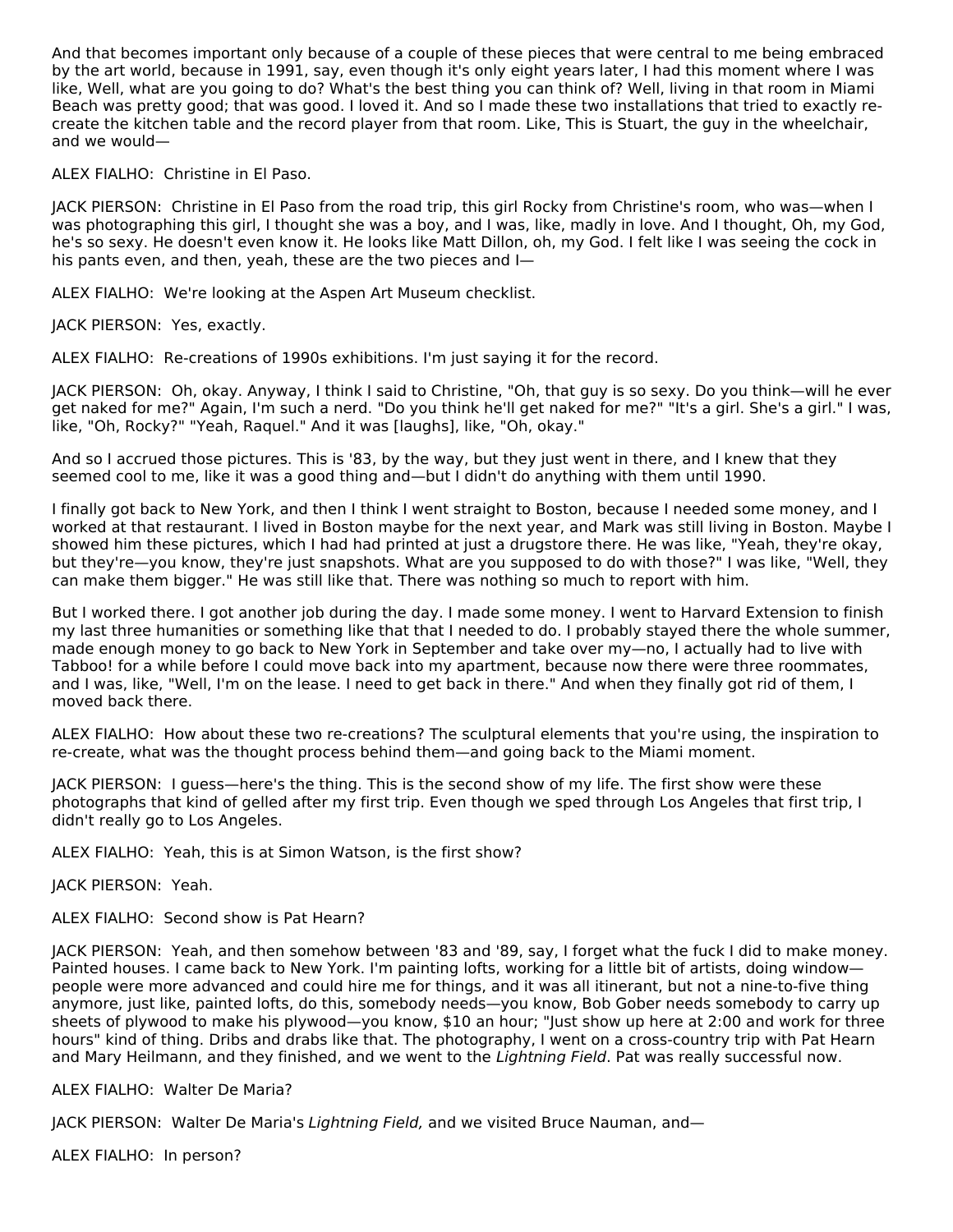JACK PIERSON: In person at his place! I met Bruce Nauman in 1988, say, or '88, '89. And I was painting. I came back to New York and got a studio after Boston. Somehow, I don't know where the fuck I had the balls, but I got a studio on 42nd Street that was \$500, and I split it with this fellow named Todd Eberle, who's a famous photographer now. And somehow, I don't know how I ever pulled it together, but I came up with that \$250 a month and started painting again.

I had been making this weird stuff in Boston and New York out of—I went through this moment where everything I made had to be free. I couldn't spend any money on it, and it all had to be useful. I wasn't going to make art that wasn't—so that would mean to me, you could make a collage on a piece of old fruit crate, and if you put a cup hook in it, it could be a key holder, so it had a use. And they were kind of cool, and I loved them. That was all done while I worked on this loading dock in Boston. I'd go up to one of the upper floors, and it was a bank, where they keep all the records for banks in these kind of covered boxes. [... - |P] So I was making all this crazy, sort of folk-arty stuff, road art or something.

I was doing that, and then I started trying to make paintings, legitimate little paintings that seemed like paintings that were viable in New York somehow. And they had to do with the body and sort of a bruised body, and it was really confronting—like I would go through, Well, what are you most afraid of? Like, my skin, my acne, I don't know. I did all these paintings that were really like scarred flesh, and just really confronted it. And at the same time, I wasn't self-conscious, but they had a lot to do with the body rotting, putrescence, and I guess AIDS was really, now, a thing.

## ALEX FIALHO: Yeah.

JACK PIERSON: But I wasn't necessarily thinking, This is about AIDS. It was more self-absorbed and it—

ALEX FIALHO: This is later '80s.

JACK PIERSON: Yeah, this is later, '85 to '88, I'd say. But even '89. So in the midst of this, I go—oh, it's all such wash now—but I fall madly in love with a new boy, and he's very handsome. And I also made friends with an artist, Roberto Juarez, from hanging around The Bar on Fourth Street and Second Avenue. The Bar was the other big hangout. The Pyramid was where you went to have fun, and drag queens in The Bar was where you went afterwards to pick somebody up, go home, and you know. It was the sex hangout, or it was the macho bar, and the Pyramid was the fag bar. They were both fag bars, but whatever.

And I met this handsome guy, took up with him and Roberto Juarez at the same time. Roberto Juarez was a very successful artist that showed at Robert Miller Gallery, which was a fancy, uptown gallery that was the coolest gallery I could imagine at that moment. It just seemed so imbued with chic, and everything they did was perfect, and the typography, and flawless, and they showed, like, Alice Neel and Warhol and Bruce Weber and, you know, all this cool stuff that I just loved. And Roberto Juarez, at that time, showed there. And he really thrilled to me and thought I was exciting and fun, and he was really good friends with Robert Miller.

And so in 1985—this is just, like, two years after I'd been in Miami—I started to do a little bit of really two-bit pornography. Not pornography like sex, but, like, naked guys for—one day, I met this cute boyfriend of my roommate, and I said, "You should let me photograph you naked." He's like, "Okay, I'll do it. Can I bring my friend?" And I was like, "Yeah, sure."

And so we went to the studio on 42nd Street. I had gotten my first set of lights, and I think Todd probably showed me how to use them. We took naked pictures of them, and they sort of got hard-ons as a result. And I took them in slides. It was nothing I had ever done before, and they were—they weren't trying to be art. And when they came back, the slides, I was like, These look like hot porn. These are really sexy. Oh, my God, this looks like real porn, doesn't it? Looked up Honcho magazine. Oh, they're right on Sixth Avenue. There might have been a phone number. "Do you—can I drop off a portfolio?" "Yeah, sure, just leave it at the desk." Leave it at the desk, go up to my studio. They call me right away. "Hey, who the fuck are you?" Or, "Do you have any more of these?" And I was like, "No, but I can make some more." And they gave me like \$700 for one shoot.

And it was so fun-and-games; it was just my friends. And so then Honcho does-the company owned [other] magazines, and all it was was like a flavor, a texture. You could do the same guys for Honcho, but do them, like, fun and friendly for Playguy, you know what I mean? Stern and hard for Honcho, fun and friendly for—so I did that, and that was money, more than I could imagine. I didn't do it that much, but it became part of the cachet, "Oh, he does porn." So when Roberto told Bob Miller that—he was a very dignified, closeted, older gay—"Oh, that sounds fascinating."

## ALEX FIALHO: [Laughs.]

JACK PIERSON: "You say you went to Miami; you know your way around Miami? I was thinking we should take a trip there. I'd like to check it out. I've been hearing a lot about Miami. Do you know—you know the lay of the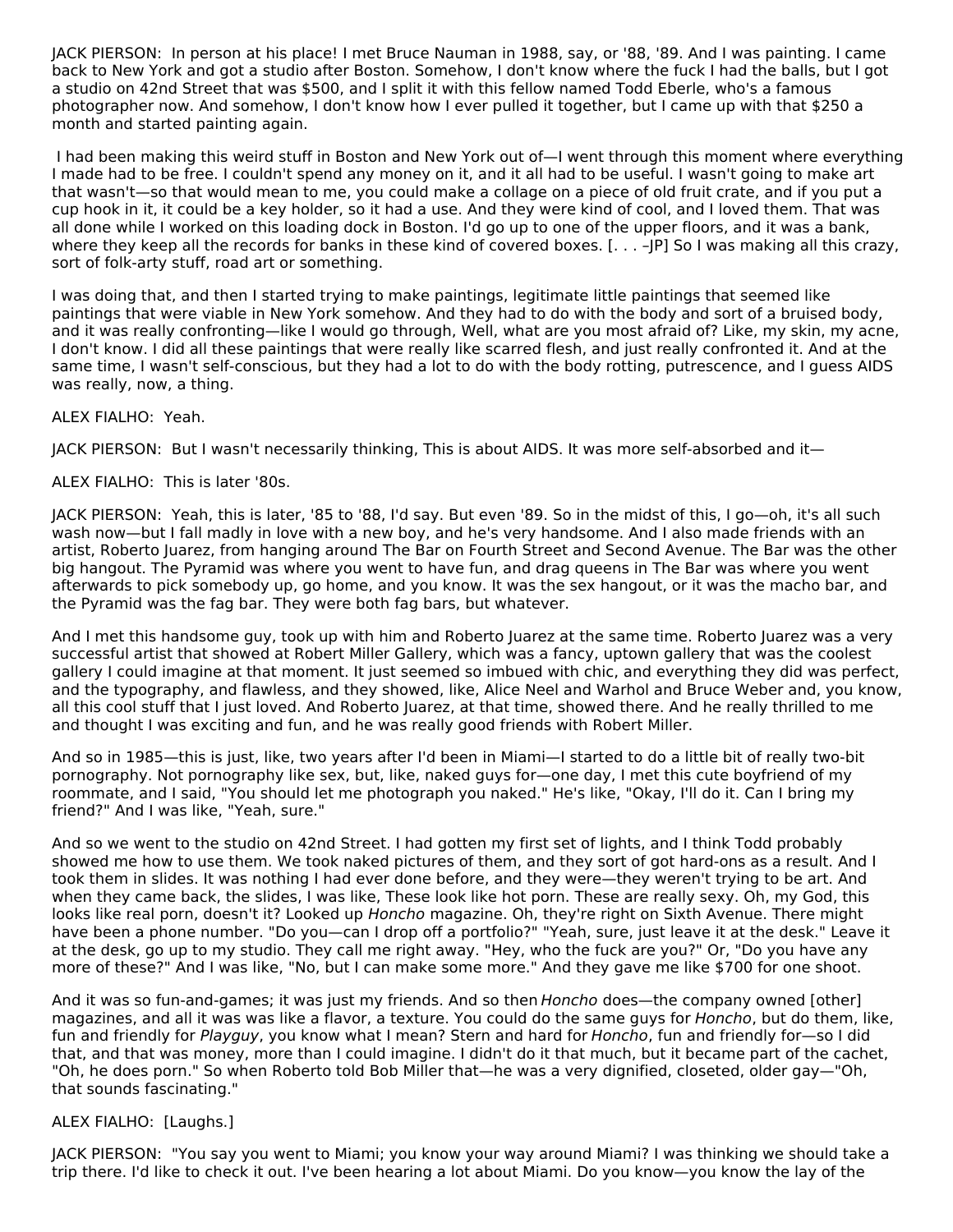land?" I was like "Yeah, sure." He said, "Why don't you come with Roberto, and we'll get some rooms, and you know, you can show us around Miami Beach?" And I was like "Yeah, sure." Andrew [my boyfriend –JP] was also very handsome, much more handsome than me—you noticed him. "Bring Andrew."

And so we went and stayed at this hotel, and it was all very on the up-and-up, but it was my first, Some rich guy is paying for this. And I showed [Robert Miller] Miami Beach, and he was into it. This is '85, and it's not that different than it was in '83, but it was the beginning of the boosterism, "We're going to make Miami Beach great again." And it just seemed like, "Good luck."

But a cool restaurant had moved there that, you know, people would go to from Miami Beach. There were cool people already in Miami Beach in 1985 in little pockets, but it still seemed run down. And while we were on that trip, they had also torn down that building that I lived in with the yellow rooms to build the first 25-floor condo on South Beach, way at the very end of South Beach. It was a monstrosity and a nightmare, and I thought, Oh, my God, this is horrible. And I was there even for the groundbreaking; they hadn't torn down my building yet. But that was a surreal moment. You know, they tore down my building to do it, and he was like, "I'd like to go look at one of these places in here." And so we went and looked at the penthouse, which I think was like \$500,000 or something insane, on the 25th floor; the balcony's all the way around it, and I was like—I don't know, it was so tacky to me. Like when you walked in the lobby and you just, "Oh, my God, it's so tacky."

But he was like, "Well, yes, but I mean, look at these views." And, "What do you think? I mean, is there anything that could happen to make it less tacky?" And I was like, "Yeah, you'd have to move a punk rock band in for six months and let them live here, and then it would be okay." Which was not really his aesthetic [laughs], but that's what my gut reaction was: Yeah, if it was trash, it would be cool. And he bought the place that day. And we became more and more friendly. And it wasn't built; it was one of those presale sort of things. He just bought a house. Wow.

And so he was a very gracious guy, and he was also into whatever I was delivering, which wasn't that much. It wasn't sexual. Everybody thought I was having a sexual relationship with him because I was so In Like Flynn with him, but he was just sort of fascinated. Not looking at my paintings, not doing any—you know what I mean?

#### ALEX FIALHO: Yeah.

JACK PIERSON: I don't know what it was. Roberto liked me. Roberto got a studio while he was down there, rented a storefront. Everybody was into it. It was Miami Beach, going, "Ow!" Like, "Let's go down there." Anyway, he bought that place and—you want the whole detailed story of my life, or you'll get it in the second one?

I had the attention of this older, successful gay guy, even though he was married with a family that presented everything in the classiest way and at the highest level and was so gracious and so kind and was just into it. There wasn't anything sleazy about it. You know, he liked his handsome boys; he liked things like that, but it wasn't anything. And I had this guy's attention, and he seemed to be like, "Do you like this?" Asking me. And thinking the things I pointed out were interesting.

So anyway, he bought this place, and we started going to the flea market together on 26th Street and sort of shop—"Do you think this would be good in the Miami place?" "Yeah, it would be great." And he bought it. And then he'd buy so much stuff and then send a car to get it, and all of a sudden, I was just privy to this like, "Yeah, buy it, send a car to get it," sort of thing. And it was just a whole new—I didn't experience that before.

And Pat was having her success, and she was doing it kind of too. She was now in her own world, and she was still enthusiastic about me, and we were still friends, but she was impressed, too. Like, "You're going with Robert Miller? You know, wow. Are you having an affair with him?" "No, I'm not. I'm not." Anyway, got the place.

## ALEX FIALHO: I'll look him up.

JACK PIERSON: The reason it was important to tell you, in addition, how handsome Andrew was, this boyfriend that I had, was that he left me and moved to Los Angeles and broke my heart, and I was devastated. And it was, I don't know, the devastating kind of thing where I was just dev-a-stated.

## ALEX FIALHO: Okay.

JACK PIERSON: Couldn't stop thinking about it, couldn't figure out where it had gone wrong. Ugh, broken heart, and to bring a whole other thread into this, I was good friends with this girl Marilyn [ph] that I met. She was an intern at Pat Hearn. And she had been to this place in the north of Scotland called Findhorn.

Now, if you cut back to [when I was at] Hofstra, one of the movies we saw that year that seemed so intellectual and so cool was My Dinner with Andre. I think it was Hofstra or it was with Mark Morrisroe—and those guys were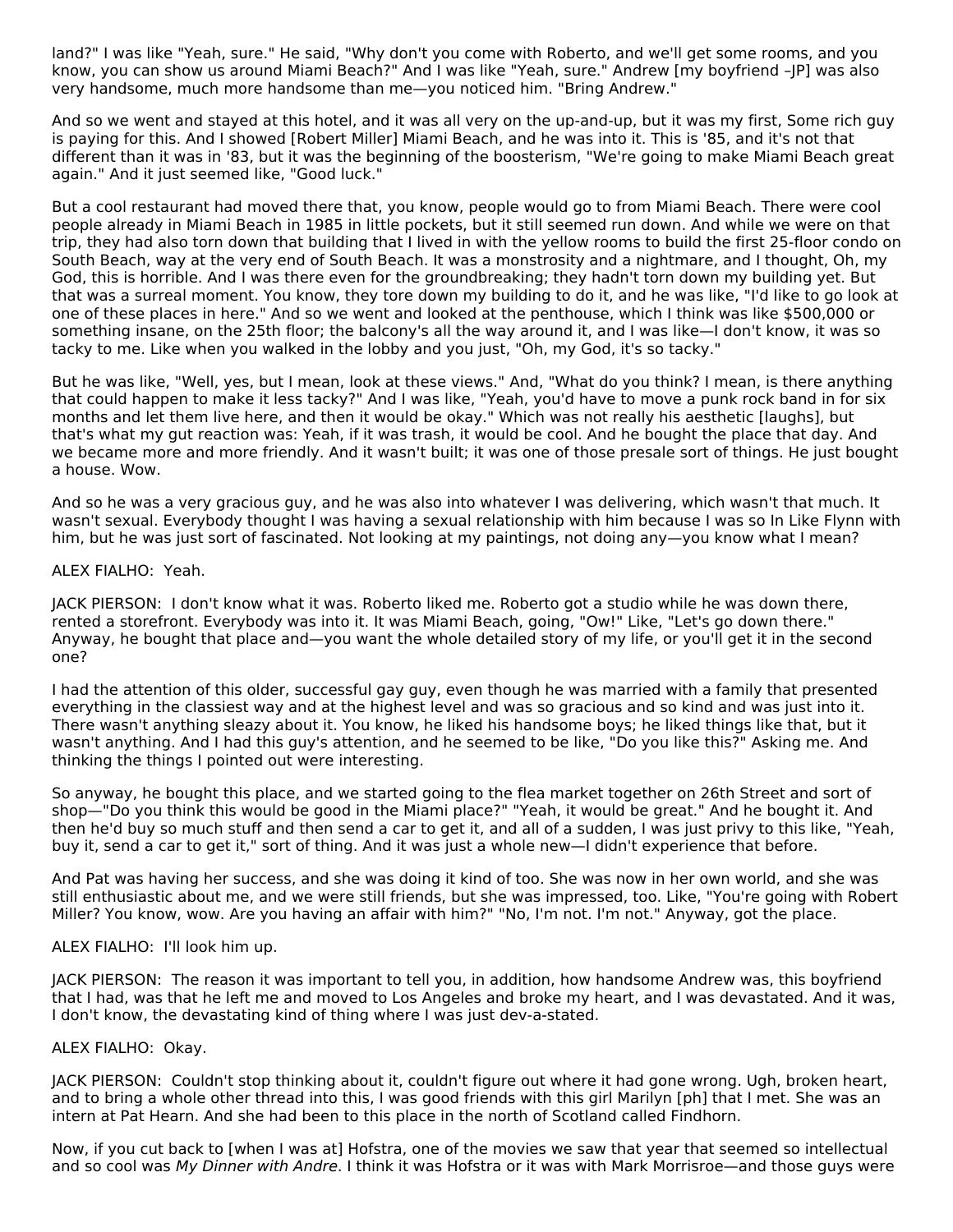like, "We saw My Dinner with Andre," or I saw it in Boston, and Mark Morrisroe was like, "Oh, it's some stupid art movie. You try to be so pretentious."

Anyway, My Dinner with Andre was Wally Shawn and Andre Gregory, and in it Andre Gregory describes going to Findhorn, which is this place, a garden in the north of Scotland where they believe in fairies and that the veil between the worlds is very thin, and it's a magical place where things become possible.

She had gone there to live for a couple of months, and she was my roommate at that time. She was like, "You're so fucking depressed. This is horrible. You're going to"—she took the phone, and I was broke, trying to pull together these things, and she was like, "You got to get out of this." She dials the phone, and she's like, "When they get on, say that you've received guidance that you should be there, and will they gave you a bursary."

And I like, "Received guidance that I should be there. Is a bursary possible?" And they were like, "Just a minute, please. We'll have to attune." And so they waited. "We've attuned that it would be possible for you to come, and that you could have a bursary if you'd like to come in October."

And she was like, "You've got a credit card. Buy a ticket. I'll go with you. We'll go there." And I was doing pornography, smoked, drank, so hard-bitten [laughs]. And not like—had left every bit of my hippie spirituality, living-off-the-land thing in the dust. I was fully a New York/Miami Beach drug addict now. And I was like, "Are you fucking kidding me?" And so we went. And even kicking and screaming and being just like, "Oh, are you fucking kidding me," that week revolutionized me in some way. It did something major, and I owed them \$300 for it.

So cut to—I come back; I'm feeling much better. I'm feeling great because, whatever. I can't describe the whole thing to you that took place in that week, but it was like a, whoosh, crank, Yes. And the hint of it is, the last word somebody spoke to me there—she whispered in my ear, "It doesn't have to be hard. It can be easy." And things changed from there.

And so I came back, and Bob was ready to move—he was like, "The place is going to be ready December first, and I need it to be ready for my family for Christmas. Do you think you could go down there and get it together? I'll have moving vans bring all the stuff we've been getting, and you could meet them there and just set it up and get it ready and put, like, you know, silverware, da, da, da, da, just get it ready a little bit." And this was maybe November, and I was like, "How about we just rent a van, and you pay me to drive the stuff down there, and I'll do it with"—I forgot who was with me. Somebody. I had a cohort. I was like, "We'll go down and load it in. That way I—because I could use the money." And he was like, "Oh, sure, no, if you want to do that, that's no problem."

And so we got all this shit that we've been buying in the flea market for weeks and stuff of his that was really good fucking stuff. And he had left—the one genius thing that he did, based on kind of what I was saying, was that he didn't let them put down a floor. So it was just cement at—on the 25th floor of this otherwise glamourous building. It was cement floor. And I was like, "Huh?" So I got down there, and he goes, "What do you want to do?" I was like, "What if I paint this floor blue, turquoise, so it just looks like it goes out into the ocean?" "That sounds great. Do whatever you want. Just get it ready. I'm going to come with my family on Christmas. It needs to be" da, da, da.

And I went to town on it. I painted the walls Day-Glo pink. I did this; I did that, and then I lined the whole thing with coral that I pulled off the beach. It was so fucking cool and chic and unexpected and weird, mostly because he has cool stuff. And he has great taste, too. But the finishing touches were amazing. And it was because he let me do whatever the fuck I wanted. And one of the things I bought while I was at Miami Beach was this old Kodak ad that was just a snapshot this big with the Kodak logo on the bottom and then a silver frame wrapped—it was a girl on a beach in a bikini. And so that's just an impression.

And so this is still, like, '88, let's say. And I was back to the exact same place I lived five years ago, but in whole different circumstances. Still flat broke, still counting pennies to get a jar of instant coffee. But you know, every once in a while, I'd see something, and he'd send me a FedEx of \$2,000 cash—like, "I saw these things," da, da, da, da, "Should I get them?" There weren't even cell phone pictures then. It was just like, "Well, if you think they're cool, get them." So it was just this intense, If I think they're cool, get them?

It was doing something to me, and I was being treated so well, getting to live here for two months by myself with my friends, and da, da, da; got Tabboo! to come paint one of the bathrooms, because he happened to be at some other situation in Miami Beach. So it all came together, and it was brilliant. And after his family showed up, he had Bruce Weber come over for lunch. And Bruce Weber said, "Wow, this place is cool. Who styled it?" And I didn't know what "styled" meant, really.

And Bob was so gracious that he was like, "Oh, Jack did everything." And he was like, "You styled it?" And I was like, "Well, what do you mean by 'styled'?" And he was like, "Well, who painted this wall pink and put those three dozen grapefruit in that big wooden bowl in front of it?" And I was like, "Well, I did." He was like, "It's really good.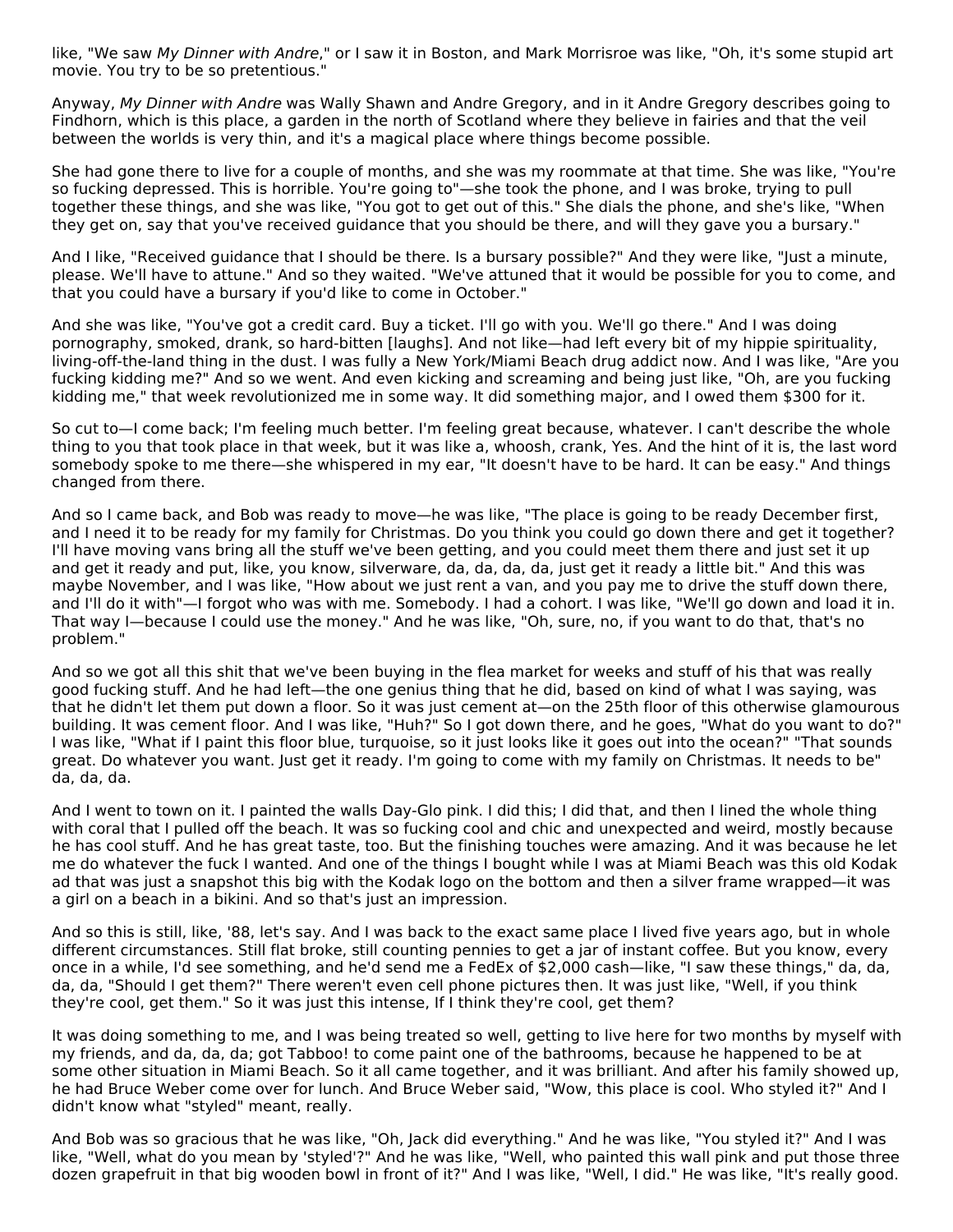If we did a shoot here, could you do even more?" And, "I'll get you a bunch of—Bob, would that be okay if we did a Vogue shoot here?"

And I was like, Wow. Bruce Weber was somebody, like, big to me. And that was my first time meeting him. "Well," I said, "so, but what do you really mean?" And he goes, "Well, I don't know. Maybe you'll get a surfboard or something like"—so we went to town. And he was like, "We'll do it in a couple of weeks."

And he came back, did a huge Vogue shoot. I got surfboards. I went to town, did it even, whatever, more so. He just was like, "Just do it even more." And so we did the shoot [laughs], and at the end of it—I owed Findhorn \$300 for the week, and at the end of the shoot, which to me was like—Grace Coddington was there—I didn't know who she was. I said to Grace Coddington—do you know who that is?

ALEX FIALHO: Yeah.

JACK PIERSON: I was like, "Oh, do you—you're the one that, you know, presses the clothes and everything?" She was like, "Oh, God." [Laughs.] I didn't know anything, I—"Oh, you do all the pressing of the clothes?" [Laughs.]

And it was this whole wild Vogue shoot with Bruce Weber and Talisa Desoto and everything, and at the end, he was like, "Oh, that was great. Here, can I give you some money?" And he peeled out three hundred-dollar bills and gave them to me. And I––"What? For doing this?" And that was the \$300 I needed to pay back Findhorn.

And it was also this endorsement of a specific kind of creativity I have from, really, whatever validated people —"validation" is the better word—it was a validation of this specific knack that I have that isn't necessarily a product, I think, and I'm saying all this with the hindsight of, you know, 30 years later. I didn't have that at the moment, but it was like, Wow. To me, at that moment, it was just like I hit the jackpot, you know? And I don't think I even connected it with, "It doesn't have to be hard. It can be easy." But I did connect it with, I got the money to pay those people back now for something that was valuable to me. And then—so you could cut it off there. And I don't think that is unrelated to the moment when these come back in.

ALEX FIALHO: Yeah.

JACK PIERSON: Which I'll try to pick up from tomorrow and remember.

ALEX FIALHO: Perfect.

[END OF TRACK pierso17\_1of1\_sd\_tr02.]

[Tracks pierso17\_1of1\_sd\_tr03 and pierso17\_1of1\_sd\_tr04 are blank.]

ALEX FIALHO: This is Alex Fialho interviewing Jack Pierson on January 17, 2017, for the Archives of American Art, Smithsonian Institution, Visual Arts and the AIDS Epidemic Oral History Project, day two.

So, yesterday we left off—as you said, sort of off-record—in 1988, more or less. You were 28, and the name change—where you changed your name to Jack Pierson from Jonathan Pierson.

JACK PIERSON: Well, that happened in '83, really.

ALEX FIALHO: What was the exact story there, with Jonathan, but—oh, I see. So that was five years—that was the first Miami trip.

JACK PIERSON: Yeah, that was the first Miami trip.

ALEX FIALHO: Got you. I see. So now we're in '88, which is the second Miami trip.

JACK PIERSON: Yeah, and I had fully inhabited the name change on my arrival back in New York from that first trip. And, yeah, that name was pretty set in place for the last five years before '88. I would say it's '83 to '88. And now that I recall, I was working at Pat Hearn a bit—probably like '85 to '87, even, before '88. It's hard to remember all these things.

ALEX FIALHO: Of course.

JACK PIERSON: And having the studio at the same time. And that's how I did, maybe, afford to have the studio, was that I worked at Pat Hearn, and I could still afford to—anyway, it's '88. I've got some life experience under my belt and some confidence, I would say, and you know, sort of I was a full person at that point.

ALEX FIALHO: How did that affect the work that you began to make, continued to make?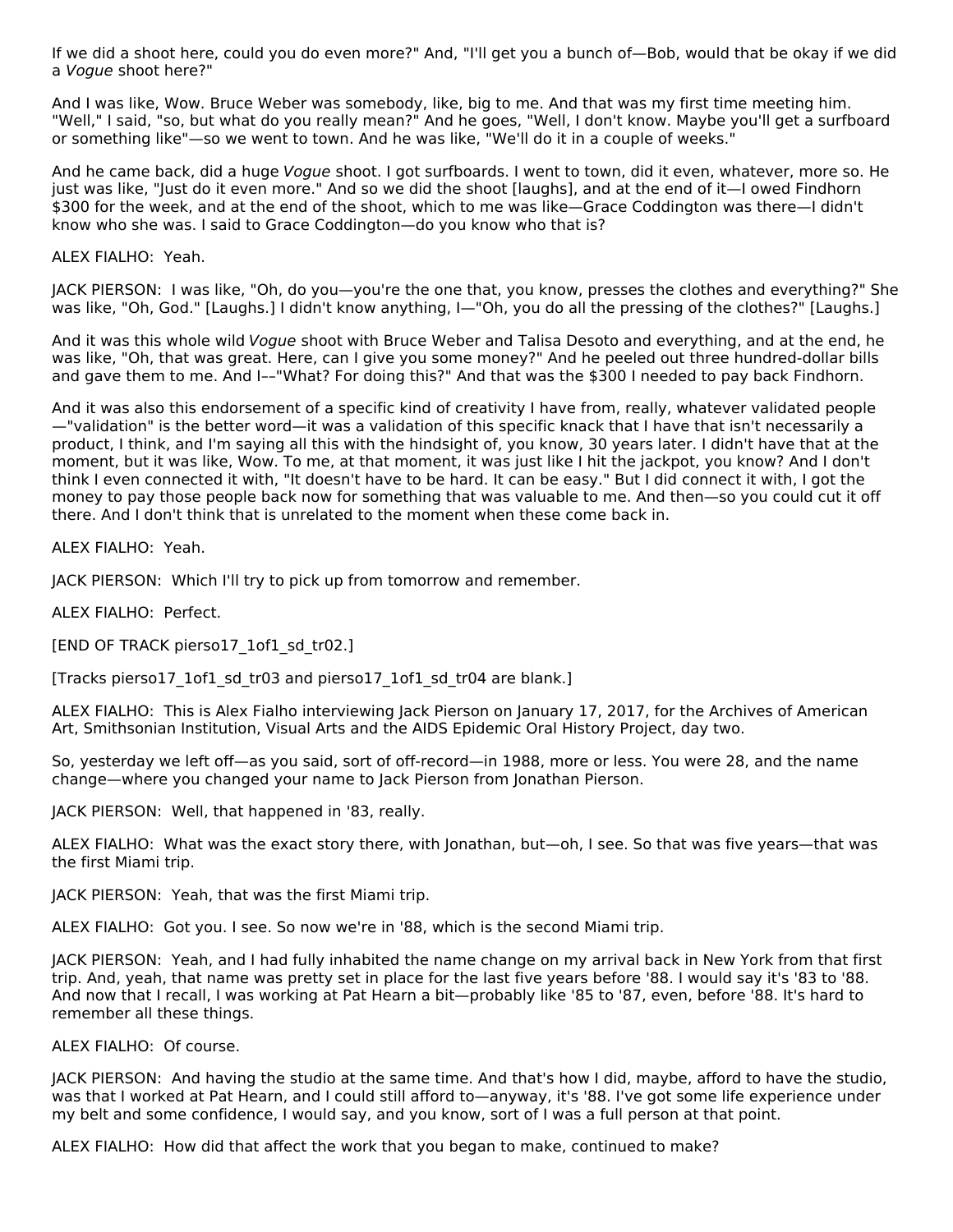JACK PIERSON: Well, I continued to make paintings, and I continued to do things. But I also got sidetracked. The end of the Bruce Weber story is—so, that came out in *Vogue*, and I had some tear sheets and people saw it. And all of a sudden, I began to get work as a sort of a prop stylist, or interior stylist, for hire on photo shoots. And that was a good deal more money than I had been making and less time-consuming, somehow.

And so I started to be able to have more and more time in the studio when I wasn't doing—like, I would do one gig a month that was making me as much as I used to make in a month of working at the gallery. So I just started to be in the studio every day and get more and more confident about my ideas. I still have never acquired any skills, but I have ideas [laughs]. And I just got more enthusiastic about my ideas.

And then another—I'm going to say it was probably '88 to '89, for the winter of '89, I worked. And, say, that spring, I was still making paintings. I had Simon Watson, maybe, come for the second time to see paintings, and he was like, "Uh. Okay, cool."

But before I had that scheduled, I—on the lower East Side where I still lived, there was a little photo shop that had this advertisement, "Make your memories into posters." And they would print you a 20-by-30 color photograph, in the lowest kind of quality, but it was color photo paper, for \$10. And so I'm like, That looks cool, and I brought in three of them, and they all came back and they looked cool to me. And then, all of a sudden, I just—because I had this confidence—I was like, I'm going to figure out 50 pictures and spend \$500 to make these pictures.

And so I went home, edited—between slides, negatives—re-photographed a couple of old black-and-white prints and just brought them all in and had it done. And they came back, and I took them to the studio, laid them all out, and it was very, Eureka, wow, I had something. Something about this process had unified kind of disparate images that were culled from the 1983 trip in Miami to the 1988 trip to Los Angeles, where I was sort of nursing a broken heart, because I left that trip with Pat Hearn and Mary Heilmann to the Lightning Field in Bruce Nauman's house and took a train from Albuquerque to LA and arrived in LA kind of like the old stars did.

And then when I got there, I had no money. I was staying with—pathetically, I was staying with this paramour that I was in love with, who had a new boyfriend, who wanted to be friends with me, but I was just there to sort of, I don't know, be pathetic and see Los Angeles, and he was excited about me seeing Los Angeles. So he had to work, and I just walked around.

And I had a camera, and it was kind of the last time I ever walked around LA. It's just a different perspective of things, grabbed my attention the way a snapshot like a tourist does. But in this case, it was backyards, and the sign that said "Angel Youth," and things that were basic to LA if you lived there, but I just had the feet-on-theground viewpoint, as opposed to the speeding-car viewpoint. And, I don't know, I loved being in LA. I was even, you know, directly in Hollywood, and it just brought a lot of my childhood dreams of glamour. And seeding in my 20-year-old fetishization of seediness right to the forefront. I photographed that, and somehow the 50 pictures told the story of a life on the sort of edges of society, but that had, you know, glimmers of hope and moments of joy, I think, as well as sadness. So they all unified in a really cool way, because of being all the same size—

ALEX FIALHO: You mean, being dictated by the size of the picture?

JACK PIERSON: It's not just the size. It was the quality of—some of them were really grainy and kind of out of focus, and they just had this—

ALEX FIALHO: Because of the poster printing?

JACK PIERSON: Yeah.

ALEX FIALHO: Cool.

JACK PIERSON: Because nobody was, like, dusting, or focusing—it was like [mimics production noise], I imagine. It was probably done in a factory. But it added this patina that my early photographs had kind of intentionally, that were supposed to be, like, punk. I'm not spotting; I'm not dusting; I'm not doing any of the things that make it a fine photograph. The fineness of these was because of the low quality of them; that's what made them art, I think. But because some of them were taken with this idea that, I'm a photographer and this is a really good photograph, as well as, I just grabbed this picture, walking by. There was enough balance between, I think, those two things.

So when Simon Watson came to look at the paintings, I had them on there—"I could show you these." And he was like, "Oh, okay. Well, paintings." And I said, "I could show you these." And he was like, "Oh, what are these?" And I started putting them up on the wall with pins, and in 15 minutes, he was like, "Well, I have a spot in September. Would you like to do a show at the gallery?" "Yes."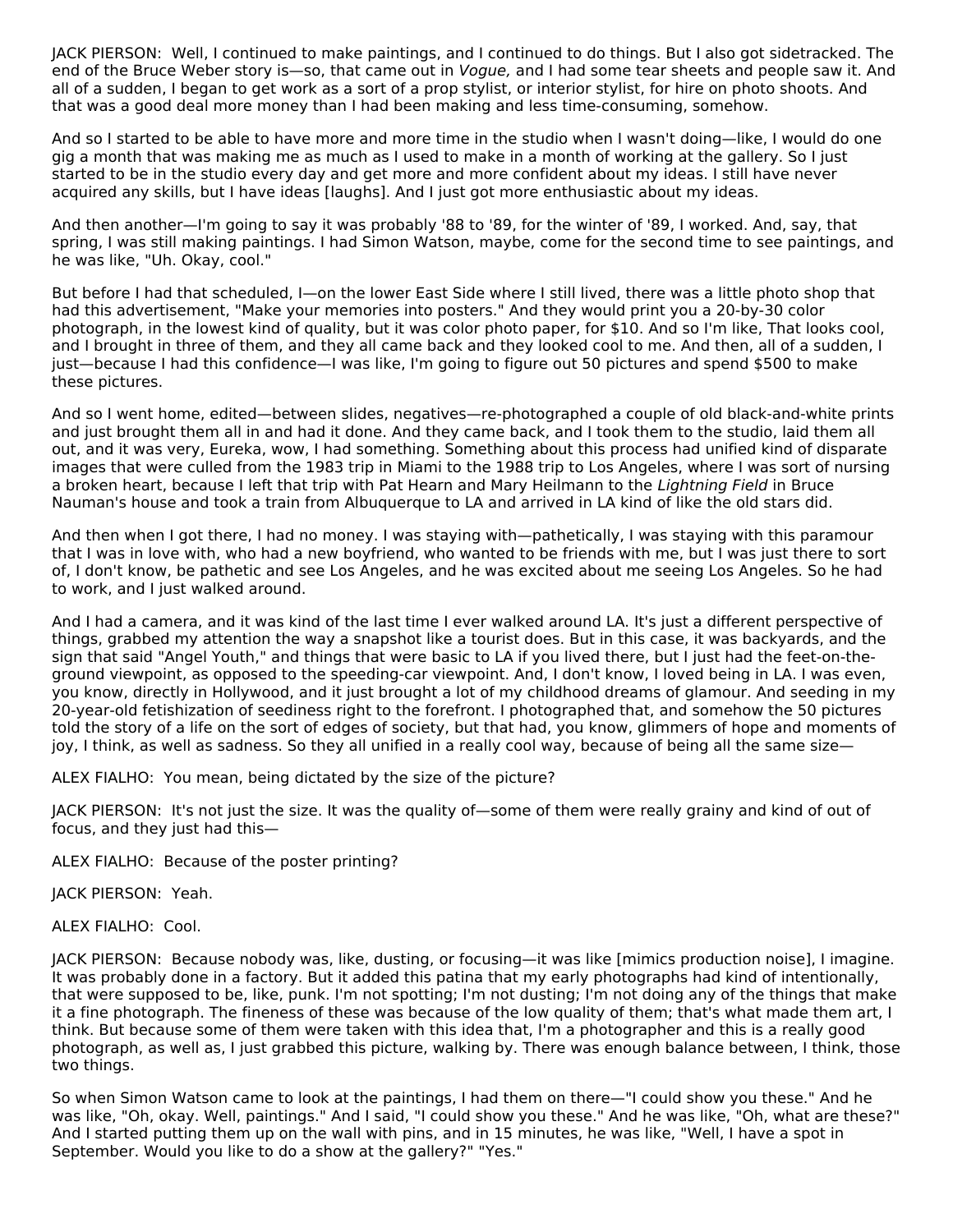So that was the first show. And I wouldn't say it was a shot heard around the world, but it did something. It got some people excited, and he sold some of them.

ALEX FIALHO: September—

JACK PIERSON: I would say September 1990.

I knew it was something that I hadn't seen before—or enough something that I'd seen before, and something that I hadn't seen before—it had the right mix. It brought people in. And the presentation, pinned to the wall, was wild; the imagery was strange and deeply personal. Somehow it had a real, personal thing, and had this, "What the hell's going on there?" thing. And yet it wasn't anything exciting, like, "Oh, this is the world of leather fetishists," or, "These are junkies shooting up." It was just, "What the hell? And why's that guy in a wheelchair in a hotel room?" Like, "Who's that?" Because it all just seemed to be real.

ALEX FIALHO: What was—when you're walking around LA, for instance—what was pricking you? What kinds of things were you looking for?

JACK PIERSON: Light, flowers, I don't know. And the key thing that brought it all together, and probably what made me roll the dice on the whole 50, was that, after I had finally got fed up staying at the boyfriend's, I moved to the apartment of this other friend of mine that was a photographer from LA, but that was showing in New York, named Rocky Schenck. And he is a very cool LA photographer that really worked an Old Hollywood glamour kind of thing, and had an elaborate process that made the photographs look antique. He even gave me some work while I was there, hand-coloring some of his photographs, that I was able to do. And I could stay with him and make a little money, so I stayed even longer, two weeks longer in LA, than I expected to.

His next-door neighbor was an actress who was going to a callback, it was called—which I love all the lingo for she'd been called back a second time to an audition where she would play Lucy in the Hollywood TV movie Lucy, and she was on her way to it. And when we walked out in the morning, she's like, "Look," and I was like, "Oh, my God." It was like technicolor; she looked just like Lucy. And I took the picture, and I was like, "Oh, my God. It looks just like Lucy." And when the picture came back, it did, in fact, look just like Lucy, like I had taken a picture of Lucy. It did something. I was like, Well, this is real. That's a real girl; she's just on her way to work. But, it's Lucy. It looks like Lucy, but I took it, and it's 1989. Really, it looks like it was taken in, maybe grabbed in 1955 or something.

Nobody had color film, really, then. Anyway, it just did this whole, Wa-wa-wa. I loved it. And that's part of what got me—that single picture got me so excited. Now, like 10 years after that, I realized Cindy Sherman actually has a picture where she made herself look like Lucy, really early on. I had no idea about that, and I thought I sort of invented this, like, Oh, look. It's Lucy, but it's not Lucy, thing.

## ALEX FIALHO: That's The Callback?

JACK PIERSON: The Callback. But that contained sort of the LA thing, as well as the photographAngel Youth of the sign that's—I think it's a YMCA-like organization, where teenagers go to play basketball. But it has this sign, "Angel Youth," and it's just so, like, concrete poetry hanging off the side of the building. Everybody in LA knows that sign, but I didn't. You know, if I maybe lived there, I wouldn't have taken the picture. But I didn't, so I did. And then that seemed like something, like, Wow.

So the pictures all worked and were this sort of tone poem-y sort of thing that I learned could be great from Nan's, you know, The Ballad of Sexual Dependency, which, by that time, I had probably seen at least once, somehow, and having had her book. She wasn't really in my life. She was still more of a legend—somebody I knew of, and I knew she was in my circle, but I didn't interact at that point with Nan.

The show did okay; I got a new boost of confidence, but—again, now it's going to sound like I do this kind of selfpromotion all the time—but I had been working—Hilton Als was the photo editor of the Village Voice at that time, and he would give me little jobs to do, photography-wise, like, "Go photograph this theater company." My first job for the Village Voice that Hilton assigned me was, "Here's a videotape of this new TV show. We need a still from it," and it was Seinfeld. And I'd get paid \$75. [I'd] wait on the streets, the Gem Spa, 11:00 Tuesday nightthey were the first ones to get the Voice—I was very excited about it.

So I knew Hilton Als; the show was ending; and I finally went into his desk, and I was like, "Can't you write a, you know, a little blurb, listing about my show?" And he was like, "Yeah, okay," so he wrote a little listing. So that's my only time that Hilton's ever mentioned me. But, you know, there's a little Hilton Als listing—it was good, and it kind of summed up the show.

Point being, what? The show had momentum, I felt great, and I was broke again because I had spent all the money making the pictures. But then I was sitting at home, and now I thought, The heart's still broken, and I'm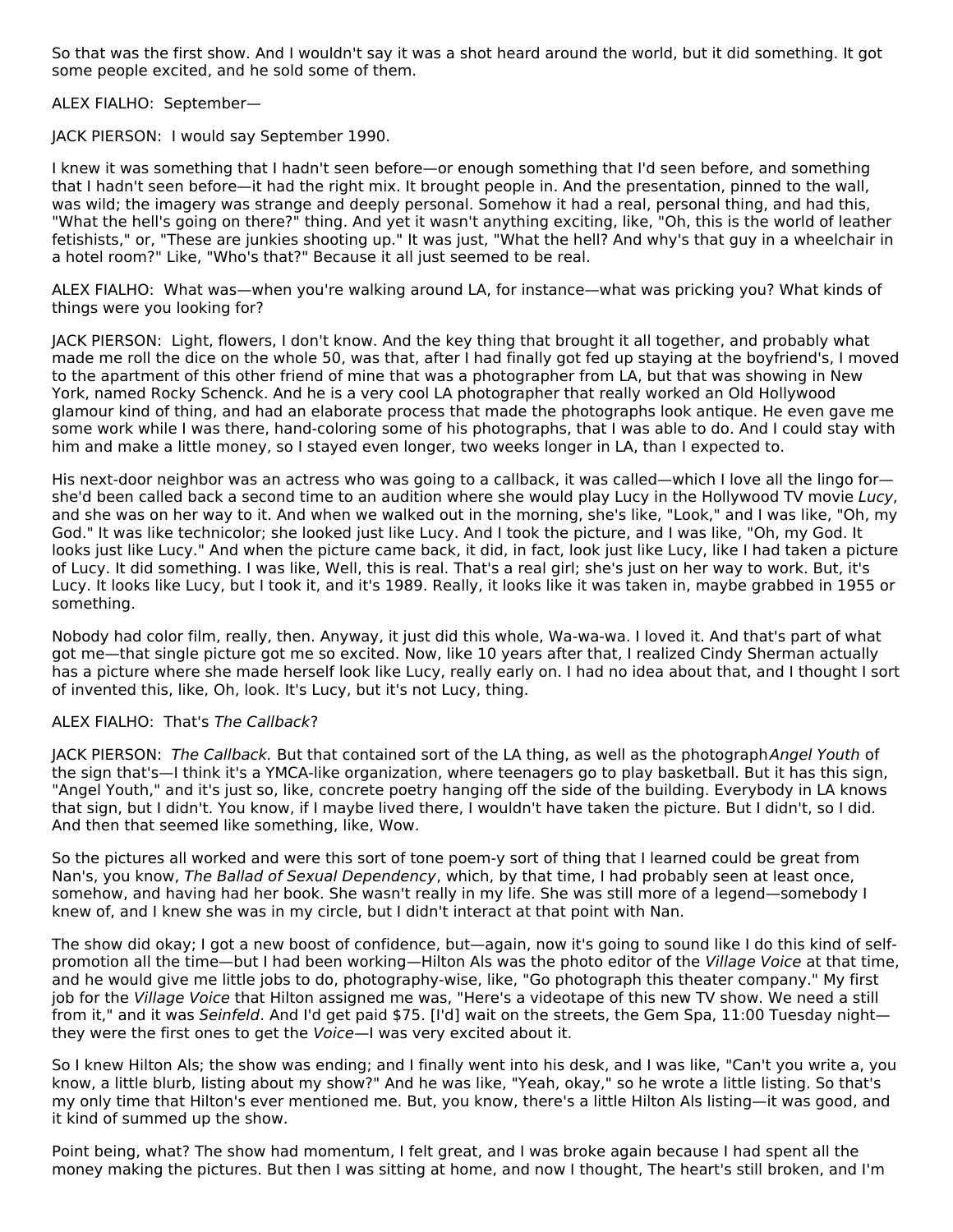still pining over the guy in Los Angeles. The pictures are kind of reminding me of that whole thing. And, late at night—I had a sketchbook, and I wasn't a person that sketched on a daily basis, but I just started writing, like, writing things down. And I started method acting, like, What would it be like, you know—this looks like some broken-hearted loser writing in his journal about some thing. I had to do this whole as-if—I'll pretend I'm this broken-hearted loser saying the most intimate things to somebody that I'm in love with. I made about 20 or 25 of them, because all I had left was a pencil and paper at that point, in terms of making things.

## ALEX FIALHO: [Laughs.] Economically?

JACK PIERSON: Economically. And I was, These are kind of good. They do look really like, Oh, my God. This looks like the person is really pathetic and sad and overwrought, and all these things. It takes me awhile to realize, like, I am pathetic, sad, and overwrought, but I just got it out. I put it all out on the paper and just started drawing the best I could, little things, and they start getting more poetic and more poetic, and more hard-bitten and more cynical.

And I had a stack of them, so I went into Simon Watson and was like, "Hey, what do you think about these? Look at this." And a lot of them had to do with Hollywood, because that was in the recent trip to Hollywood, so I had all this hard-bitten—as though part of the narrative was also like I was a Hollywood wannabe that got ate up and chewed out, spit out. Showed up, and it just turned—didn't turn into Sunset Boulevard; it turned into Hollywood Boulevard, kind of. So it had all this kind of narrative. Simon said, "These are great. I'm going to LA this weekend. Can I take these with me, and I'll show them to collectors?"

ALEX FIALHO: What kind of paper were they on? A white sheet of paper?

JACK PIERSON: Just sketch pad.

ALEX FIALHO: Sketch pad. Letters, or like, text—like a text sculpture that you make later?

JACK PIERSON: No, that comes later. These were just handwritten, with a kind of punk rock aesthetic, or suicide note aesthetic, or something aesthetic. I had acquired all these aesthetics through even the Mark Morrisroe—I was madly in love, also, with the book In Cold Blood, which to me was like a gay love story, sort of, of these two losers. And it was kind of like, This is probably what his journal looked like—not Truman Capote but one of the killers. Because he did make scrapbooks of, you know, physique pictures and stuff, and write diatribes, and I just thought, I'll make it look like that.

Anyway, Simon took them to LA, and came back and had sold like 20 of them for \$100 apiece, and I got \$50 for each one. A big chunk of money, and a big chunk of confidence. And I was off to the races; I bought stacks of paper and started doing them, and they kind of got better and better, and I thought, I can draw, kind of. I can kind of draw. Like, these are drawings.

And then on my way to the studio one day—this is now '89, '90—or '90. It was '90. And Times Square, 42nd Street, was being renovated. Everybody, all the buildings were being—leases were up; get the hell out.

They were starting to push my studio, everybody in my studio, out of it. The theaters were closed; the marquees were blank. And, oddly, the stuff that they were salvaging and ripping down was going to this big tent on Houston Street and Chrystie that they just set up a tent and sell the old junk. And I walked by one day, and there was a crate full of letters. And while I was there, I was like, Ah, these letters are great, because I like letters because I'm a graphic designer, and I've been writing all these word things. What could I—and I just started working right there, the same way that I do now. Pull out, This one's a good color, what could I—Stay. And I wrote the word "Stay" in red, yellow, blue, and black. It's not that exact one; that's the second one, because they were popular and I made more of them. You know, basically this—found letters.

ALEX FIALHO: This being the piece Stay, 1991, which is in your upcoming Aspen show.

JACK PIERSON: Yes. Good thinking. And so I did it right there on the ground, and I was with my roommate and studio-mate, who knew my financial condition. And I asked the guy, "How much for these four letters?" And he was like, "40 bucks." And I was—more than I thought, and I was like, "I think I should get these, don't you?" He was like, "No." [Laughs.] Like, "Are you crazy?" And I was like, "I bet if I get these and bring them to the studio and hang them up, I can sell them next week." And he was like, "Oh, God. We have rent to pay. Don't do it. Don't do it." And I was like, "I'm going to do it." So I bought them, brought them to the studio.

Tom Cugliani came over, who's a person I used to work with at Pat Hearn and had a gallery. And, you know, there was some momentum, and people—like, he knew how great my show was, and then there were these drawings. And he got on the phone to Eileen Cohen, who was a collector, and just kind of sold it to her over the phone. I was like, Wow, this is incredible. And so I just started acting more impulsively on ideas that I would have that maybe I would have the idea, and then never do. But, in this case, I started to.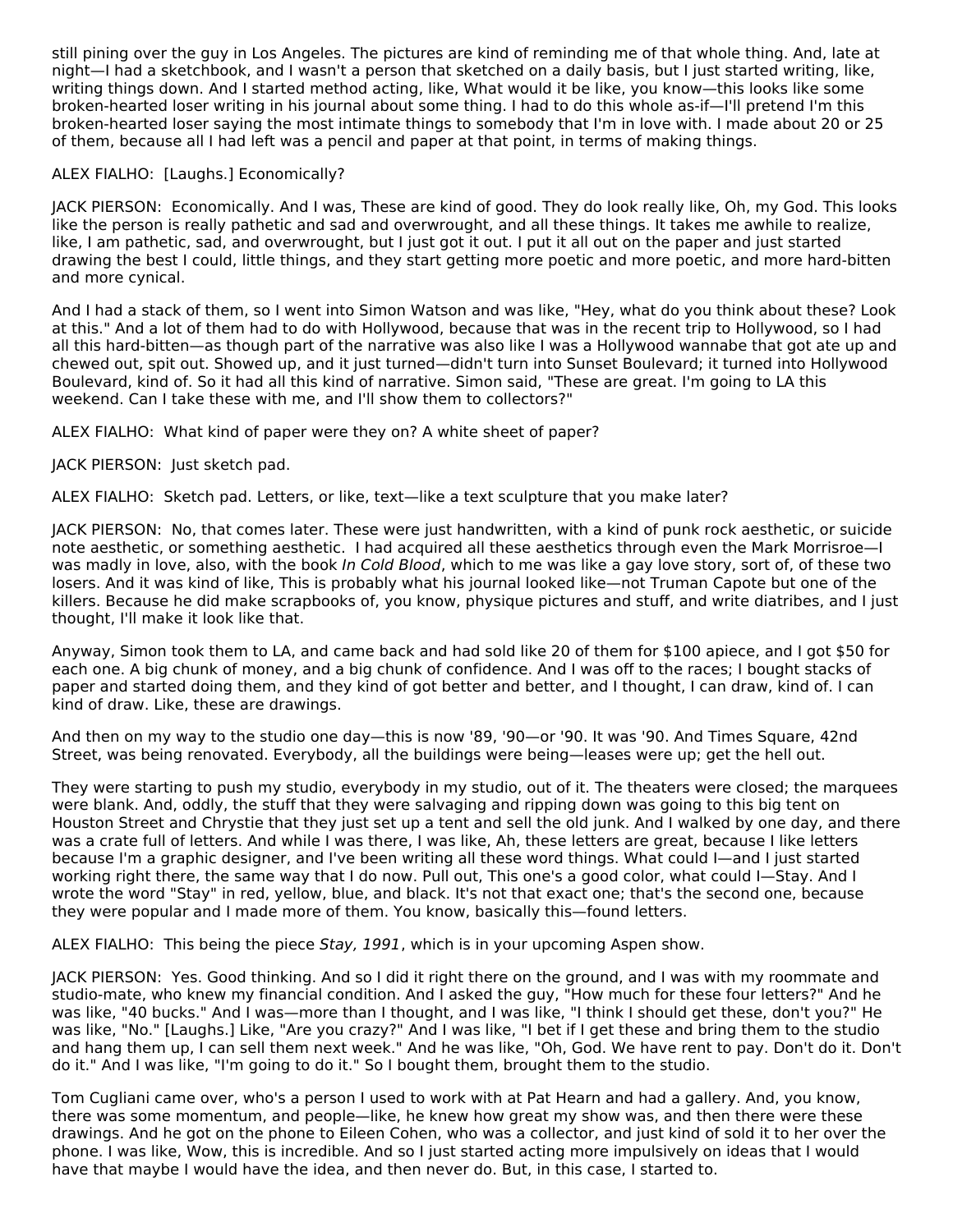So then I made this little stage, because I had spent so much time in nightclubs late at night and thinking, Now, why can't that be art? So the first little stage, called Silver Jackie was just two lengths of tinsel hung in a corner. I built the little platform myself, and aged it to look like it had been walked on a million times and was worn away —things like that. And who knows who—some cheap stripper, some drag queen—somebody was up there making that little four-foot square a Wonderworld, kind of. And then that worked really well, and I kind of thought—by now, I'm getting more smart; I know about art more; and I've been seeing shows.

My friend Rob Weiner, that I told you I met in college, was working at the Judd Foundation, so I got very schooled in Judd—not the Judd Foundation, but he was working for Judd. Judd was alive, so I'd go to that place and see all the Judds. And I would always break everything down, psychologically, like, This has to be kind of a control, even though it was meant to be nothing and there is no narrative, and it's only the materials, and the materials speak to the whole thing. I was like, This is a person that has to have art control and perfection and is probably really intense. And as much as they're coming together to indicate transcendental serenity and order, I felt like, Sheesh, this is rage, somehow.

And it's like, What if I put this really over-the-top emotional quality into minimal gestures, like hanging two strings of tinsel in the corner and making a black platform? Like, isn't that a sculpture, too, even though it's also —it really is a stage? And part of what people would respond to is, like, "Ooh. Who performed on it?" Nobody did; I made it to look like—you know what I mean. And then that worked really well and brought in more of the, like, the hard-bitten glamour that was a kind of tiny glamour; it wasn't slaying you with its material. Okay. So cut back to—I mentioned being in nightclubs a lot, around Tabboo! and the other drag queens, performance art, and putting on shows. And I was kind of more spectator than a participant, but I was a participant a little bit, too.

At that point in the late '80s, early '90s—I would say it was even pre-'90s. It must have been, like, '85 to '88, even. When you would get out of nightclubs in the East Village at—maybe you left at 2:00 or something, the first time, if you didn't stay till 4:00—Second Avenue from Eighth Street to Sixth Street was lined with vendors who would just throw down a sheet and sell all this junk on the street, like a flea market, open-air market. You could count on it every night; it started around 10:00, and it was thronging at 2:00 at night. So, music playing in your ear—da-da-da—you need a break; you're between nightclub and bar, get something, get you a pack of cigarettes at Gem Spa, or waiting for the Village Voice to come out—I would walk and look at these blankets, because I'm an old flea marketeer. And many of the blankets seemed to have a lot of gay content, and it was sort of like—and so I'm going back. Now I'm reversing to foreshadowing, how I got even to the snapshots, and even to the journal-like drawings. Each blanket would have, like, somebody's snapshots, somebody's old, '50s pornography, an ashtray, some Art Deco teacups, you know, a life, somehow.

And at that time, in the way that I was mentioning yesterday that I get things slowly or nerdishly, I was like, Ah, oh. This is horrible. Somebody must have stolen all this stuff—some gay guy. Should I buy it, or not? It seems bad to buy, but I kind of really want this, and I kind of really want that. This would be good, and look at that snapshot; it's so good. I bought the things. It took me awhile before I realized that it wasn't stolen, that these were, in large part—I'm not saying the whole two blocks—but in large part, part of why I was seeing so much good gay stuff that I liked, movie magazines, old movie star things, stuff that a gay guy likes, before me was that it was the contents of a dead man's apartment that had been thrown out before the parents got there, or by the landlord, or whatever; it was the full life. Here's the good things that we can maybe sell. We found this in the trash. We'll bring it here and sell it.

## ALEX FIALHO: Dead man, from?

JACK PIERSON: AIDS. And so then that made it even more—I don't know. I don't know that I came to that right away. I can't even tell you that I came to it then; I might have come to it 10 years ago. I realize that, because I just sort of, you know, it's stolen, but what am I going to do? And I think that everything in life leads up to that. But part of what I was loving about—like I could spend an hour there at 2:00 in the morning looking at everything, and thinking, like, Oh, my God, who the hell is this? Look at this snapshot. It was like a record of a life, somehow, in real stuff and in real time. It wasn't a metaphor; it was a real thing. And that became part of my, I don't know, cri de cœur, or, like, initial stuff. I wanted it to not be a metaphor. I wanted it to be a real thing.

And so that's the appeal of letters in a flea market, things that look like somebody's snapshots, things that look like somebody's journal or diary, things that look like a life had been lived, somehow. And that's, I think, what I started to produce in a big way, the first couple of years of having shows. And—

## ALEX FIALHO: What was the second show?

JACK PIERSON: The second show was these installations that included the stage, that included these—I never remember the exact address, these two things, Diamond Life and 56 Washington Avenue, because after the stage was sort of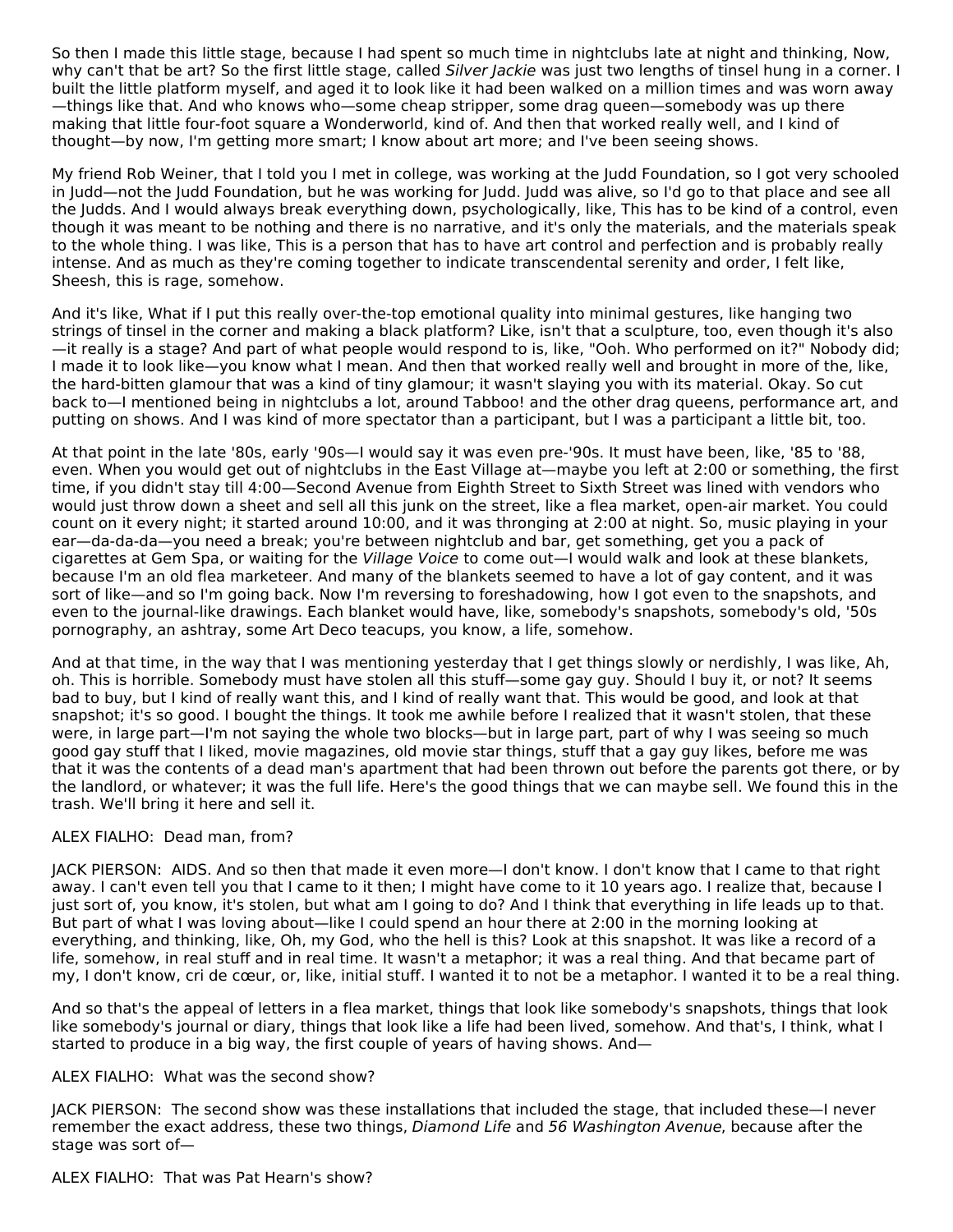JACK PIERSON: Yeah, that was at Pat Hearn Galleria. Upstairs on Wooster Street. The stage had been a success, and I got to this moment where I was like, Well, I can do whatever I want. What would I like to do most? And what would fill this space well? And I thought, Oh, well, you know, eight years ago, oh, that was the time of my life; that was youth. My youth that passed me by, but in my youth, that room in Miami was everything. And that's where it all started, so let's go back there. Let me remake that for myself to see what it was like. And so I remade that room in pieces. And then that was a real thing, like a domestic thing, and a sweet thing kind of, and a sad thing kind of. And then way—and that was by windows that had real daylight coming in. And then, in the back of the room, you walk down a ways, and there's the tiny little stage.

And then there was a cheap piece of red velvet on the wall that had an eight-by-10 glossy of the Ronettes on it, because that's another thing I like. And that created—that was a world. And there wasn't a photograph in the picture, except the Ronettes, which I didn't take; it was just, like, a publicity still. But it was photographic somehow. I knew if I photographed somebody sitting there in just the right light, you would think it was real somehow. And so I liked that whole thing, the real not real. Yet it wasn't, to me, a metaphor, because it was so real. Obviously, it's a cooked-up thing that I created, and so it is, I guess, a metaphor, but to me, it was real. And it was evidence of a life somehow. And—

ALEX FIALHO: How about jumping between mediums? Photography, drawing, sculpture—

JACK PIERSON: Well, I just sort of started to do that, partly out of economics and partly because I thought, Why the hell not? I was emboldened, and I left the idea that there was nothing you could do that was new and nothing I could do that I was particularly skilled at into this thing of like, Well, I can do whatever the fuck I want, and so I shall. And so the first few shows—these are the five solo shows in galleries, but I was being included in a lot of group shows.

And one of the key pieces that I made wasn't in a solo show, but was for an ACT UP benefit for AIDS, because AIDS was in full swing now. It's '90, '91, probably '90. I don't know when the show at Paula Cooper was. But Bob Gober, I think, curated a show to benefit ACT UP at Paula Cooper Gallery on Wooster Street, and Paula Cooper Gallery is, you know, one of the coolest galleries of Minimalism and showed Carl Andre and things like that.

And I was still living on Ridge Street and cleaning out one day, and, "Oh, can you give us a piece for this group show?" And I had a box of old porno that was my porno box that I kept in the closet, in the tomato box with a, you know, lid. It was solid. It did the trick; all the porno was in there, all the porno magazines. And it was a thing to me. But I was also like, Christ, you know, how much more do I need this? And I thought that would be such a fantastic piece, the box of porno, somebody's box of porno, because every gay guy has one, or did at that point, you know what I mean? They didn't have a cell phone; they had a box of porno. And so I just brought it to the gallery; this was my piece. And it was made a piece because it was in the context of the Paula Cooper Gallery, where people put things on the floor—Judd, Carl Andre; it was a thing on the floor, but this was a thing filled with gay porno.

## ALEX FIALHO: Was it opened?

JACK PIERSON: Yeah, but it was stacked, and it was also like a Joseph Beuys or, you know, a box of fat; it was just a cardboard box plopped on the ground. And it was fantastic to me; I thought it was fantastic. And the title of the piece—I called it Old Friends. And it worked, in some—I mean, it's old and people were into it, and I think people received it in that way, but again, it wasn't a metaphor. I called it Old Friends, a poetic thing. It's a metaphor—it was my box of porn. I just took it from one situation and put it in another and made it art.

ALEX FIALHO: What was that show? What else was in that show?

JACK PIERSON: I forget, whoever—I'm sure Hugh Steers; I'm sure anybody that was dealing around or that would have contributed to AIDS probably great stuff; I forget now. I was too [inaudible], but Bob Gober curated; you said yes to him.

## ALEX FIALHO: Yeah.

JACK PIERSON: It was going to be at Paula Cooper, just like we were discussing. And it was no sacrifice for me on a certain level. On the one hand, Well, if they sell it, it'll make all this great money for AIDS, and if they don't, I won't mind having it back. But it did sell, I think for \$5,000, which to me seemed like such a Dada gesture, you know what I mean? Imagine that, through my perversion, \$5,000 was generated for AIDS [laughs]. That was, like, a badass thing.

And it became a work of art. And that has since changed hands at Sotheby's in an auction catalogue; they fucked it up by—but I kind of love it. When it changed hands at Sotheby's, they photographed it all spread out. The piece, to me, is a box of porn. If you dare to look at it, go ahead, but it was like that. But of course, it gets to Sotheby's; they want to show you the contents, like that's the main thing, so they spread all the porn out and left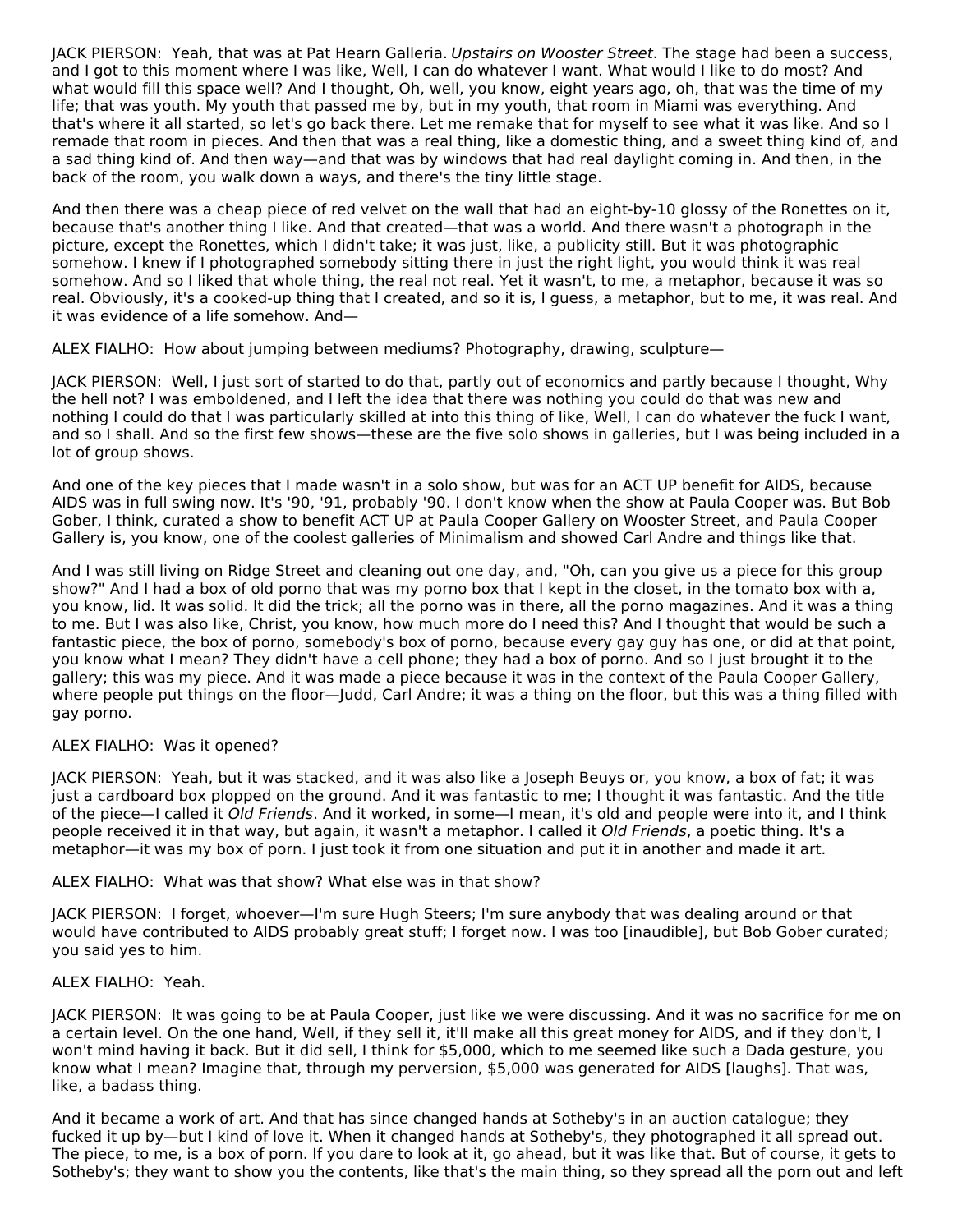the box and photographed it, in that way that Jeff Koons does, against a gray—like a gradient-gray background. Like, This is a work of art. And it's just [laughs] gay porn, you know what I mean? And then they had like a \$25,000 estimate on it, or something like that, so it just seemed like I really—this is so good. And it's not a joke to me, but it is funny that like, Oh, okay, so I've circulated this thing that went from being porn I picked up on Second Avenue into an artwork. Okay, I'm done.

ALEX FIALHO: AIDS is in full swing at this point?

JACK PIERSON: AIDS is in full swing at this point, and Mark Morrisroe was the only person that I was very close to that I had—I certainly knew lots of people were dying, but I wasn't close to them, and I was, I don't know, in denial or fear. I guess it like was a sort of like, Oh, my God, AIDS. But it wasn't a thing that I really inhabited. I don't know what I thought about that.

I thought it was sad that he died, and it also didn't seem like a shock to me, somehow, like if he hadn't died of AIDS, he might have died of a drug overdose or any number of things. We had been out of touch for the last five years, because he was unruly and kind of violent at that point. Before we even knew he had AIDS, he had become kind of unhinged, thanks to drugs and alcohol. And so he wasn't really part of my life. And then all of a sudden, Oh, guess what? He has AIDS. And then that was like, Okay, well, he has AIDS. Well, let me know.

And when he really got sick—I forget when he died, '89?—I did start going to visit him. And it just seemed like more of his life to me; it seemed almost natural within his trajectory or narrative that this would happen. He went out with as much drama as he always lived, somehow. And he had a new set of friends by then. Both Pat and I went over with Tabboo! and visited him, and played games with him in his bed for a while a couple of times. And it—no, go ahead.

ALEX FIALHO: Amidst the crisis, it may have felt like it made sense within his trajectory, but I'm sure the crisis didn't feel like that made too much sense—what was your reaction to the overall shifts in lifestyle, tragedy, losing friends in their 30s, 20s?

JACK PIERSON: I think I thought—and I still do, and it's still a thing that I wrestle with in therapy—when people die, it doesn't seem to me like a surprise or the worst thing on earth. And I can remember, I don't know when okay, here's a thing I forgot. Everybody was doing ACT UP, and I couldn't bear that, because it was so political and—I went to a couple meetings, because you just felt like you had to, and I was like, Oh, I can't bear people screaming at each other, and this and that and the intensity.

So I thought, Oh, I'd better do something. So I worked on an AIDS hotline that was developed. And you had to do kind of, like, three weeks of intake and getting you ready. And that basically involves sitting around in a circle with the other people that were trying to be trained and volunteered to do so and discussing AIDS like this, that, and suicide. I remember one night, I was the only person out of 30 that thought if somebody wants to commit suicide, they have the right. It's okay. And almost 29 people were like [snarling]. Well, I don't know. Why not? Somehow. And I felt at that moment like, Oh, God. And that generated anger towards me, but somehow they hired me, or gave me a position answering these phones.

And now suicide affects me greatly, and I really feel like it's aberrant and a big mistake, and I don't like it. But at that time, I was probably, like, 25; it just seemed like, Why the hell not? If somebody wants to commit suicide, I mean, I would try to talk them out of it; that was my job; but I don't feel like they're not entitled to it, somehow.

And so death has always seemed the same thing to me; it doesn't seem like that big a deal; you die, somehow. And that makes it out like—I question myself, How shut down am I? Or how robotic is that? But it just doesn't seem like the worst thing on earth, death. So I couldn't get as angry about people dying, and it also didn't seem so outlandish that—I had every response that you could possibly have. Like, God's punishment. Yes, I guess it is showing God's punishment. The CIA did it to kill gay guys. Yes, that's probably a distinct possibility. I believed that for a while, too; how could it not be? Yes, I bet it's that. But I also felt like, Well, if you're going to fuck 1,200 guys in your life, how can you not get a disease? You know what I mean? Most people, at that time, had fucked 1,000 guys. What do you expect? was kind of my response. And it's not like, What do you expect, you deserve to be punished. It's just sort of like, What do you expect? [Laughs.] I don't know, part of the great thing was that gay guys could fuck 1,000 guys, but part of the payback when the bill came due—Oh, you fucked 1,000 guys; you're going to get something. I don't know. Whether it was inserted by the CIA or whatever, it just increases your chances for that. So it was a mind-blowing thing that I just kind of wrestled with, but not in any public way.

## ALEX FIALHO: How about the stigma or the government neglect?

JACK PIERSON: Well, the government neglect, even then, I'm like, What do you think? The government is all going to run for gay guys? It didn't seem like a shock to me. But, guess what? Out of that—in the same way that I could tell you, Oh, isn't it a circle? How the circle was completed by me going to—being depressed, going to Findhorn, borrowing \$300, getting \$300 from Bruce, it seems like, Yes, eureka, of course. Tragedy, loss, the full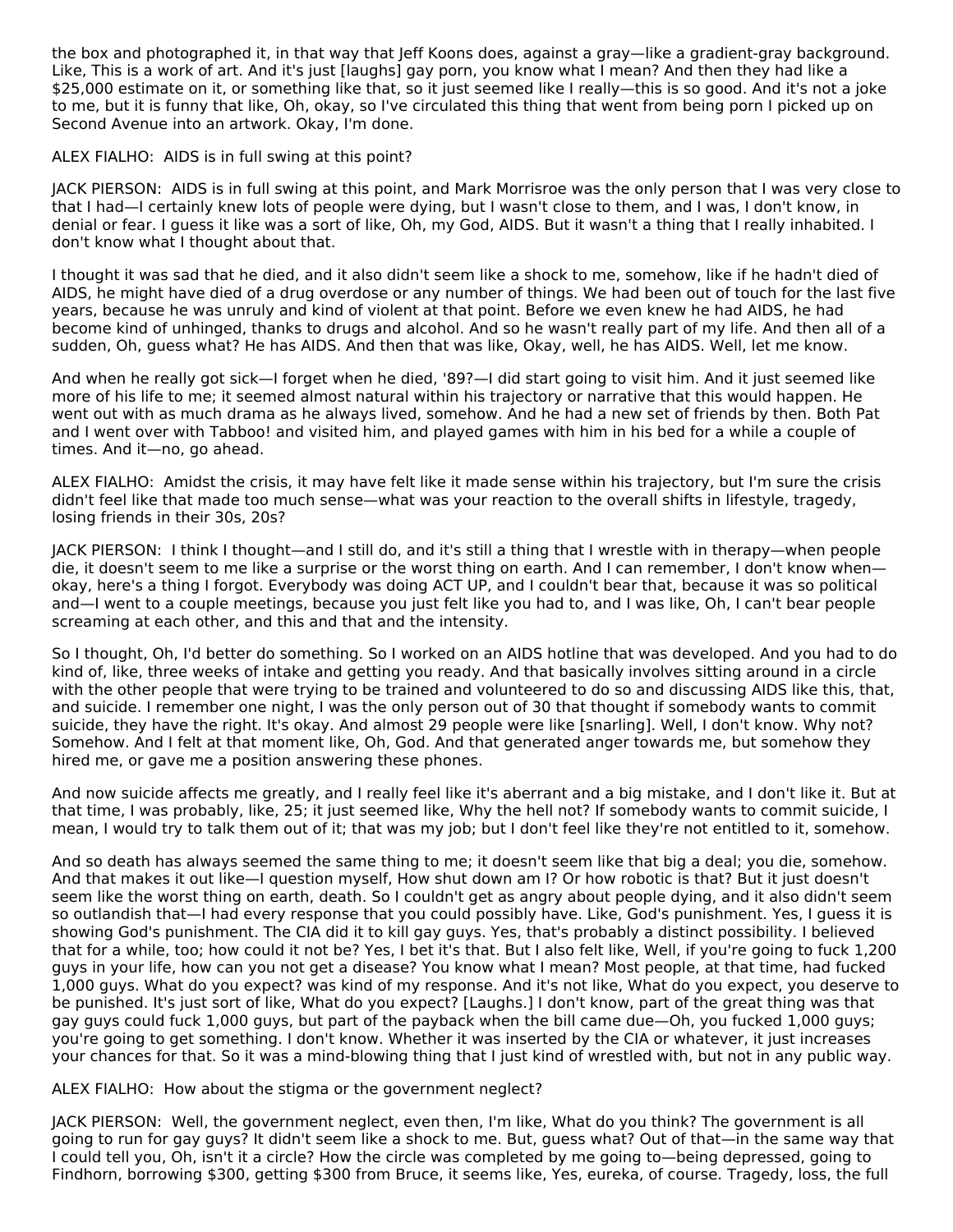## cycle.

Gay men started talking about having sex 1,000 times. Gay men started talking about how we're being treated. Gay men organized around that; lesbians helped them. It unified gay men and lesbians. There was a unification around that that was a good thing that it occurred, because it wouldn't have happened without something that major to unify you, no? Just like this new thing that's going on now, the only upside is that maybe something will come of it.

## ALEX FIALHO: President-elect Trump?

JACK PIERSON: Yeah, President—that thing. So I don't know. I don't want to sound—it's all important, and I think it worked; it did something. It grabbed attention for gays; it grabbed attention for families of gays; it grabbed attention for people that never heard of a gay, you know. Yeah, it's super sad. It's as outrageous as—what do you call the thing in the '60s? The civil rights movement. It was a civil rights movement for gays. And things got better. I'm not saying it was like, Oh, we got our \$300, but something happened that was positive out of it. And there was a great loss, and as I've gotten older, death freaks me out more than it did when I was little, little meaning in my 20s. I'm more freaked out by death now because it's around the corner.

And I'm more freaked out by suicide now because it just seems like, Oh, I could have figured out how to—I've never been really suicidal. And as much as I've been depressive and melancholy and really self-obsessed, I've never really been suicidal except in a slow, titrated way, like smoking and drugs and alcohol. I might have been doing a slow suicide, but I've never thought, I've got to get—this is it. I've got to kill myself. But I've felt those feelings and got through them because I can still be amused by a pretty little teacup somebody once owned. And it keeps me going a little bit, these things of the real world, or the possibility that something's going to be great, or what I might do tomorrow. So I never get that suicidal.

ALEX FIALHO: How long did you work on the AIDS hotline, and what were some of your experiences with that?

JACK PIERSON: Well, it devolved. I worked, you know, a few months.

## ALEX FIALHO: What types of calls were they?

JACK PIERSON: I would get all these calls that were so infuriating—but telling—and it took me out of New York City into another world, where people would call from out of the cities and be obsessed with the idea that they had AIDS. And I would say, "Well, have you had sexual contact with a man?" "No, but I've thought about it." "Well, you can't get it from thinking about it." "No, I think I really do have it." And that was sort of beyond my capacity [laughs] to deal with, but I sort of knew what it was.

And then not all the calls were directly related to AIDS. I got a couple of horrendous calls from a retarded gay guy in a wheelchair that lived in a housing facility for retarded people with wheelchairs that was being sort of threatened, because he was gay on top of everything else. So that would be an intense thing to go home with. I got a phone call from a kid in, probably, Alabama who had stolen a *Playgirl* magazine from the 7-Eleven, and his father dragged him down there and made him stand in front with a sign that said, "I'm a fag. Spit on me." His father did that.

So those things came up more often than, you know, somebody with AIDS. I don't know that I ever spoke to somebody that, "I have AIDS and I feel"—it was always, "I think I have AIDS. What should I do? I can't go to a doctor in my hometown." "Well, have you had sex with a man?" "No." [Laughs.]

ALEX FIALHO: Did it have an effect on your own sexuality, sexual practices, lifestyle?

JACK PIERSON: Yeah, I'm sure there were—I'm trying to remember. Yes, I was sexually active, but a certain amount of this stuff wasn't hard for me to give up. And then there was part of me that was like, I don't give a shit. You know. I did practice safe sex during that time, but safe sex was something kind of natural for me because I didn't mind, you know, on-me-not-in-me; that was fine with me, and that was fun for me. And that was a big phrase, "on-me-not-in-me." And I am kind of almost more voyeuristic than I am participantistic or something. Or I can live with voyeurism, like I'm a fan of pornography; I'm a fan of the visuals, so I didn't feel deprived or like, Oh, God, I can't do this, but it was a thing.

And then, P.S., early on, I went to some clinic because, all of a sudden, I had all of these little blisters on my hand. I waited on line to see a doctor in the East Village, and I was like [breathing heavily]. And I did the whole thing. I'm like, Oh, what are these blisters? And I get into the clinic, and the doctor looks at it and he's like, "You're homosexual. You think you have AIDS?" And I was like, "Yes." And he was like, "Those are sweat bubbles," or something like that. He was like, "It's sweat bubbles; get out of here, you know. You don't have AIDS." And I was like, Phew, and just ran [laughs], and that was the last thing. So it wasn't serious to me, I do remember.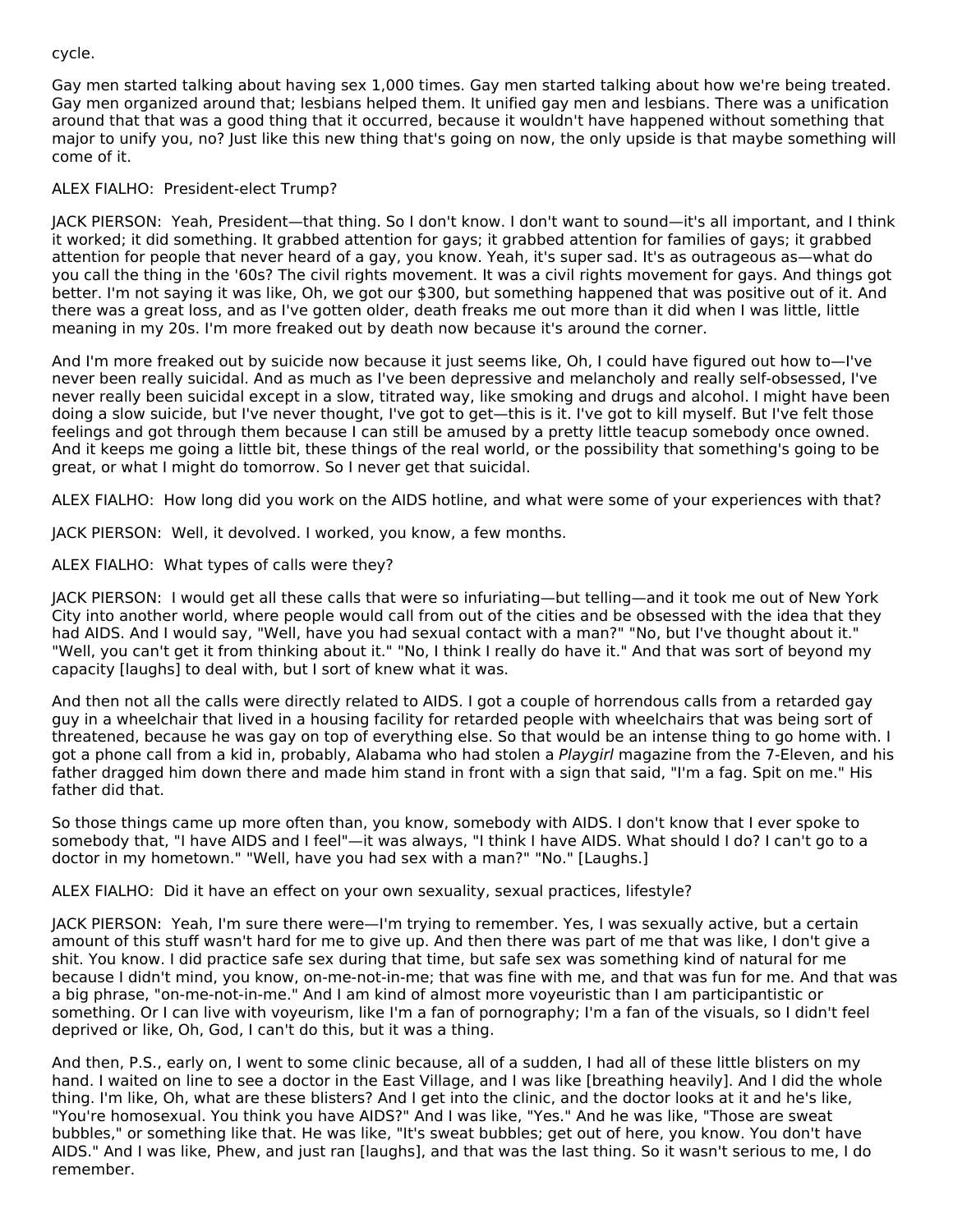So Mark dies, and then everybody that knew him and knew that I had had sex with him five years ago were like, "Don't you want to get checked?" And I was like, "No, I feel fine." "You don't think you should get checked?" And then that would start to blow my mind, you know what I mean?

And I remember, at that time I was in Florida, and I kept jumping in the pool and starting to choke—I don't know. I'm a swimmer. I swim all the time. I do stuff, but somehow, I jump in the pool, and something would feel like I swallowed water, and I was drowning. And then somebody that day had said, "Don't you think you should get checked? You know Mark." And I was like, "That was five years ago. I'm fine. Don't worry about it." And then that, I was choking on the water, and I was like, What's that? Why am I choking? Should I get checked? I didn't get checked for two more years. I just kind of refused. It was '90; my career was taking off. I was like, No, no, no, this is all—I am fine.

And 1992, I went and had a test, for no reason other than I just felt like, Okay, I got the money, and I'm taken care of. I'm set. I can handle this. And I don't know if I did research before or whatever. I don't know if I told you. I wasn't for it or anything, like, "Should I get checked?" "Well, yeah, you know, it's probably not a bad idea." I don't know where I got the guy's name, the doctor's name, but I went and had a test. And it was at that time where you wait five days for the results. And that might have been the first time I'd been to a doctor, other than the clinic to look at my hand and get out of here; I hadn't had a physical in a million years. I went to this guy, had the test, and five days later, they're like, "Oh, could you come into the office? We can't give the results over the phone."

And I was like, "Well, why the hell not?" I was just pissed off, like, "What, I've got to go all the way back to the West Village? Just tell me." They were like, "No, I'm sorry. We can't do that." So I go; I wait, and sit up on the table with the crinkly paper. The guy looks at me and is like, "I'm sorry to tell you; you have tested positive." And I started to cry, and I kind of couldn't believe it; I was sobbing. And he stood there and looked at me, and when I stopped crying, I was like, "Well, how long have I got?" And he was like, "There's no way to say." And I was like, "Well, two weeks? Do I have two weeks?" And he was like, "It's really impossible to"—and I was like, "You can't give me two weeks?" [Laughs.] He was like, "Well, yes, I mean, hopefully, but there's—it's so—we don't know. I would hate to"—and I was like, "Can we just say two weeks?" And there was nothing wrong with me; there was no visible—I only got the test because it just seemed like, Okay, now it's time; there was nothing in me saying, Do this. And he was like, "You know, it's great that you cried. You'd be surprised. You're almost one of the first people—I've only had one other person that cried. Most people just get up and walk out."

And I was like, "Thanks, I guess." And it was just—I was stunned and in shock. I think you just went into a state of shock at the time somehow. And I don't know. I started to tell people. I wasn't, like, ashamed, I think. I mean, I kept it quiet, but I told people right away. I told people. And I was freaked out, and I got comfort from Tabboo!, and I got comfort from Linda Yablonsky, people that I knew. And then, you know, it also wasn't like the biggest deal to them. "What are you going to do?" I was just like, "Oh, it'll be okay," and Linda was like, "Let's go to the movies tonight," and I was like, "Yeah, well, as long it's something uplifting, if we go to"—it was the premiere of Naked Lunch. We just all of—like a virus. David Kronenberg. And it was the worst possible choice for a movie the night that you tested positive, the science fiction about a virus that's like—I don't know. But it was so bad that it was humorous. I just was like, Oh, God, I can't believe we're here. And life went on.

I found a good doctor. I think, at that moment, I had been going—okay, it takes me a minute. I had been going even before this [to see Louise Hay and Marianne Williamson –JP], because I was participating in some weird way —I don't know whether it was divided into the people that did ACT UP and the people that did Louise Hay. But Louise Hay—do you know who she was? Started having things at the Saint—healing circles. And I would go to those before—now we're going back to before I was positive. I would go to participate in the energy around healing, and also Marianne Williamson was big, and that was a thing that seems so odd now.

There were things around AIDS that we participated in as a result of AIDS, like macrobiotics; everyone I knew ate at macrobiotic restaurants and cooked macrobiotically, because many of our friends were doing that as a way to deal with AIDS. And so we did it. And so there was energy like that around it that I participated in. I went to many healing circles just to be [part of] a positive vibration or because I believed in it, and I sort of believed in that way of dealing with it, like it would have to be curing the spirit somehow.

And so I had those tools for the day I tested positive, and that was the route I was going to take, was alternative. I think it was pre-AZT or anything, wasn't even in '92. I don't think there was a real—there was maybe Pentamidine or something like that. So when I finally—I was going to New Age, holistic ways of dealing with it at the Center [for Living] meetings, and at that meeting, I met a doctor that was there sort of as a plant. He was in there acting as though he believed in these things, but sort of plucking people to his practice. And he was Dr. Paul Bellman.

So I went and started to be seen by him. And he immediately put on me on Pentamidine, which was a thing to cure the pneumonia, pneumococcus, whatever. I guess my T-cells were really kind of shockingly low. And I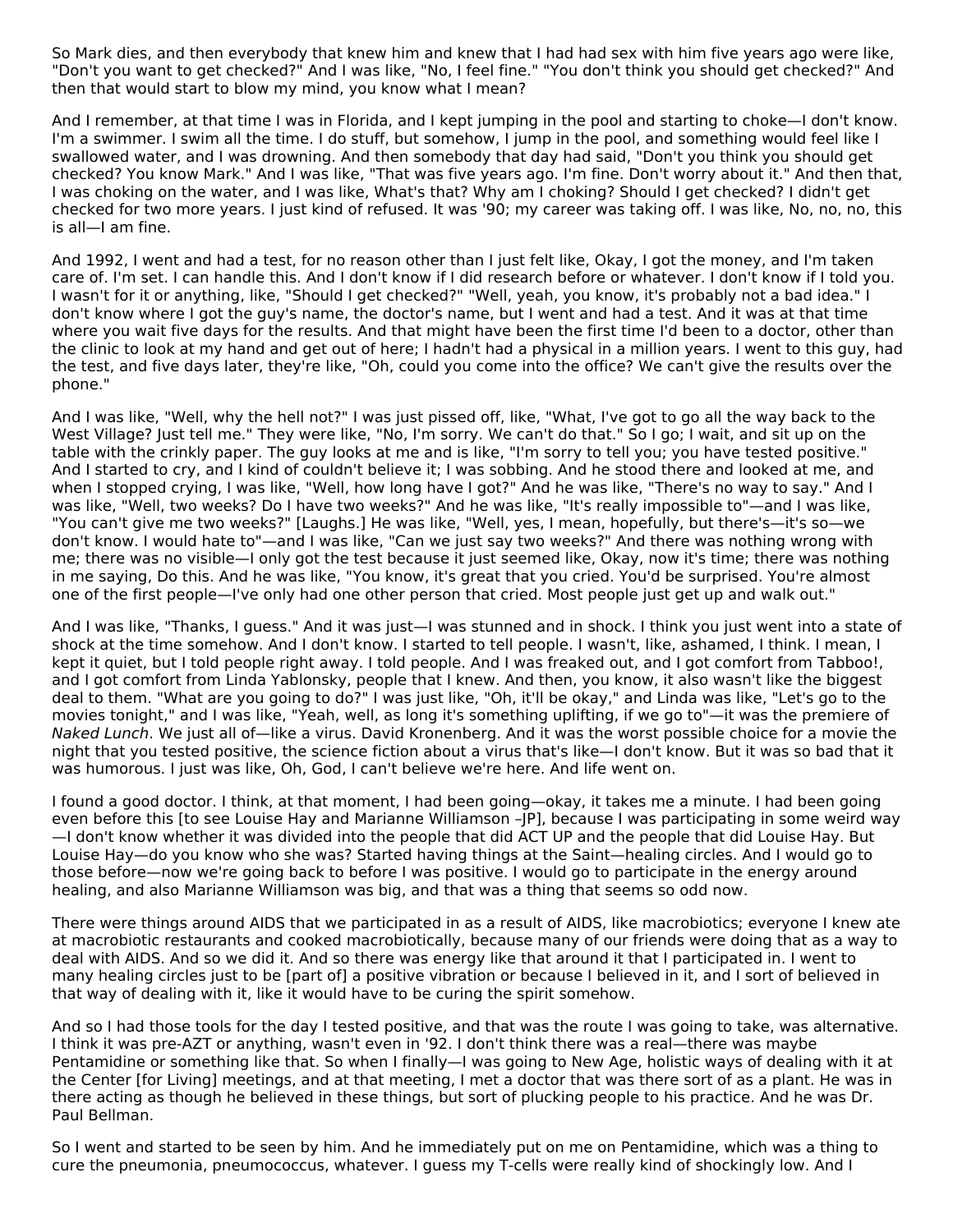might've spent a fortune on New Age self-help books, just went and bought a stack of them, and just kind of look —they comforted me; I didn't read them. Part of what I told him right from the beginning is—all the language around was like, If you don't take charge of your own recovery—you know, the people that take charge of their own recovery are the ones who will have a hope of surviving. And I knew I just didn't have that in me.

So I said that to Bellman the first day. I was like, "I don't care. I'm not going to run around researching medicines and the right things and da, da, da." And he was like, "You don't have to; I'll do that for you." And so I just did what he said. I guess I did have to—the T-cells were low enough—I was sat in rooms full of people that were visibly sicker than I, hooked up to intravenous drips, and I was like, Wow. I just stayed in a kind of fog, in a state of shock. But I never really get possessed by fear that much. I think I live with a low-grade fear all through my life that is some part of my personality, but I never get "the sky is falling" fear. I just always think, It'll work out; this will work out; this could never happen. And somehow, you know, what is it? Twenty years later, more.

## ALEX FIALHO: Twenty-four.

JACK PIERSON: I did what he said. I took the drugs when he said to. I went through all the first kind of drugs. I mercifully didn't have any bad side effects except for one that made you kind of shit your pants. And that was a drag.

And my career was going, so it felt like that occupied me, and I became more passionate about, you know, leaving a mark and—and actually, the work got less dark at that point than it had been. There was no more indulging in sort of over-the-top dramatics and heartbreak and stuff like that. I might be full of shit.

I fell madly in love right again with someone. And I guess probably being HIV-positive, I didn't want to have that. I was so madly in love that I didn't want to have that discussion, because I thought, I don't want anything to impede this. I have to make sure he's in love with me before I tell him. And then that was another obsessive relationship, and finally, I told him, and he wasn't in love with me anyway, and he didn't love me anymore, like I thought; well, whatever. So I did still indulge in a little drama through '93, maybe, and I still continued to make those kind of heartbroken drawings that were a blend of the guy in LA and a blend of this new guy.

I wouldn't say I was publicly out about being HIV-positive, but my friends knew. And—the '90—I was in my first Whitney Biennial; I was in my second Whitney Biennial. Around that time, I did start to become more friendly with Nan. And that whole Boston School show occurred, and that created this idea that we had been friends since the '70s, but that wasn't really true.

## ALEX FIALHO: That was Lia Gangitano.

JACK PIERSON: But I knew David; there were all these connections. And now she was a part, and so it gelled around us quite nicely. She was a fan of mine; I was a fan of hers. I really loved The Ballad of Sexual Dependency, as that was a major work of art at that moment, and it allowed for me to be embraced, I think, and it gave me personal permission to deal with the subject matter I was dealing with.

But my photography became—after three years of people saying the photography was amateur and looked found—and maybe they were found snapshots—it was remarkably touching, considering the low quality and lack of expertise; that got me riled up, and I wanted to be, like, a real photographer with a capital P, and I started to make photographs that look like I know what I'm doing.

But they were kind of very beautiful and very celebratory and the flowers and—and I had to read that flowers and a picture of a young boy really meant the opposite. Like, youth would fade; flowers would fade; they're all going to die. In my mind, it was like, Look how pretty these flowers are; look at how cute this boy is [laughs]. And it ended there for my—I wasn't thinking the metaphor of beauty fades. I was just putting it out there because I thought it was great. But as I would read my own press, I was like, Oh, really, okay. That's probably— [laughs]—I guess it's probably true, but it wasn't in my first level of thought.

But I don't know, I continued to make the word pieces that became more poetic, and then I wanted—I could do whatever I want, and goddammit, nobody would ever care about my paintings. So I made those blue paintings that are in there and moved to Provincetown again.

Part of what allows me to be detached so much is the itinerancy of my whole life. I've always moved from place to place, and have intense experiences in another place, and then maybe talked about it back in New York. You kind of can't depend on me being here, but you can come visit me there. And I've always liked that. I admired it, and I went through a big Somerset Maugham period. I feel like Truman Capote did it. I felt like Tennessee Williams; I would go to Key West and write The Rose Tattoo. They would go here and write this. So I modeled myself after those kind of things, and it's worked.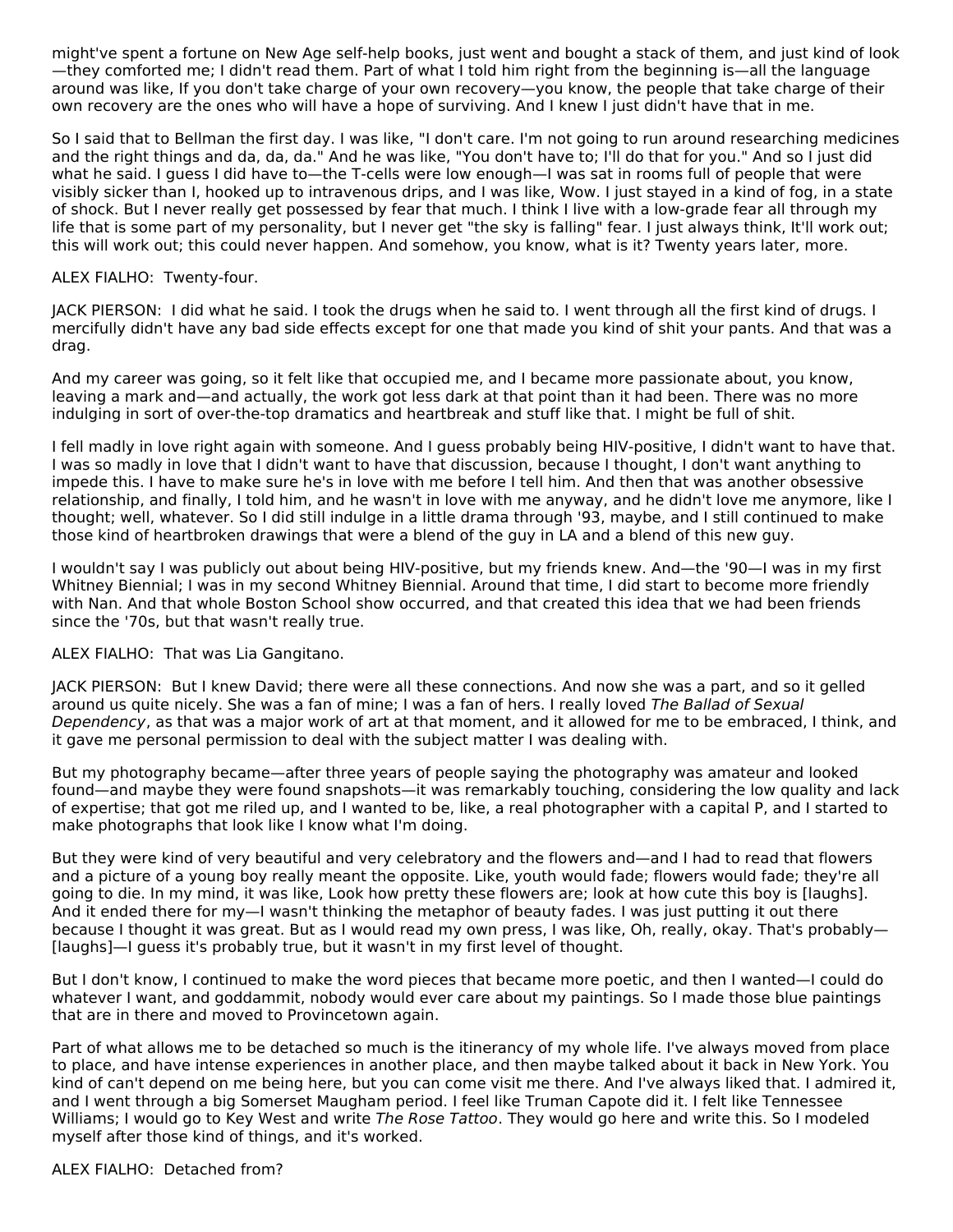JACK PIERSON: You know, a day-to-day community. Somehow. I don't feel like I lack a community now, but it's— I have a few communities somehow. And when I'm there, I communicate within them, and I feel them, and when I'm gone, it's, I don't, somehow.

ALEX FIALHO: Did you feel like HIV/AIDS affected your practice, either the atmosphere of the crisis at that moment or testing positive?

JACK PIERSON: No, it might have ignited me, and I can remember—cut to four years later; maybe it's like '97 or something. It's hard to—it's all one decade. In the later '90s, I went through this period—even though no sickness had come, the T-cells were low, and that seemed chilling, but there was no visible or palpable indication that anything was wrong, except that he would say, "Oh, your T-cells are low." And went on AZT. Maybe that got them back up. But I did go through this thing, Well, it's all going to end; let's have fun. And so I would up the ante on doing things quicker and more extensively. Like I maxed out credit cards now at this point; like, I would stay at hotels and, you know, really live a very high existence thinking, Well, I'm going to die. I better get it over with. And then I kind of hit a bottom with that, where all of a sudden, it was like, Fuck; it doesn't seem like I'm going to die. I've spent all this money [laughs]. What was I going to do?

But that aided me getting through that. I got more emboldened to live as fully as I possibly could, in terms of travel and continuing to do what I wanted and, you know, making the work, go someplace every time I did it, which is to my peril, too. I thought part of the genius thing that I was doing in that period was not having a signature, that my work could just go—you might not know who did it; there was nothing so signature about it. And I thought I was doing that, but really I wasn't, and it was a shock to me that the word pieces became so trademark-y or, dare I say, iconic somehow. And then I was grateful for that, but somehow, I thought, Oh, I've successfully eluded being this person that does one thing that you're identified with, but then the word pieces sort of took that over.

And they got better, because I could—I worked harder on them, and that's interesting for me to see now, compared to early on. If it didn't even look that great, and I had the letters to spell the word I wanted to spell, well, that's how it was going to have to look. But now I have tons of letters, and I can try every single R combo, you know, I want until I get the right one. And they're kind of better and more beautiful, but the early ones are kind of more raw and pathetic, and there's something great about that, too, but there's something great that I've got it so refined that they're pretty good. And I continue to make them.

On one level, it's kind of an addiction, because they're my biggest-ticket item that pays the rent and allows me to experiment with all these other things and be a painter and do this. Those things don't sell as quickly or as fast because they're not as identifiable. And I find myself still wanting to say things in that way somehow, so it's —it works for me.

ALEX FIALHO: How about a little bit around Mark's passing? You spoke about visiting him in the hospital, but what was the impact?

JACK PIERSON: I didn't—I never visited the hospital. I visited him at his house in Jersey City, which, like I was saying, he went out in true Mark Morrisroe style.

The building he was living in, the guy had kicked everybody out and was trying to renovate the building. So when you came to the door to visit him, it was a door, and it was just the structure, with no walls, except on the third floor; there were still walls around Mark's apartment. The building was vacant—the stair went to his apartment; there were no other walls in the whole four-story tenement. And it just seemed like, Oh, God, it was so crazy-looking. How can you be up there in this thing lying on a mattress? I don't know. I gave him a kiss, and I didn't—you know, you never knew whether it was going to be the last time you saw him.

I went out there a couple of times, but I never went to the hospital in Jersey City, which was a big, Gothic hospital. And I think other people write or [have] spoken––there's a good legend going around about his final moments there, but that's not part of my story. Somebody else took this story from there. I signed his quilt on the AIDS quilt [project], and we went to that March on Washington all together; that was something I did with Nan and David and Tabboo! and a bunch of people. We all went to that big March on Washington, and that was a profound experience, I would say.

ALEX FIALHO: In what sense?

JACK PIERSON: Just like you couldn't believe how big this thing was and how many people there were and—

ALEX FIALHO: The AIDS quilt?

JACK PIERSON: Yeah, the AIDS quilts. And that that was the gesture. I don't think I thought that at the time; it's just coming to me now, that ragtag assemblage making up a life that you walked around and looked at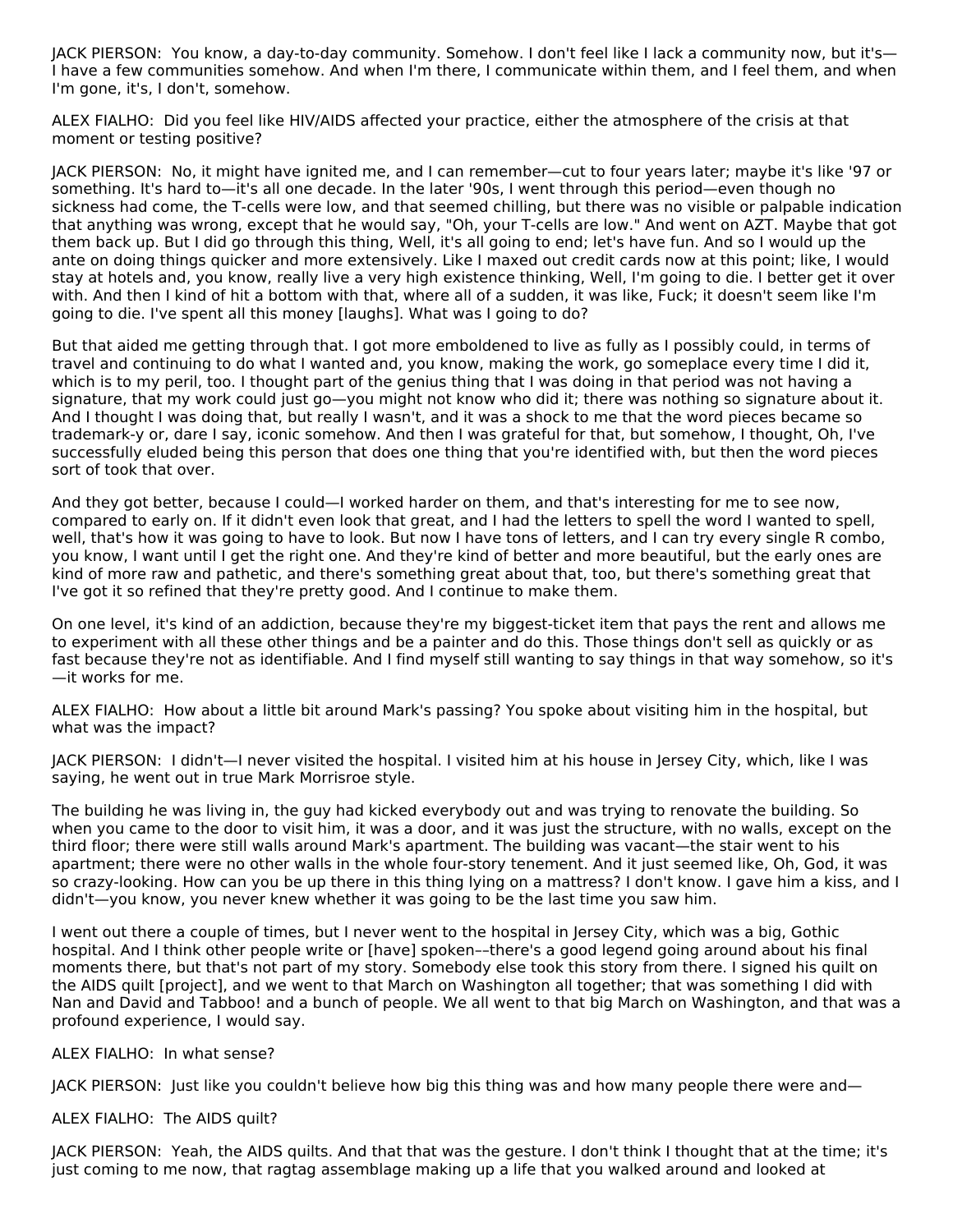somehow. That's the monument—and it worked in a really good way; it was really profound.

And the other crazy thing that happened that night—the night before or part of the night—one organization was doing projections of all the people that had died of AIDS, and somehow there was a picture of me. I think it was a Mark Morrisroe picture of me, was in it. [Laughs.] And that was like, What? It just seemed like such a bad omen at that moment. I did get freaked out. I was like, What is that doing—I think everybody felt it. And I can't remember if that was before or after I knew I was positive, but that was a bad omen of that weekend in Washington, D.C.

ALEX FIALHO: With so many people in the visual art community dying of AIDS in the '80s and '90s, the landscape of visual art was definitely changed. Could you feel how it was changing then? Or how do you feel like it changed now that you have some time and space from that?

JACK PIERSON: I don't know if I elucidated it enough, but part of what I was telling you about, even Paul Johnson in Provincetown, meeting him. David Armstrong, to a large extent, even though he seemed so much older to me, when I was young, than I was. And there was another great queen, Jason Byron Gavann, who was mentioned a little bit in the Boston School catalogue. But they were, to me as a youth, old queens. And when I was a youth and when Tabboo! was a youth and Mark Morrisroe, we were into old queens. They held the information we wanted to know about, and told us what to listen to and how to dance the cha-cha-cha, and what it would it be like, you know. I don't know what information, but information was imparted from older queen to a younger queen. And that was of value to me, more so than the landscape of visual art.

I just think the greatest loss is life, but one of the greatest absences, rather than loss, is that whole generation of mentors. And I'm part of that generation now, so part of my interest in doing this interview, teaching young people, aside from their beauty, is I want to be that to somebody, somehow, because I feel like young people are really missing that.

Now, the scary thing to me is that I taught recently; it doesn't seem like they give a shit. We wanted to know about old things. The quilts seemed like the best metaphor for that generation, because it seemed like one of the things you were into as a gay guy was old things. I don't feel like that's really the case anymore. I could be wrong. Based on my class of five gay kids recently, they don't seem to give a shit.

I came to New York, and if I was speaking to somebody that had been at the Warhol factory, it was like, What? What was it like? You were there. And I'd go pick their brain, and like, You knew that one; you actually, what, Jackie, you know. I had all this information, and it meant something to me. I feel like the new generation, it's just, like, you know, Who cares? It's just so old. We don't care about old stuff [laughs]. I was talking about it, as I was teaching this year, to people of my generation; they were like, We were the same way when we were kids, and I was like, I really wasn't. I was into it. I wanted to know. But they were like, No, but you thought everything was like—that obsession with the '50s. I was into knowing about how it was, what it was like, and what I might do to navigate it. And I got that from old gay guys. It doesn't seem like that's the case anymore.

But I feel like I'm still here. It is the case sometimes, and I know when it's working. I just like to show up, and that's why I like tell the story in detail, because I think, every once in a while, some little detail—and this is the same for my artwork—some little detail that seems insignificant and offhand can change your life. That happened for me. So—

## ALEX FIALHO: When?

JACK PIERSON: When? I don't know. It's more of a—well, the best story I have that describes it is the first time I was in Miami in '83 and broke and shit out of luck, and I had no fame, and I wasn't really producing anything. I saw that Chris Burden was speaking at the University of Miami, which was not on Miami Beach. It was like a twohour, sort of public transportation negotiation to get over to, and I'm not a person that does hard things or—

ALEX FIALHO: [Laughs.]

JACK PIERSON: You know what I mean?

## ALEX FIALHO: Yeah.

JACK PIERSON: Like, I like it easy. But somehow, Chris Burden, because of SIM, I learned to revere him as, like, a God of sort of the highest integrity and rigor, and those early performances and the documentation, and I just thought, Wow, he is a really serious, ivory-tower kind of guy, even though one of those performances was all his canceled checks and things like that. All his canceled checks inhabited me enough to—like all my porn.

But I went to see him speak. I made an effort to go to this University of Miami because this guy was there, and he was just telling everything. "Then I did this, then I did that, and then I did this piece." And he said, "Oh, you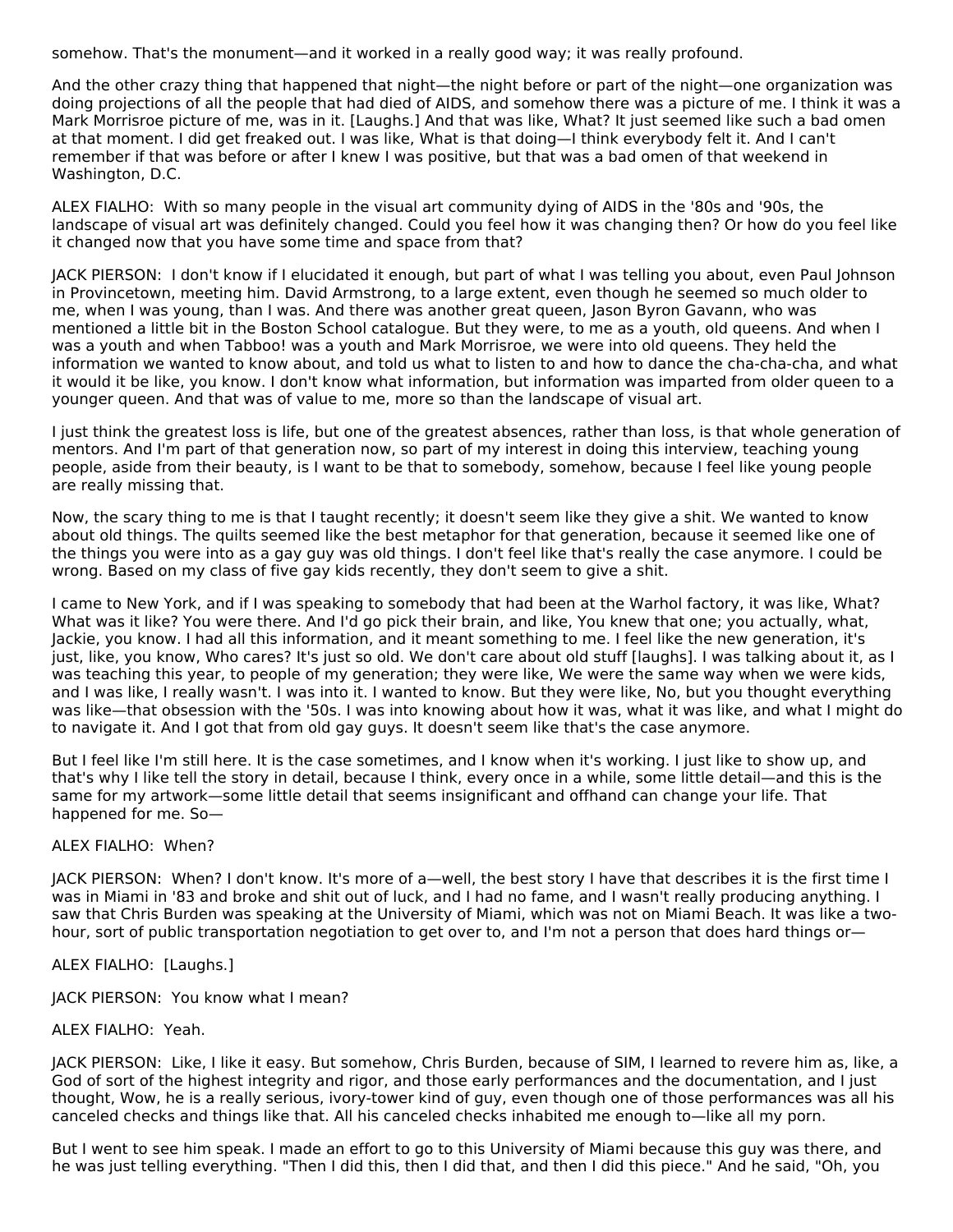know, I got so sick of getting these budgets. Like I'd get \$10,000 budgets from these museums and spend the whole thing on plywood, and then be broke and not be able to pay the rent, so this time, I used the \$10,000 to buy a diamond, and I called it this, and I put it in a glass booth, hit it with a pin spot, and called it this, and then after the show was done, I had the diamond, and I could sell it, and I had some money to live on." And [laughs] that—like, Chris Burden thinks in those terms? Basically, how do I figure this out to make it work for me, and also make poetry somehow? So it did something.

I was like, Wow. It just demystified something for me, made it seem like, Oh, okay, you just do this. It was economic, and it was basic, and it was practical, and somehow, it seemed like this gave me access to, Oh, it's not like this big, otherworldly genius. It is, and then it's like, Look, let's pay the rent; how can we do it? What's the best way to do that? So that was information that he transferred by being willing to be so honest that changed my life, because somehow, all of a sudden, I got going in terms of like, Okay, I don't have to feel like a genius. I do think of myself as kind of an alchemist, but I don't have to think of myself as this like, Only few are chosen to make this thing called art. So that was like a little piece of information. I don't know.

I can't think of a similar thing from a gay guy, but I don't know, I've always liked older people, and I've always liked younger people, so it all just seems fine somehow. Some young people are still interested. It seems valuable. And part of the reason I persevere and continue to make work is maybe something will be transferred that makes somebody's life better. There was a moment, late-'90s, probably into 2000, where I just wanted to leave evidence of a well-lived life or a beautiful life, or like this guy—you know, my evidence is not dissimilar from the thrown-out stuff I found on Second Avenue, and I think that's my whole practice, as I begin to think in terms of leaving evidence of a life lived. And maybe even that's why it's so hard for me to really do a studio practice per se, even though I have a studio, and sometimes I indulge in a thing that looks like a studio practice. But I sort of want to be most interested in living, not that I live in any spectacular way. But that's what I feel like I'm best at.

ALEX FIALHO: Makes sense, looking at your work. Let's talk a little bit about your two exhibitions at Luhring Augustine in the mid-'90s.

JACK PIERSON: Okay, which came after a very raw and emotional and kind of very handmade narrative of kind of a loser in the Tom Cugliani show. And then Tom Cugliani folded and was—

ALEX FIALHO: Which ones exactly were the Tom Cugliani?

JACK PIERSON: Drawings, like draw a cigarette smoking in hand, you know, tragic, obsessive love, roses, pithy remarks. And the word piece Helpless Hopeless—

## ALEX FIALHO: Yeah.

JACK PIERSON: —was the big, dominant thing in the room, the big X that said Helpless Hopeless, made out of really forlorn letters, a few cut-up photographs of Elvis Presley and Jean Harlow and elements of all this narrative, say, a narrative of decrepit glamour and broken hearts, and a lot of words and information and photographs.

Luhring Augustine, which was and is still—even at that time wasn't a startup gallery; it was a blue-chippy, very fancy, SoHo gallery at the time—offered me the show. And at that time also, I had been awarded a fellowship at the Fine Arts Work Center in Provincetown, which lasted from October to May, and perhaps the Luhring Augustine show was—I don't know when—sometime after, maybe that same spring.

I hadn't gone to Provincetown since 1980, and in 1990, '91, I started spending like 10 days or two weeks there in the summer, so whenever the Fine Arts Work Center thing—I think it was like '93 or something—I went back for the winter and worked there. And I sort of felt like, Okay, now I'm this Provincetown painter; I'm going to finally show the abstract paintings I've always wanted to show. And I also began reading about the digital revolution, not that I'm a techie or know that much, but I started to read about this coming digital revolution, and ones and zeroes, and things like that, and I thought, Well, it'd be good to make paintings; like, I could do really big photographs if we can print them digitally, and stuff like that. But I was already skipping ahead one show, and I thought, I'd better lay the groundwork for this digital painting. So I made, while I was in Provincetown, these small paintings.

I knew the best way for me to be able to make a painting was not have too many colors, so they were all going to be blue. It would be a continuation of a sort of melancholic psyche that was having the blues. It was just the blues in general, and I thought in terms of—I had the show, the pink show, planned for after it as well, but there was going to be a blue period and a pink period, because now I was an artist, and I had periods. You know, this would be my blue period, and they would be abstract. I made them all with, if not my finger, then a palette knife that approximated a finger, and they were oil sticks of—like oil paintings on paper, and I worked on them, and they were just—they were digital in that my fingers were digits. It was a simple gesture repeated.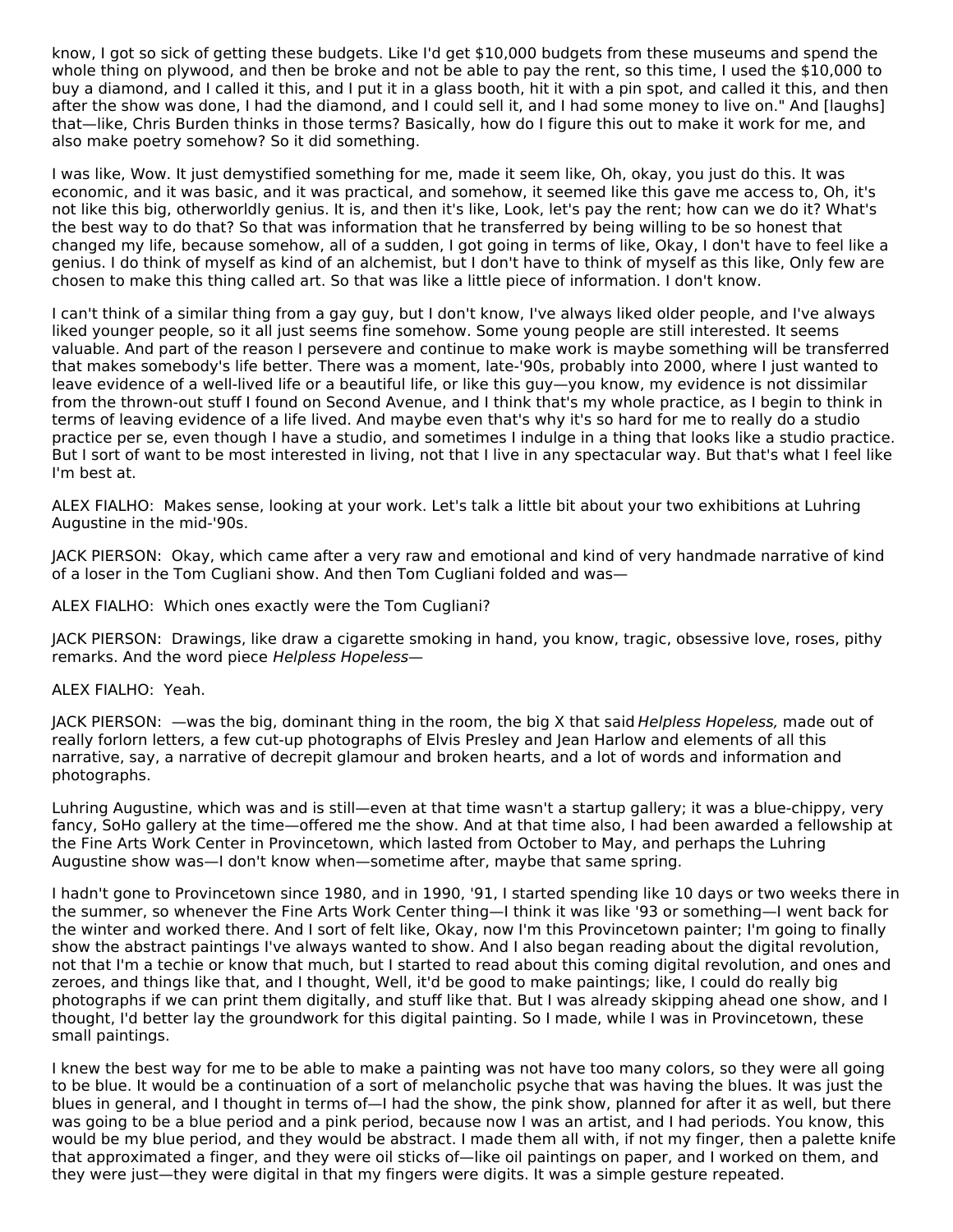And I worked on those at night in Provincetown. They gave me a room; they gave me a studio; and there was nothing else to do in Provincetown because it was the winter. But there was a community of artists, and we'd have potluck suppers, and I made friends with this poet, Richard McCann, who was a writer there, because half the fellowships were writing fellowships and half were visual arts fellowships. I just made this body of work and sort of listened to music and painted, and it seemed great.

Those paintings were going to comprise most of the first Luhring Augustine show, and I made oil-stick paintings and watercolor paintings. They were kind of great, and they had a lot of energy. So I put them in the show and did a set of new word pieces that looked kind of radically different than the old ones, because they were a little more modernist; they were brushed-aluminum letters and a very limited palette of black, white, and silver. One of them said "LIKE SOMEONE ALONE," and one said, "ANYONE," and then the third one, I think, at that time—and one said, "BELIEVE" and that was a very delicate one somehow. Then, to me, the most radical one in the whole show said, "GOD," and it was very tiny, a little one that said, "GOD."

And then there was a row of drawings that were just white chalk on black paper of a hand with a cigarette in it, which was my hand, smoking, and it just looked noir-ish and night and, like, black paper/white line, angsty hand.

So the whole thing added up to kind of a—and it also included the piece Will You Still Love Me Tomorrow, which is the AIDS-iest of all the pieces because it does look like a hospital, sort of like a World War I hospital, filled with bedsheets somehow. That might have been my most overt—I did it because I just liked the materiality of the stacks of white sheets, but I did think, Oh, this is going to read hospital-y a little. But on the top of it was a little still life where it was still my kind of touchstones of like a Jean Harlow biography and a Patti Smith book of poetry and a clamshell—one of the early signature items was a clamshell ashtray, sort of a pack of cigarettes and a comb, things like a vanitas, on a certain level, and a little drawing of a word piece that I made that said, "Blue." So that whole show was kind of about prayer.

I think that came out of testing positive. I had tested positive by that time. It wasn't overt; we didn't put it in the press release. Luhring Augustine didn't know. Most people didn't know, but that was—I was praying in that show. I was praying, and I was also being an artist with a capital A; I was making paintings. I wasn't being this strange guy that wanders around Times Square and, you know, pulls together the detritus of faded glamour into surprisingly emotional works. I was being an artist with a capital A, like, Look at these paintings, baby. I made them. These are my hands making those great gestures.

It was gestural painting, but a very simple gesture. It was a beautiful show, and I loved it. Maybe there were a few photographs thrown in around that that were also kind of showbiz-y photographs. It had all the elements, but it was also this new, "I'm a painter now" show. And then the second—the pink show came, I don't know, a couple years later.

The studio in Times Square, I had finally been kicked out of. I was without a studio. There was no place to move. And guess what? I didn't need it, because I had found this process in Los Angeles, a guy that made billboards, who printed billboards for billboard people. The interface with people like that is usually really difficult for an artist, because they just do what they do, and they don't want to talk in artistic terms, and they don't want to hear your little—what you need to have happen sort of thing. But I made a contact with a guy that was into working with an artist.

So I had photographs that were of bougainvillea, kind of another early trademark of mine, against a pink wall, and I knew I was going to just have those made. They would be printed on canvas and stretched, and they would look like big paintings with a capital P. I had done a couple to test, like I did with the early photographs. I had some test runs, and I went for it and made five huge, huge—like, three maybe eight-foot-square and two sixfoot-square ones, all in a pink motif, and this was going to be my rose period somehow. I felt like I laid the groundwork with the handmade, digital ones to show you, Okay, and now these are another digital—none of this I ever put in press releases. This was just all my interior dialogue. And it was this show that, you know, it was ordered, kind of like Felix Gonzalez-Torres or Jeff Koons or something like that; I ordered it, and then—

ALEX FIALHO: Meaning outsourced?

JACK PIERSON: Yeah, it was—"fabricated" is the word artists like to use. It was fabricated.

ALEX FIALHO: [Laughs.]

JACK PIERSON: And it was also the rose period. And I had no studio, so the second room, the kind of small, drawing-space room, I set up as my studio. And I had set up enough studios in hotels or temporary spaces that I had a way of doing it. Like, you build this table that folds up, bring a few chairs in, bring a rug. I had them lay plywood on the floor and paint it pink and maybe paint all the walls pink, and I just inhabited that as my studio. It had a box of drawings and a box of photographs and stuff I was working on and some other word pieces that didn't really apply to anything and artwork by other people—Karin Kilimnik, and Tabboo! probably had a painting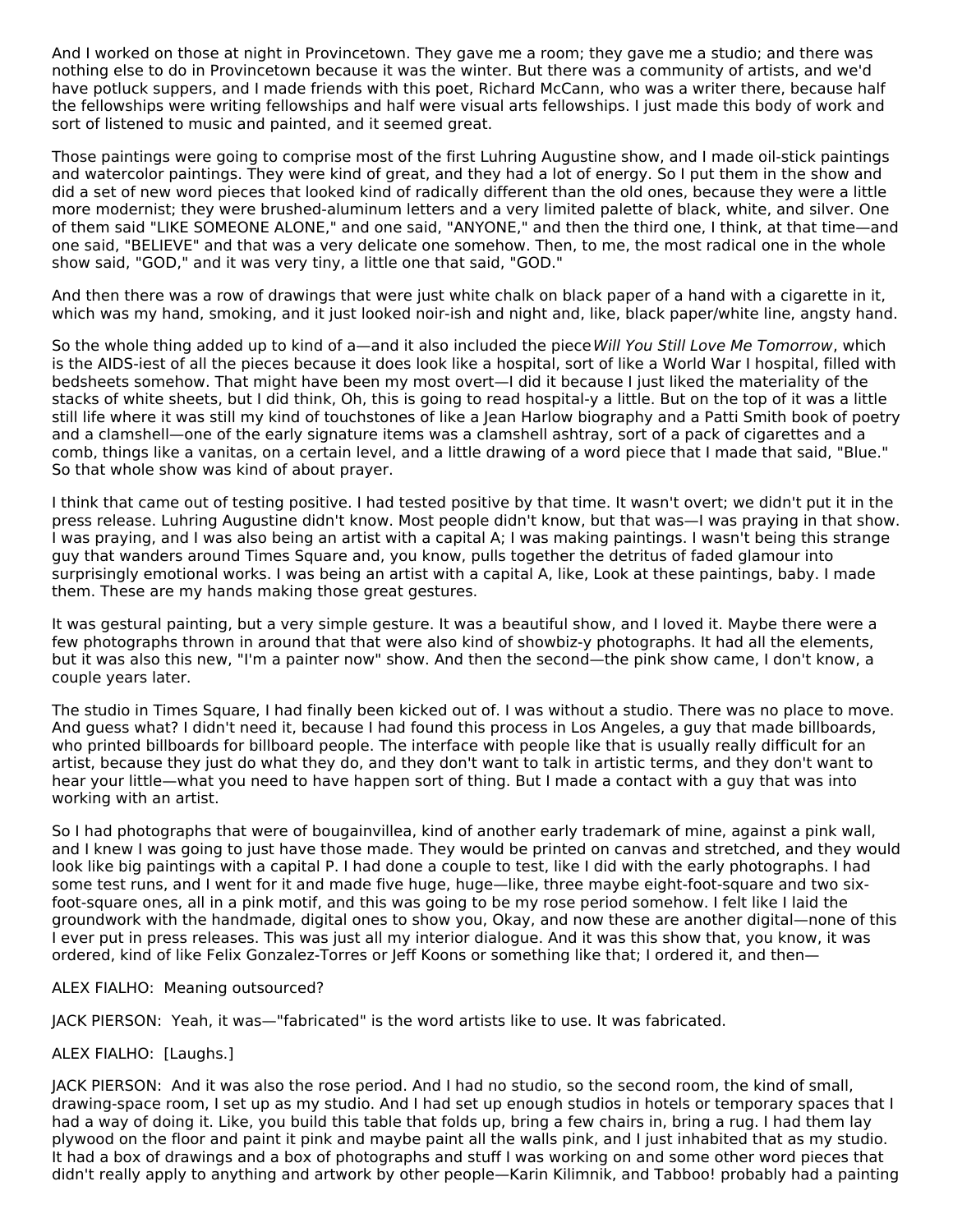in there. I just made it, like, my comfortable studio, how I would have a studio, and it seemed quite—it kind of referred back to the early installations of the place in Miami Beach, but this was now in real time.

It wasn't even like, This is my studio. I didn't really hang out there and do a sort of Plimoth Plantation, like, Look at the artist working in his studio, but I went there frequently, and it was set up to look like that. I had no other studio, so this was my studio, and it sort of seemed like a fun joke to me, too, like I was having such expensive real estate to be my studio. But I think it worked, and in contrast, it showed these big, manufactured paintings and then a very traditional-looking artist studio.

And the word piece—the only word piece in that show outside the studio space—said across two walls, "BEING ALIVE," really huge. That was another thing that—I think I was just so happy to still be alive. Even though it was only three years later, I was feeling it, and I was successful and I was at this great gallery and things were rosy. It was a very celebratory show, that show. So that's all I want to say about that. Those are the blue and the pink shows.

ALEX FIALHO: '96 is when antiretroviral treatment becomes available for HIV and—

JACK PIERSON: Oh, really? Okay.

ALEX FIALHO: —more or less, there becomes a treatment option for many people.

JACK PIERSON: Mm-hmm [affirmative].

ALEX FIALHO: So people stopped dying at the same speed.

JACK PIERSON: Mm-hmm [affirmative].

ALEX FIALHO: How did that shift affect you as someone living with HIV?

JACK PIERSON: I guess I forget that was—was that when AZT came along, or was that when other stuff—

ALEX FIALHO: That's when the cocktail came along.

JACK PIERSON: But wasn't AZT part of the original cocktail, like AZT plus this, plus this?

ALEX FIALHO: Perhaps.

JACK PIERSON: Perhaps, I think. I don't know. There was a moment of a couple of years where the cocktail was like—it did something, but it wasn't pleasant, or sometimes—

#### ALEX FIALHO: Of course.

JACK PIERSON: —as I indicated before, it was sort of like, Oh, [grumbling]. But I went on it right away and things improved. But like I said, nothing was happening with—the only thing that improved was your T-cells, which I can't really feel or see or know about. But that made the doctor feel great, and I felt great. To me, the big switch was from when the meds went from making you shit your pants to not, and that happened pretty quick. I didn't have to endure too many indignities like that. But I got on one that I've been on now for 10 years, and it hasn't changed.

ALEX FIALHO: How about your relationship to mortality? If, in that '94 show, you were praying, was that in the forefront for you?

JACK PIERSON: Okay, so '96, what am I, 36? I think then I went through another period of, you know, Fuck it, and I went sort of off the rails on drugs and alcohol and really started to party hard and live hard and go for it in a big way, which all seemed to me, at the time, like I was celebrating, as opposed to panicking. It's hard for me to still relate to it as panicking, but if you really take apart drug addiction, maybe something's wrong. I haven't come to terms with that yet. But I did get a little grandiose, and I just wanted it to be a constant party for a while.

And I don't know how that played into the work at that time, but I would say the next big statement that—to me, it was a really offhand gesture, but the next big statement that kind of got critically embraced or publicly embraced was that, because, you know, I was trying to do better photography and because I was sort of achieving success, magazines began to be more interested in having me shoot things for them, and I got on this kick of doing a lot of magazine work.

Shooting celebrities, shooting male models for fashion editorials, things like that. And I quite liked it, and I did a period of, They want it to be like my art, no different somehow. And I published a few things that were like that, which meant to me, out of focus, soft; the clothes weren't in the forefront. It was more a mood and an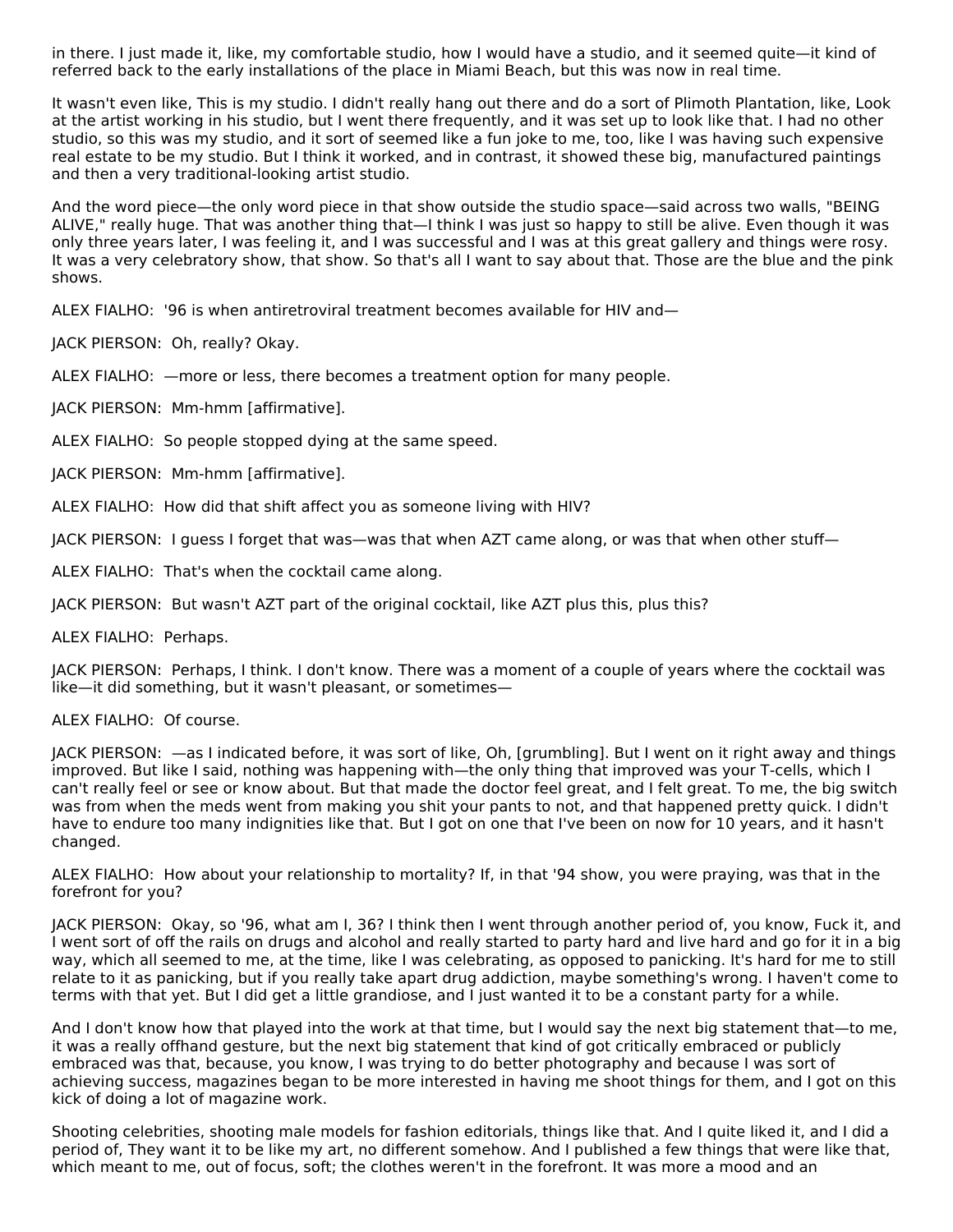atmosphere, and it used all these tricks that were acceptable to an artist but weren't really "fashion editorial" at that time. And then I got sick of that, and I was like, I want these to be as good as—I don't want them to have to rest on art; I want them to be fashion or advertising or things like that if I'm going to do this. And somehow I worked enough so that I think I did that—right? I was doing mostly men, as I do now, because that's what I like to do, and that's what people like to see me do, it seems like, the most. I did some women, some cool things with women, but I had a stack of pretty good editorial pictures of men, handsome men, that looked like real editorials.

The interesting thing that happened for me in 1989—deciding to print the snapshots, Nan Goldin's being embraced, Wolfgang Tillman's being embraced—it was a snapshot aesthetic. I don't know what year, late '90s, all of a sudden, there were floods of everybody's snapshots blown up to this size. And you saw them everywhere, and they were all kind of interesting. You know what I mean? Especially if they're old, or you had any interest in life, or the colors were saturated, but there were a lot of them.

Part of the other thing that put over my career that I did not mention early on was we published a little book. My gallery in Germany, Aurel Scheibler, threw down to publish a tiny little book called Angel Youth that's reprinted in there. It was a little pamphlet size, around the scale of a '50s porno magazine, no text, picture after picture, juxtaposition after juxtaposition, like, What the hell's going on here? Something glamorous, something deadly, something joyful, which is what you're looking at here. [Looking at Angel Youth, 1992 -JP] See, this is the little desk I worked at, at the Chateau Marmont. This is my studio in Times Square, you know.

ALEX FIALHO: This is the "PIE" image and the window image from the Ireland catalogue.

JACK PIERSON: There's the sleeping boy; here's a summer in Provincetown. And that—having a printed object really works to make things look serious and to make you look at them. You know, this isn't a great picture, but it has a lot of atmosphere, and it makes you think something. And in a book, it makes you think even more.

So anyway, I had been doing these pictures for them, for editorial and advertising, and there was a stack in there; they're pretty good, but they weren't really art. They were editorial. But what had happened is everybody's snapshot aesthetic came in; every Japanese girl had a book twice as thick as that, like, of their snapshots of everything, so it sort of got snapshotted out, so I had to go beyond snapshot. I had to be good, you know. And what I found in being good was that I created the same anonymous look, like, This is just editorial. You could see it on a bus shelter or in a magazine. And it sort of erased the personality of them, and they were back to being anonymous. They weren't snapshotty, that editorial look—and so I had a stack of them.

And whatever year this is—you have to look; maybe it's the early 2000s now—I was feeling very neglected, and nobody was caring about what I did, and then suddenly, a Whitney Biennial curator called up and said, "We'd like to come to your studio." And when they came into the studio, they were like, "It seems unmistakable, your we've been putting together the Biennial; your influence is unmistakable, and we really think you should be in it. What have you got to show us?" At that time, I was making paintings—

ALEX FIALHO: What curators?

JACK PIERSON: Don't have it, being that I didn't know. She went on to run the Kitchen awhile back. This is why I don't have a bigger career, because I don't remember curators' names and collectors' names.

I was making these paintings out in the desert, because the other big thing that happened in 2000—this has to be post-2000 now, because in 2000 I bought a house in the California desert, in 29 Palms, and made some work out there that was very, like, black and white and sort of skulls and mountain things and sort of scary looking, and I tried to show her that. She was like, "Sorry, I've got enough Goth imagery going on; everybody on earth is painting skulls these days." She wasn't interested. And there was a stack of these photographs, you know, on my thing. She was like, "What are these?" It didn't just come off the cuff; I had been looking at all these pictures and thinking, How do I make sense of these? How do I make these work? I want them to be art, but they're not art. And I said, "What if I ever just—it's so nerdy, but what if I called them self-portraits?"

This isn't my brilliant idea. I'm pretty sure gay guys since the dawn of photography have been calling a picture of a sexier guy that they took a self-portrait. But I had never called any—I had only called one piece before in my life a self-portrait, and it was actually a collage about James Dean. So I had never—the original selfies, I just called "Me, Someplace." It wasn't like "Self-Portrait," because self-portrait was too grandiose. I said, "I was thinking of calling these self-portraits," and she was like, "Really?" At this point, they're only like this big. "Really? That seems really interesting." I was like, "Yeah, you're right, yeah. It's interesting. Cool, right?" [They laugh.]

And she was like, "Well, I'd like to include these. How are you going to do them?" and I was like, "You know, kind of big and frame them and, you know, be cool. I've got this new way we print, a different kind of digital" whatever people were printing by Epson at that point. I was like, "Yeah." She goes, "Well, we'd like to include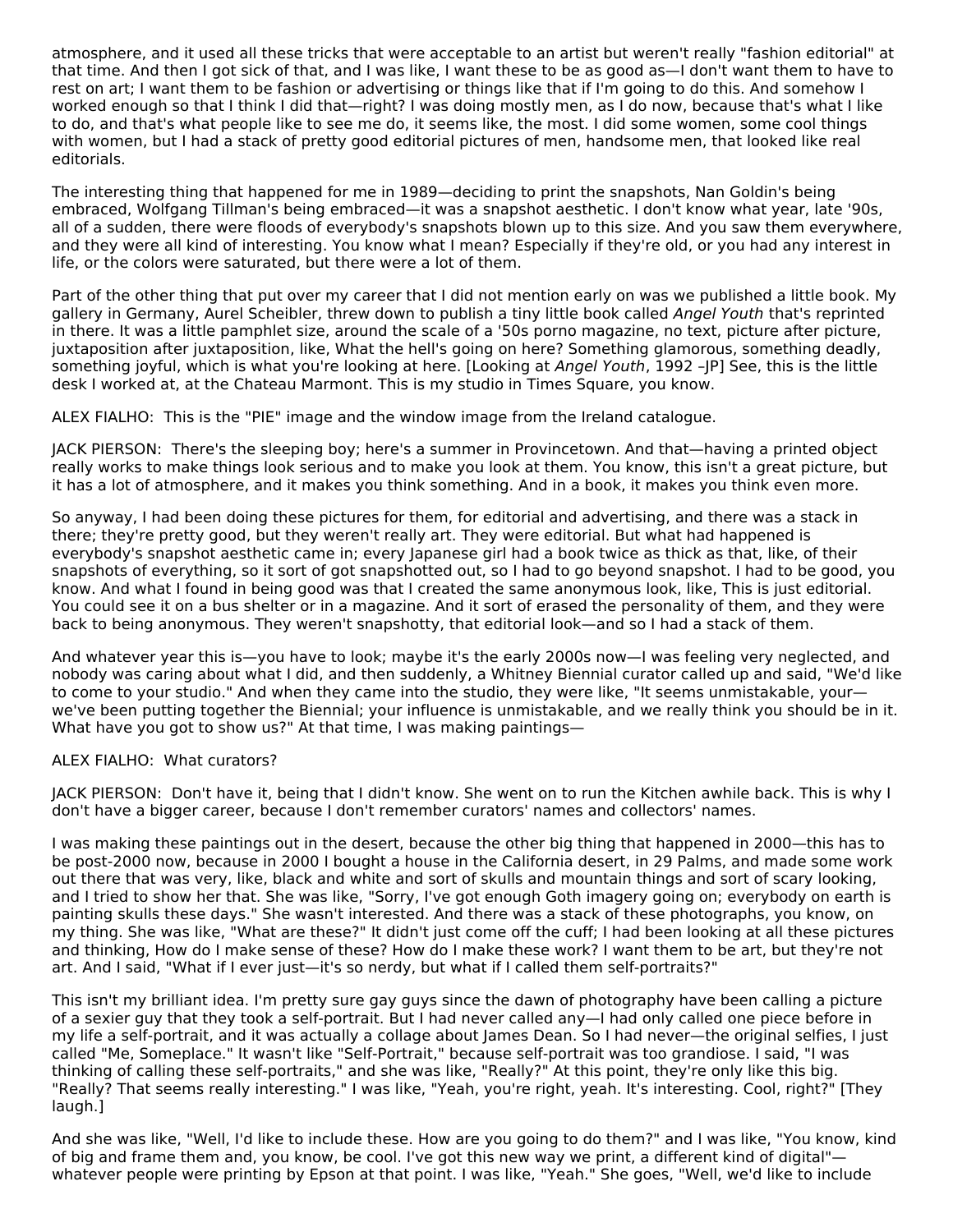## some of these."

And so then that got me all energized. I was going to be in a Biennial with these pictures. And they're kind of hunky guys, but one in particular stood out, which is this photograph of a very young boy, nude, holding an axe, and that's what gave it the sense of realism, because you don't maybe know that that wasn't me. But it looked very American pictorial, a young, beautiful boy holding an axe just seemed like symbolism. It wasn't an editorial; that was a real picture from my life, a friend's kid, at my house in the desert, but somehow it gelled all these other ones that I had done for editorial that were basically handsome male models, or even movie stars.

And somehow I got this whole thing—I forget whether we were on the record or off. I have a feeling off the record. But I had this whole sort of disdain for photography in series somehow. I thought it was a sort of lame construct that made everything seem more serious than it was, like, I'm working on my series of this. But somehow—it was almost as a joke or a cynical sort of thing, Oh, this is my series of self-portraits, and they'll all be the same size, and they're going to be framed elaborately and beautifully, and you're going to think, This frame is exquisite, and really look like more than—like this is Art somehow. But the imagery was advertising, basically.

And there was still—I have a finesse, and it looked cooler than Cindy Sherman, quite frankly, but it was that kind of thing that I was going for, photography with a capital P, photography that was as good as painting, this big, framed elaborately, like, boom. And then number them, you know, like Self-Portrait Number One, Self-Portrait—it just all seemed like I was kind of making fun of this thing that people do. I thought, It needs a really intellectual essay. I had been to Croatia to do a little show in Croatia at the time, and I met this intellectual woman who worked at the University of Ljubljana, and I contacted her because I—it was all kind of part of this wry thing, I'll have a very—a Czechoslovakian intellectual from a university write the—and she was into it, and I was into it, too. But it's one of those things that was a sort of masterminded thing—I don't know, like I just did the whole thing to make it like people do, you know, which was nothing I usually did.

Usually, I was just like, "Okay, here it is. Go ahead. Do with it what you will." But this was a, "Let's make it look like this." We did a really serious catalogue of it that was hardcover and looked serious, and they were in the Whitney Biennial, so, endorsement. And they kind of ate it up. It was like [mimics eating]. I'm not saying it was a huge, commercial success, but it was the last time I got written about in the New York Times in a big way with a photograph. They went for it. It was good. So even though I was kind of being sarcastic at the time, I wasn't saying that, but that's what I was kind of doing. It worked. It was a thing that worked and now stays in, and you know, guess what? That was probably 2000 or 2001.

And I will blow my own horn because so many times I just try to be, Oh, well, whatever. Now Roe Ethridge and Collier Schorr are trying to do editorial as art, but sorry, I was there in 2001. And even though I'm saying it went over big and got embraced, it wasn't like it got embraced by Artforum or Parkett or whatever. Now all of a sudden, it seems like Roe Ethridge and Collier Schorr are inventing the crossover between editorial and art. It's my one little [laughs] bit of bitterness.

But it worked, and I thought I did something really interesting. In addition to the whole gay psychology of it and identifying yourself better than you are and aspirational, whatever, that worked. But that was also—I'm trying to figure out how I got there. I was telling you, at that point, I was sort of peaking in a very louse, drug-addled, and alcohol-fueled idea, so even that cynicism that came from there went into that, but it worked. It is sincere in there someplace, but that's probably what got me so, like, Yeah, do this, it'll be a hoot. But it worked. Okay, now what?

ALEX FIALHO: Let's talk a little bit about the LA show that's pretty recent, that you spoke to as being sort of one of the better projects you've worked on in the recent past.

JACK PIERSON: Yeah, okay, because—I do one other one before that, and I don't know where it figures—I don't think it came before this in the timeline. Next up, right around that time, my dear friend, Pat Hearn—who I'd become very close with through summers in Provincetown and through friendships with her and her husband, Colin de Land [. . .]—became ill with cancer. And that was the first death that I responded to in a kind of mature way. It was affecting me. It was slow; it was painful; and I was scared for her. It seemed unimaginable, and I didn't want it to happen. And then it did.

By then, I was at Cheim Read gallery. They had a space on 23rd Street that I had had a show in, and then they moved. They moved to a new space that was, in my mind, very cold, very—I mean, it was glamorous and austere, but it didn't have character. I may say that now, and it's still the same gallery. I found it an intimidating space, and I was 40, so this is the year 2000, because it was the year I turned 40. And I just didn't know how to operate within that space, because it didn't seem to hold a word piece well. It seems geared towards paintings. They do beautiful shows; just my own personal thing was like, How can I work with this space? So I did a show in my 40th year—I think—in 2000, was there a show at Cheim Read in there?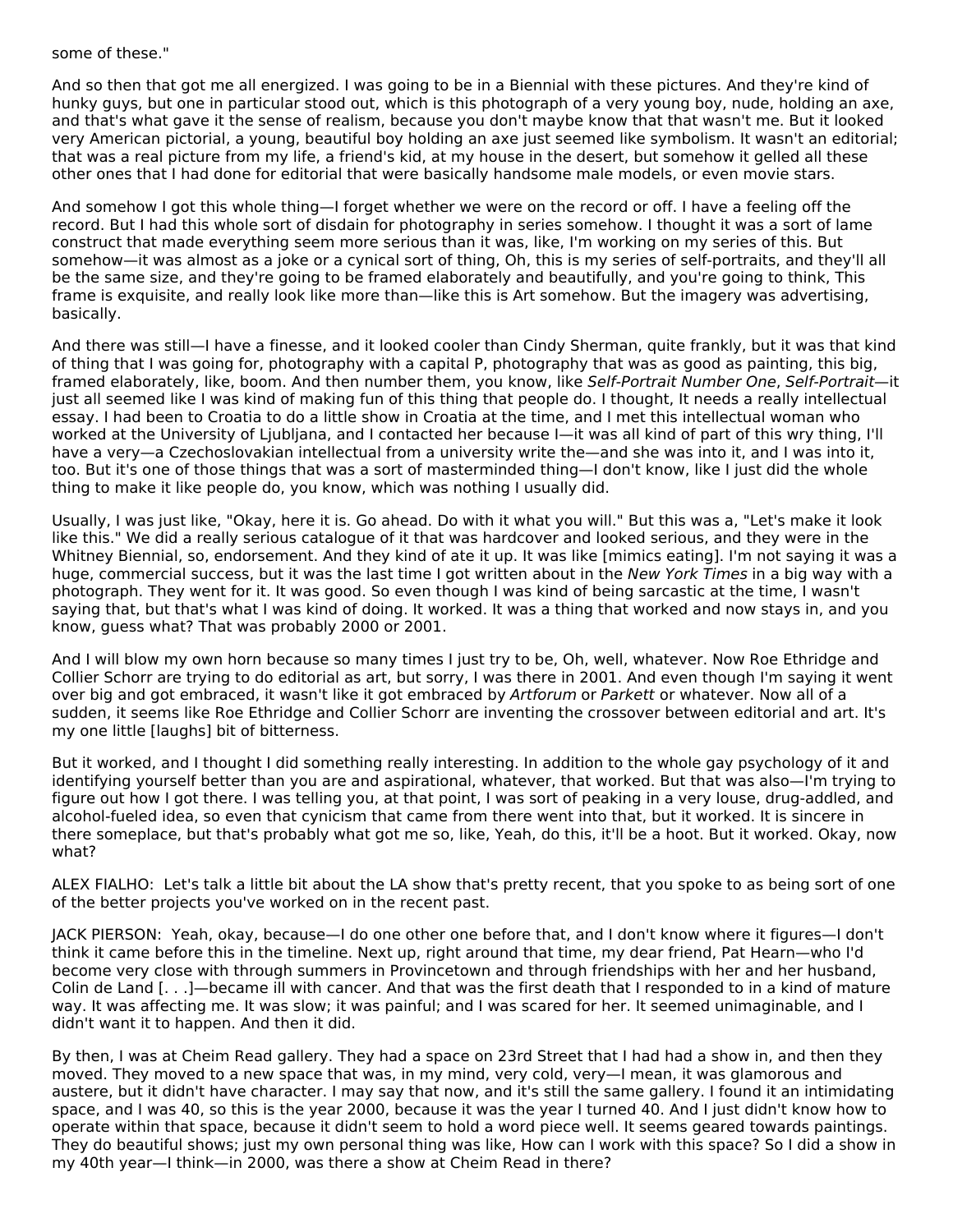#### ALEX FIALHO: Yes.

JACK PIERSON: And it was my first show in their new space, which was very, like I say, austere and intimidating, very grand. So I went back, and Pat had died, and I was obsessed kind of with Johnnie Ray and—the album I played, because it was Colin's favorite, too, was Joan Baez's Diamonds and Rust, which has a version of "Danny Boy" on it, which is the traditional song sung at an Irish funeral. She was Irish. It's a beautiful version of "Danny Boy" that Joan Baez sings. And that was all the elements, and plus I was super into Charlie Chaplin at the time, too, so there were a few Charlie Chaplin—anyway, the main thrust of that show was that it was a big deal, and the biggest thing I had ever attempted was, I went back to the stage motif.

When you entered the gallery, you walked into the lobby, and there's a big, beautiful, chapel-like room where one single object usually is hung, or [inaudible], because you walk in, and soaring ceilings. I made this strange still life that was all metaphor, and it was called A Portrait of the Artist in His 40th Year. It had this head, and it was laden with beach-shell necklaces, and it had a horse from a carousel lying on an old, decrepit couch, an old trunk and some books, and a David Hockney etching—all these things that were indications of style and sort of a new level of the last 20 years of, like, Now I'm a rich aesthete, sort of, as opposed to a beach bum. But still, it was still beach bum-y in there someplace.

You saw that, and then, when you went into the main gallery through this door, I built a stage that you had to step two steps up onto, and it was just a black stage that went across the whole back of the gallery. So in order to enter the gallery, you had to walk on this stage, and it was a big stage, but there was no tinsel curtain. But the trick was, and the big thing that I was advancing, was that there was some kind of light beam or something —somebody else figured it out for me—that when you walked through the door, applause would well up, and it was the final encore music of Judy Garland at Carnegie Hall. So it's playing "Somewhere over the Rainbow," just the instrumental, and people are madly applauding for you as you're on this stage, and I'm thinking of the viewer having the same sense of being intimidated in a Chelsea gallery and then being thrust out onto this stage.

Then the rest of the gallery had, like, a makeup mirror, and the word pieces were all phrases from "Danny Boy," and that was kind of my portrait of myself at 40, an homage to Pat, and also a relationship to the early, tiny little four-foot-square stage, and now I hit this big stage, and it was all—but it was over, on a certain level [laughs]. It was the end as opposed to—and that was a great show. That was a pretty [laughs]—it was an expensive amount of plywood, somehow, that didn't go anywhere. But I thought it was a good show, and there were a few paintings in the back, and there was one huge word piece that said "Christ" because it also—at that time, I thought that was the most transgressive thing; to invoke Christ in the contemporary art world seemed like a very transgressive act. So that was a good, big show, almost at the same time as, maybe, the other things were in the Whitney.

ALEX FIALHO: 2004 was the Whitney, and 2000 was Cheim Read.

JACK PIERSON: Oh, really?

ALEX FIALHO: You've been in three Whitney Biennials, right?

JACK PIERSON: Yeah. All right. How did I get those paintings then? I must have kept doing those black-and-white paintings because they—

ALEX FIALHO: Unless maybe 2003 was Cheim Read?

JACK PIERSON: Oh, yeah.

ALEX FIALHO: Is the show you're describing your second Cheim Read show?

JACK PIERSON: Yes. Yeah, yeah, yeah, yeah. And so maybe I did the self-portrait at the age of 40—well, I don't know. Whatever. I get confused. But I feel like the paintings that wound up being in Cheim Read are the ones I tried to get in the Whitney Biennial and they didn't want; they wanted the photographs. Anyway, so cut to that's 2000—

ALEX FIALHO: What did you show in the '93 and '95 Biennials?

JACK PIERSON: The '93 Biennial had 30-by-40—which is what the 20-by-30 pictures morphed to, the first photographs—but the new, upscale, vibrant, beautiful color photographs of, you know, more Paris than Miami Beach and roses and flowers, and it was, again, a celebration of kind of the good life, but then also this very humble picture of my parents in the midst of it. And then one of the installations from Pat Hearn, the record player, sat next to a window and was painted on the wall, and in that room, believe it or not, was me, Elizabeth Peyton, and Raymond Pettibon, all in the same—am I wrong? No, the self-portraits were in the room with Elizabeth Peyton and David Hockney.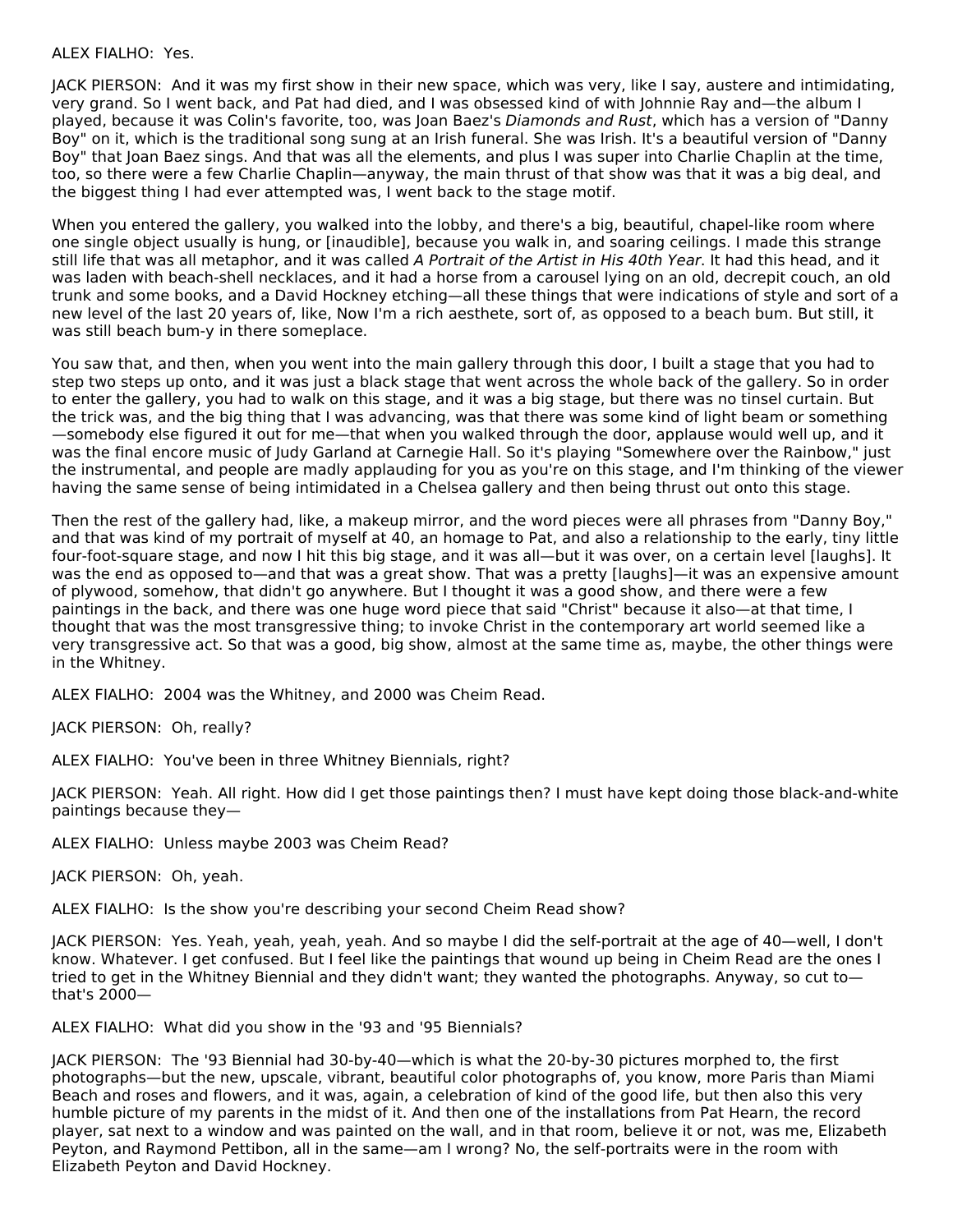#### ALEX FIALHO: In 2004?

JACK PIERSON: Yeah. But as much as I got press in the New York Times for those pictures, I never got mentioned in any of the stuff in the Biennial, and the room with Elizabeth Peyton and Hockney was like—it was like they were in it by themselves. [They laugh.] They got all the attention, but I was in the same room.

ALEX FIALHO: The New York Times wrote a piece about the book [Self Portrait, 2003 published by Cheim & Read –JP].

JACK PIERSON: The book, exactly, right, which cemented the whole thing, I guess.

ALEX FIALHO: How about the '95 Biennial?

JACK PIERSON: The '95 Biennial was a big, huge digital painting, three panels. I guess it might have been like 18 feet by six feet, but in three different panels, and it was kind of—it was another big, blown-up selfie with flowers on each side and then a big middle panel of a horizon, the ocean, and it was like a huge billboard, and it was called I Am a Lonely Painter, I Live in a Box of Paint. That also went unnoticed in the Biennial [laughs], as far as I was concerned.

[They laugh.]

ALEX FIALHO: There's a lot happening in the Biennials. It's hard to—

JACK PIERSON: Yeah. But it was a cool piece, and it was a single piece. I got a whole 18-foot wall for it. It was great. Klaus Kertess, who just recently died, curated that Biennial, and my friend Peter Cain was in it, who also died suddenly—

ALEX FIALHO: I love his work.

JACK PIERSON: —in the midst of all that, not of AIDS.

ALEX FIALHO: How about LA, End of the World? More recent?

JACK PIERSON: More recently, my gallery in LA, Regen Projects, which I've had a number of shows with, too, in the last 30 years, moved to a huge new, as people are wont to do, space.

ALEX FIALHO: [Laughs.]

JACK PIERSON: Big, renovated, massive space that, when I saw, I had no idea how I would inhabit it. And Shaun Regen, my dear friend over the years, who lost her husband almost a year—a year before Pat Hearn died, he died, so we bonded, got even closer over that, and then Colin died, too. And she wanted me to do a show there. She was like, "I want you to do a show in January for the new space." And she was telling me this, maybe, in June, and it was like, "No, there's no fucking way. I don't have anything. I can't—what am I going to do?" "We can divide the space; you can do whatever you want. It doesn't have to be big." And I was like, "No, it can't be done; sorry, it can't be done." I was like, "I can't—forget it. I'll think of something, but don't count on January. Forget it." She just kept—she said, "Oh, I don't want you to say no yet. You'll think of something, and it'll be great."

ALEX FIALHO: This is Shaun Regen?

JACK PIERSON: Shaun Regen. November, she's in New York, and she wants to have breakfast with me. She's like, "Well, your show's in January; what are you going to do?" and I was like, "I told you I wasn't doing a show. I couldn't do that!" And "Oh, you know"—

## ALEX FIALHO: [Laughs.]

JACK PIERSON: "I can't do this!" "You're kidding. Really? You really won't do it?" and I was like, "Absolutely not." So we left the breakfast, and she was like, "Okay." As I left the breakfast, I just felt like, Well, it wouldn't be the end of the world to try to do something. How am I going to do this? And then, boom, all of a sudden, I felt like, What if you—the end of the world? Meanwhile, it's like 2000—I think this is 2002. It's well after 2000, which was supposed to be the end of the world, right? Maybe even in the 2010s.

#### ALEX FIALHO: 2010?

JACK PIERSON: Right. Anyway, all of a sudden, I felt like, in that huge space, wouldn't it be great to make huge letters? And aren't I kind of like enamored and sick of these huge statements that people are making, like, Everything's massive and can you believe it? This was built and cranes were, you know—and Richard Serra and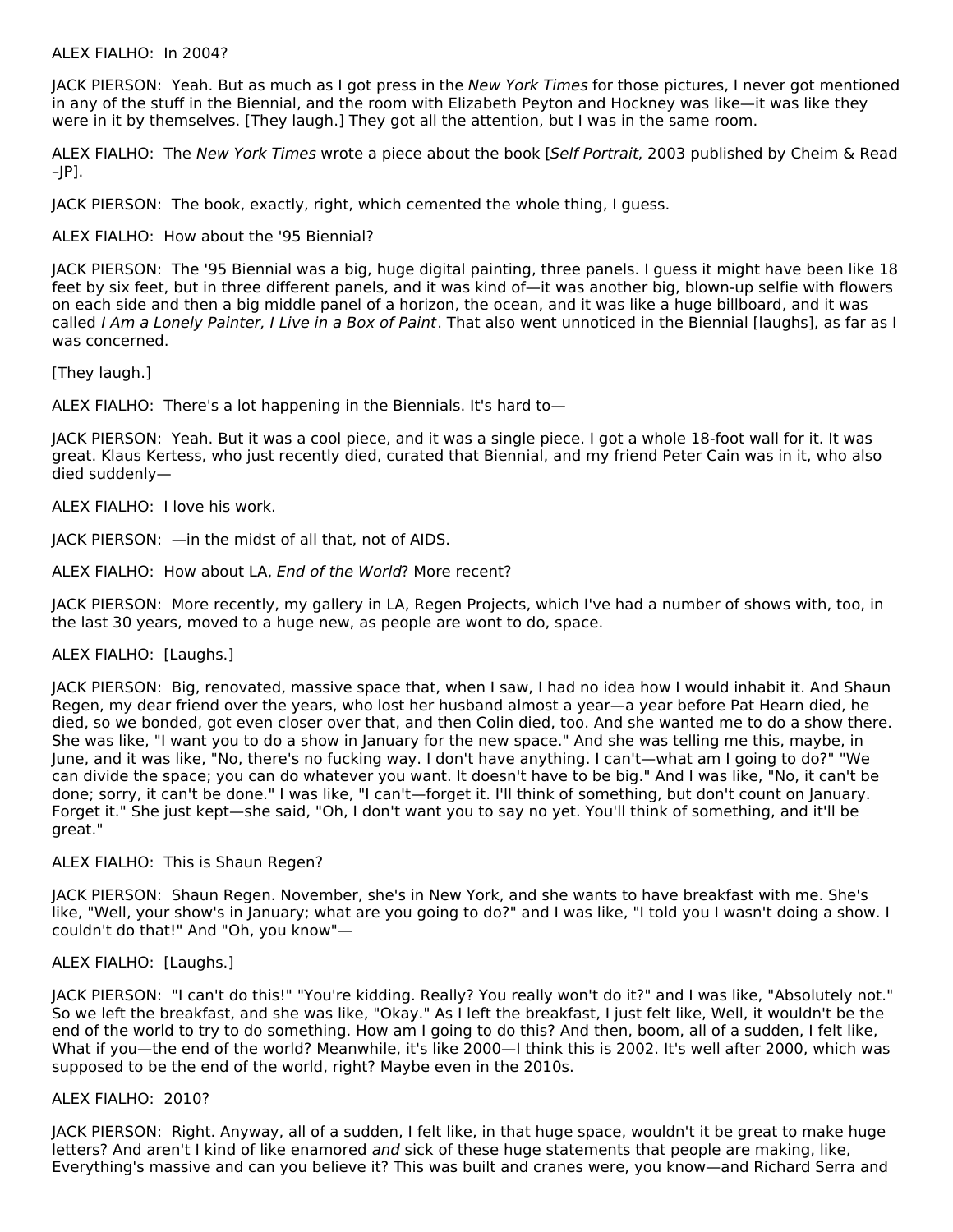like big, macho artists that do these big fucking things, and I've always done the little things I can do myself or have made for me. And so I was like, What if it just said, right across the whole gallery, "The End of the World," and you could even walk around it and look up at it and walk through the letters? It would look like a set from, I don't know, the Cher Show or Shindig or, like, any '60s show. It would just say that. And, well, okay, what if that happened? I could build it in the desert; I have this house in the desert with tons of space. We could build it. It would be right near LA. It could be kind of crappy and, you know, but solid.

And I had been teaching that year; Jim Hodges hired me to be a visiting artist at the Yale sculpture department, and while I was there, I met this kid that I thought was a really cool artist and really interesting.

ALEX FIALHO: Okay.

JACK PIERSON: He had transferred to the Yale sculpture department from a very sophisticated engineering program at Rochester. The story is brilliant of this kid, Pete Moran, and also not revealed to me until the whole trajectory of my project played out and we were actually working together. But I had met him; I thought he was interesting; and I knew he was super smart.

ALEX FIALHO: Okay.

JACK PIERSON: And—

ALEX FIALHO: Pete Moran?

JACK PIERSON: Pete Moran. He had graduated from Yale that year, and he was floating around, and so somehow, I got back on—I was walking away from the restaurant, and I called Shaun on her cell phone; I was like, "Okay, what about this? It says, 'The End of the World,' as tall as the gallery is, three feet deep, built out of plywood, painted silver. We'll do it in the desert. How does that sound to you?" "Sounds great!"

ALEX FIALHO: [Laughs.]

JACK PIERSON: I was like, "It's going to cost a lot of money. Are you going to pay for it? I can't pay for any of it." She was like, "Yes, just do it." And at that point, I did think, Oh, I could get my desert folk to put it together if I needed to. But then I had this bright idea: Pete Moran. So I called Pete Moran, and I said the same thing. I was like, "Pete, what are you doing?" He goes—

ALEX FIALHO: Wow.

JACK PIERSON: —"Oh, I'm not doing anything. I'm living at"—he was like, "Oh, I don't know." I said, "Have you got the next couple of months free? Do you want to work for me?" And he said, "Yeah, sure, tell me what's up."

I said, "I want to do this piece in Regen Projects' new space, and I want it to be as tall as the ceilings"—I don't know what the ceilings are; I think she told me 14 feet—"They need to be 14 feet high; I want them like three feet deep, made out of plywood, and, you know, figure it out so they won't fall over and kill anybody." And I said, "Do you have a friend? You can move out to my house in the desert; we'll go to Home Depot and buy the plywood, some silver paint, and then they'll have them picked up and brought into the gallery." He was like, "Oh, yeah, sure, we can figure that out."

He goes, "Oh, I can see"—he's the kind of kid who's already on the phone; he's looking—he's like, "Oh, I see the Regen's door online. Well, we have to figure out if it's going to fit in the door. Okay, the door's"—I was like, "How do you know how tall the door frame"—"Well, I can judge by the people in the picture that it's this, and then you do this, and"—he was like, "Okay, well, if they're 14 feet tall, I don't know if the W's going to fit without two pieces, but"—already, just first conversation, and he was like, "Okay, well, let me look into this." He calls me back in 15 minutes; he goes, "You know, I could build this myself, but I found this place"—

ALEX FIALHO: [Laughs.]

JACK PIERSON: —"in San Fernando Valley that does things like this, and I've talked to them"—

## ALEX FIALHO: [Laughs.]

JACK PIERSON: —"and they said they think they can do it, you know, by January, and they'll install it and do all that, and I can oversee the whole thing and do the design. It's going to take this many, you know, sheets of plywood and this blah, blah, blah, and it'll probably cost"—I think—"they're going to get back to me with an estimate, but just based on plywood and so on, it's going to cost, probably, like \$70,000." And I was like, "What?" This is in like 20 minutes. I mean, I'm madly in love, not in an obsessive way, but I'm madly in love with Pete Moran at this moment. My idea was, "Go stay at my house in the desert and build it outside, and we'll figure it out." He had it all figured out. He masterminded the whole thing. He saw the whole project through.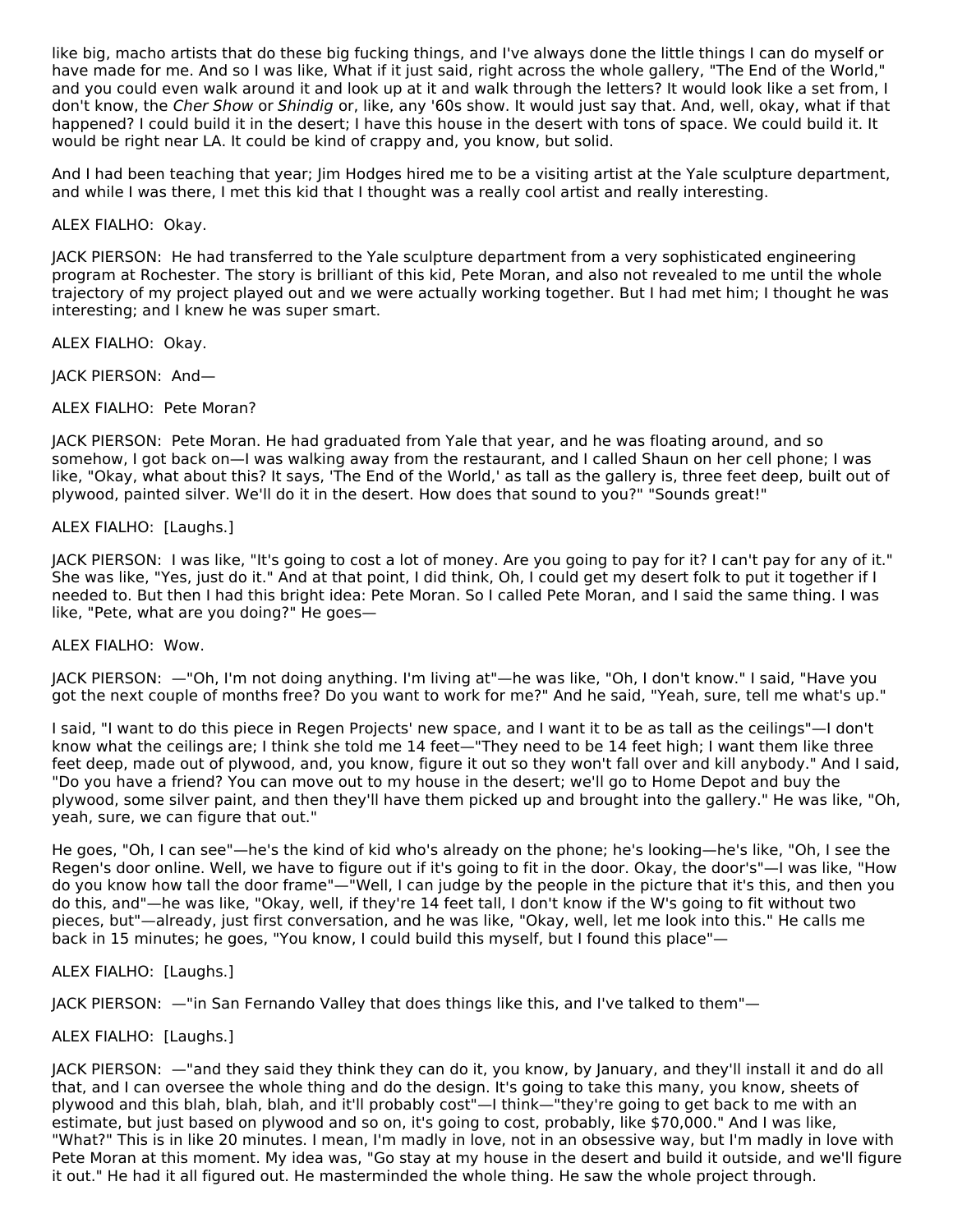My last little magical touch was that I wanted a battery-operated record player that also had the needle that would go back and forth once it finished the record. He found one of those; it was in total disrepair. He totally repaired it. It played one song, called "Just a Dream," by Jimmy Clanton, who's the nerdiest of the '50s singers. Behind this huge thing that said "The End of the World" as big as it could be was this tiny little record player playing this very lachrymose song, and the word "SAD," really tiny, sat on the wall behind it. The finishing touch for me—again, one of these things where it's just like, Wouldn't this be cool? And I really want to do it, is a huge painting of Little Richard, and I got the—so the whole thing was done. It was under control.

There was a lot of work. We went to the huge factory that was making these things and making, you know, rides at Universal Studios and the lobbies of Vegas hotels, saw the whole thing, so I was really having the experience of this, like, Richard Serra/Matthew Barney mega-production, big fucking deal, in capital letters, thing. And then the morning that they had to ship, they loaded flatbed trucks and it just—again, a spoof. It's an experience I wanted to have. It did feel cool to be like, Wow, [grumbling] 16 guys loading them up, doing this, figuring it out, blah, blah, blah. And there were a lot of tough little details that I ironed out myself and that made it fine. The beveled corners; we used the back side of the plywood, so it was lousier plywood than they would have ever used. I had to get them to buy the lousiest, most knotty plywood.

Anyway, it was a big, fun production, and the story I'm not telling is all the Pete Moran story as I got to know him, which is fascinating, and the opposite of what I was saying. That's how many years ago now, 10?

## ALEX FIALHO: Six.

JACK PIERSON: Six. And in that six years—I don't know if there's a difference between Yale and Cooper Union or whatever; I guess some people are just enthusiastic, and some people aren't. But Pete Moran is this engineer that was at the highest military clearance you could have in the government, and part of his story was, as he was telling it to me, that he was plucked out of his class at—you know, there's lots of details. He was plucked out of his engineering class at Rochester by the military, like, "We want you to work for us," and he worked for them. And as he describes it, they would push things in front of him, questions, and he would answer them.

It didn't dawn on him—he says people like him obsessively answer questions and have to figure it out—and it didn't dawn on him till he was asked to present a paper at the biggest Pentagon meeting in the—you know, these are the brass—and as he got up to the lectern, he saw somebody else's notes open, and he's not a—this isn't a bullshit story; he's a real person, this kid. He's so fucking great, and he says there's a list of, like, the most valuable resources to, let's just say, the military-industrial complex at this moment, and his name was on it. Suddenly, he realized that everything he was doing was to kill people, and so he made his presentation, closed it up, went back to Rochester, transferred out, changed all his classes to poetry, and then transferred to the Yale sculpture department the next year as a graduate student and became an artist.

So as he's telling me this story in LA at a restaurant, I'm like, "So doesn't that mean that they're probably still watching you?" and he was like, "Yeah, probably." And I was like, "And so what do they think you're doing with this old fag in LA?" [Laughs.] Like, "Why are repairing a little record player for this old fag in LA?" [Laughs.] I was like, "This is insane!" and he was like, "Well, maybe they're not, but you know, could easily be." But he devoted himself so fully to that project and made it so easy for me, and it was so cool. His enthusiasm made it cool, too.

And then the icing on the cake, a little LA paper covered it. I had another friend who's a bigwig at Lionsgate film; he's the advertising vice-president. I said, The ad for this should be really cool, so I went to my friend Tim Palin and I said, "Could you make me an ad that looks like a blockbuster, apocalyptic movie that is called The End of the World and put me in the ad?" And he was like, "Yeah, sure, come over; I'll take a picture." He took my picture for like 10 frames—right?—one afternoon, like, "Just stand there." He, of course, made it all up in, like, you know, a vest and gave me a gun and just shot like this, and in three hours, he sent back this ad that looked so much like an Arnold Schwarzenegger movie or a—can you find it there? Yeah. [Laughs.]

## ALEX FIALHO: That's you?

JACK PIERSON: Yeah, that's me. [Laughs.] In like a half an hour, it was done. This is what they look like. And so that was the—

## ALEX FIALHO: That's incredible.

JACK PIERSON: That was the Artforum ad. And then the press release of that show-I don't know where it can be found—is kind of a masterwork of my own writing that was—a couple of times, I've done really good press releases that expose all my fears and bitterness [laughs], and I don't know if you can get your hands on that. I don't know that I have a copy of it. I just depend on them having it. But the press release is a tour de force, too.

And so—oh, I forgot the big picture of Little Richard. Out of the blue, you turn—you see this whole thing, and then when you turn back to leave the gallery, there's a huge 10-foot-by-eight-foot painting, hand-done painting, that I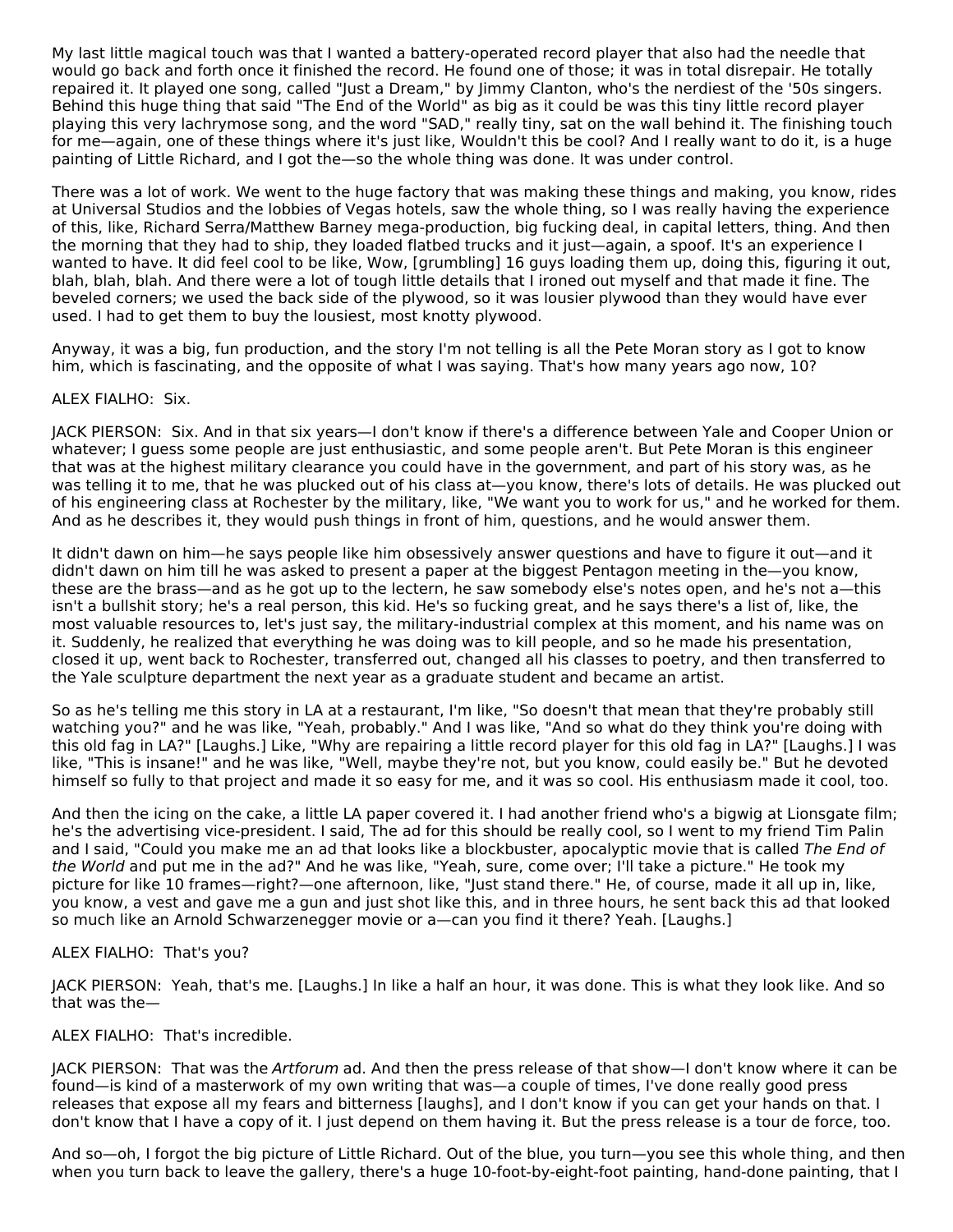did the night before, of Little Richard really screaming his brains out and looking crazy. The only way it fits in, for me, is that at the beginning of rock and roll they would say, "This rock and roll is going to be the end of the world!" I just had to have that picture of Little Richard. It's one of my favorite things I ever did, and now Dan Colen, the artist, owns it, because he liked it, too.

I would say that—have I had shows since? Yeah, I did another show similar to that in Paris, only the words were "Hope Dreams You," and they were not in a line; they were as though crumbled ruins. It was a much smaller space, and they were packed in there. You walked it around it sort of like you were going through the Acropolis or some ruins, and you couldn't really see what it said. You had to figure it out. It wasn't as direct as "The End of the World" across the stage. So I had that experience of doing a big-scale, high-production thing like that.

ALEX FIALHO: Great story, too.

JACK PIERSON: [Laughs.] Thanks.

ALEX FIALHO: I think we should look to wrap up—

JACK PIERSON: Okay.

ALEX FIALHO: —and a question I have that maybe is a wrap-up or at least gets us towards a wrap-up is, how would you like you and your art to be viewed in the future?

JACK PIERSON: I've been, in the last couple of years, very blithe about that as well, because I'm not so concerned with—I made my will a couple of years ago. I never had one before. Somehow, it got ground into me, like, You're being very irresponsible, and it's a big mistake not to have a will. So I went in and quickly did a will.

I'm not interested in a foundation. I'm not interested in my work existing in perpetuity. It's in enough museums that it's going to be there someplace. Maybe they'll de-accession it. Who the fuck knows? Can't control stuff like that. I don't make enough work so that there's a great estate to work with. Practically everything I make, I sell, or it's not sellable. So I'm not really concerned with the legacy in those terms or a foundation to promote my work further in the future. I don't really care.

It's just the same way as I said earlier: I don't really care about death, or I don't believe in it, or I'm pretty set. There's enough ephemera. That's all I ever wanted to do, was leave a bunch of ephemera that somebody might find at a flea market in a small town and say, "What? This guy looks like he had a pretty good one, naked boys running around the beach." It's kind of all I think about it. You know, I will get little resentments and bitterness about not being acknowledged for some things that I did that then become standard. I figure the right people know, somehow. It's not in me to—I'm not preparing for a grand legacy, and I'm interested in—was it you I was telling about meeting Mary Wilson?

ALEX FIALHO: When?

JACK PIERSON: She was one of the Supremes.

ALEX FIALHO: No.

JACK PIERSON: No. I'm interested in also-rans and has-beens and people that were there and not Diana Ross. I love Diana Ross, but I love Mary Wilson, the other Supreme in the background, too. And so it's not false modesty, and I don't think it's low self-esteem, but I'm perfectly content to have been here and to have left something to interpret and maybe figure out and maybe glean something from.

Little things matter to me, little, transitional things. Little asides somehow are as important as big things, so just the fact that I was this, well, you know, gay guy that knew some stuff and figured out how to pull it all together into a narrative and enjoy my life while I was doing it is enough somehow. It's one of the gay "things."

And you were asking, What about the generation that got lost? Well, here's another theory I had on that one. When I was a kid in 1980 in Provincetown, one of the first things I noticed was there were a bunch of—I don't know how old they were; I'm going to say they were older fags than me—that their life was, they lived in Key West in the winter and waited tables, and they lived in Provincetown in the summer and waited tables, and that's what they did. They were on the beach. They had a good life. Who knows if their life was good? That whole generation of [gays that just wanted to get by and have fun], that was enough. I don't know, you're young. Does that thing still exist? It seems like now everybody's a go-getter to me or wants it all or wants more. Is there a service class of gays that just go—like, there's no more Key West. I guess maybe Fort Lauderdale. Do you know what I mean?

ALEX FIALHO: Mm-hmm [affirmative].